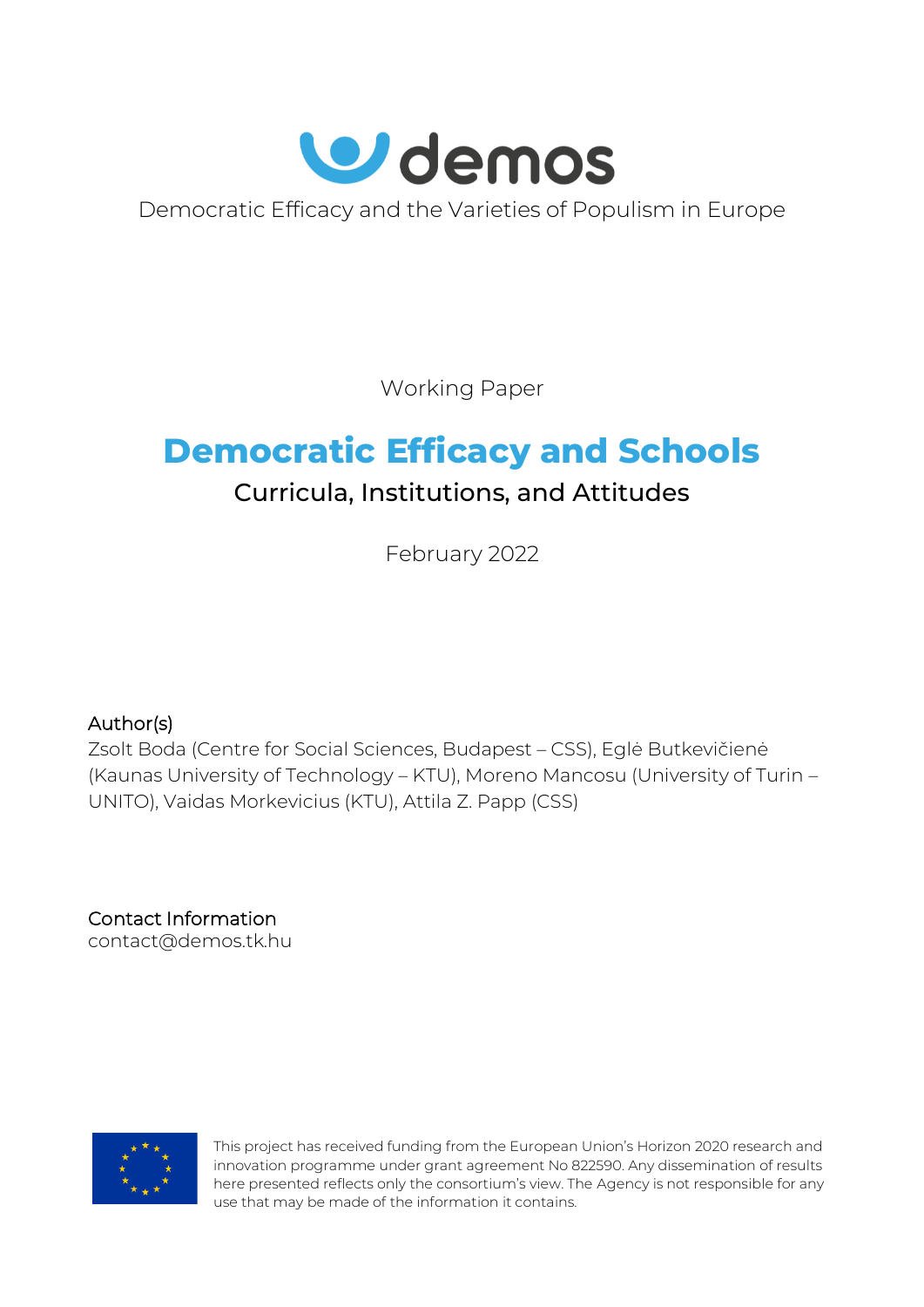#### **Abstract**

This working paper studies the role of schools in developing attitudes related to democratic efficacy which, as proven by previous DEMOS research, offers a protection against populist appeal. We analyse the subject matter from three different perspectives.

First, we study the relationship between civic education (CE) curricula at schools and democratic political efficacy of youth in 14 European countries. We look at whether national level policies related to civic education have an effect on internal and external political efficacy, political interest, political participation and support for democratic values (equality, tolerance and autonomy) of youth. As our explanatory variables at country level we include 5 variables identified in the Eurydice Report 'Citizenship at School in Europe Education 2017': compulsory guidelines on classroom assessment in citizenship education, recommended minimum number of hours of compulsory citizenship education as a separate subject, inclusion of competences related to 'knowledge of political processes', 'knowledge of fundamental political and social concepts' and 'knowledge of/participation in civil society' in national citizenship education curricula. As the data source for investigating the relationship at the individual and country levels we employ data from the European Social Survey, Round 9. We find that the most consistent effect on youth's democratic political efficacy is exerted by the recommended minimum number of hours of compulsory citizenship education as a separate subject.

Second, we go beyond formal education and study the role of school climate in developing democratic attitudes among the students. Using PISA survey data from 18 countries we found that the sense of belonging to school, the perception of competitiveness at school, the perception of cooperation at school and the perception of teacher commitment by students predict democratic attitudes. At the same time, if the school climate is characterised by bullying and discrimination, this hinders the consolidation of democratic habits. To a lesser extent, it also hinders the consolidation of critical, democratic thinking when there is poor discipline in the classroom. These correlations are general, since they apply to all types of countries.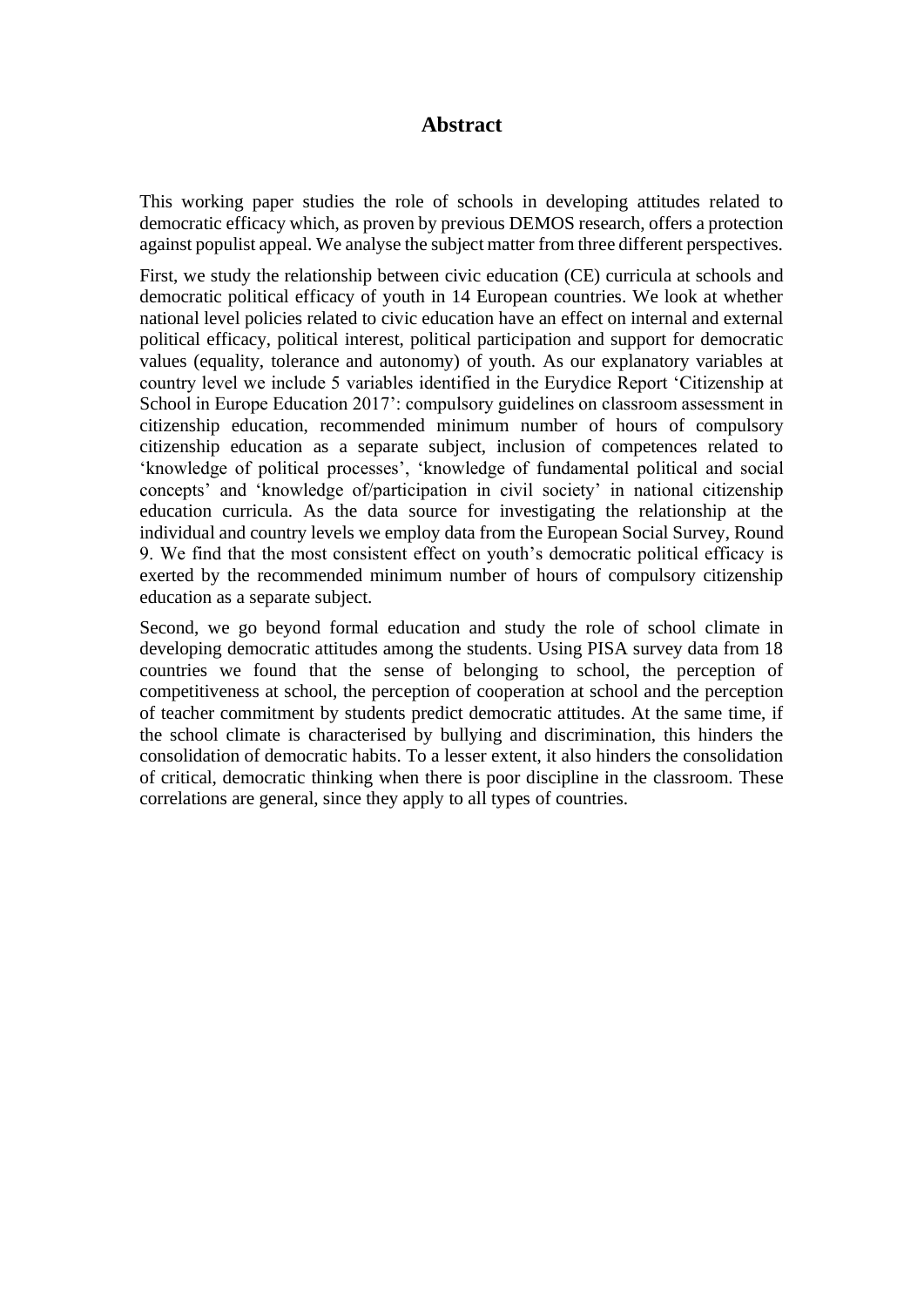# **Table of Contents**

| 1.1 |                                                                          |  |
|-----|--------------------------------------------------------------------------|--|
| 1.2 |                                                                          |  |
| 1.3 |                                                                          |  |
|     | STUDENTS' DEMOCRATIC ATTITUDES AND SCHOOL CULTURE: AN EMPIRICAL ANALYSIS |  |
| 1.4 |                                                                          |  |
| 1.5 |                                                                          |  |
| 1.6 |                                                                          |  |
| 1.7 |                                                                          |  |
|     |                                                                          |  |
|     |                                                                          |  |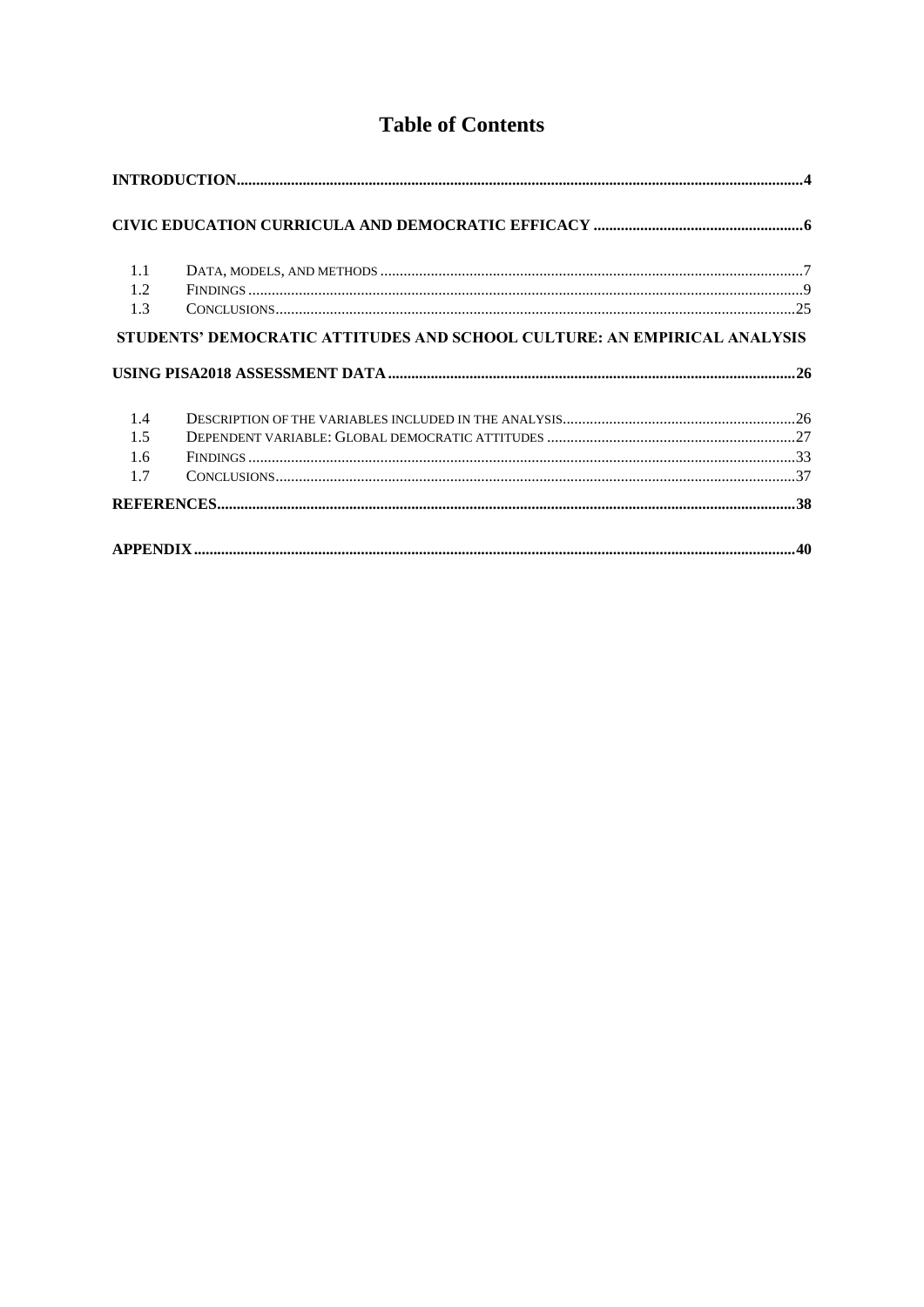# <span id="page-3-0"></span>**Introduction**

Civic participation is a cornerstone in democratic societies. The interest, attitudes and engagement of individuals towards civic issues fundamentally shape the functioning of our democratic systems. Thus, it is not surprising that scholars from various disciplines are interested in the contextual factors and conditions that shape attitudes and engagements towards civic issues. Understanding the influence of different actors, activities and interactions that shape political participation and engagement of the youth is crucial for developing standards of civic education (Dudley and Gitelson 2002). Schools are considered to play an important role as institutions educating young people democratic principles and to serve as niches for the development of civic engagement (Guillaume et al. 2015). However, interestingly, there are still many lacunas in the research about the democratic role of schools. It is not clear which characteristics of the schools affect what kind of outcome variable (attitudes and which kind of attitudes; behaviour etc.). The present working paper focuses on civic education school curricula and specific measures of school climate as the most important explanatory variables and democratic attitudes as well as engagement as dependent variables.

Many countries experience a decline of civic involvement (Galston, 2007) and one of the strategies to foster political and civic participation is to provide an active civic education for the young generation. However, it is still debated whether this has any effect at all on democratic attitudes. Civic education, which is a broad concept, is often used to describe 'the knowledge, skills, and attitudes that children are expected to learn to be virtuous and civically productive members of society' (Levinson, 2014, p.1). In this respect it is suggested to think about different traditional forms of citizenship, i.e. civil, political, and social as it was described by T.H. Marshall, and include current developments of a citizenship concept, such as digital, transnational, global, or cosmopolitan citizenship (Levinson, 2014).

As emphasised by Levinson (2014), there are 2 major reasons why states need civic education to be included into school curricula:

- to perpetuate the state itself: no individual can spontaneously develop the knowledge and skills to maintain the state.
- to realise states' civic ideals: through civic education individuals may internalise such values as 'equality, natural hierarchy, mutual respect, shared adoration for the fatherland, mutual non-interference, or common national identity' (p.5) and many more (especially freedom of speech and other core democratic rights and values).

To serve these goals, civic education is an essential means to maintain democracy and to serve as a vehicle for democratic efficacy. And the role of schools, which may be one of the most important spaces where civic education takes place, stands at its root.

In civic education, civic knowledge is of crucial importance. Galston (2007) paid specific attention to the importance of civic knowledge arguing that 'that civic knowledge directly affects civic competence, character, and conduct' (p.624).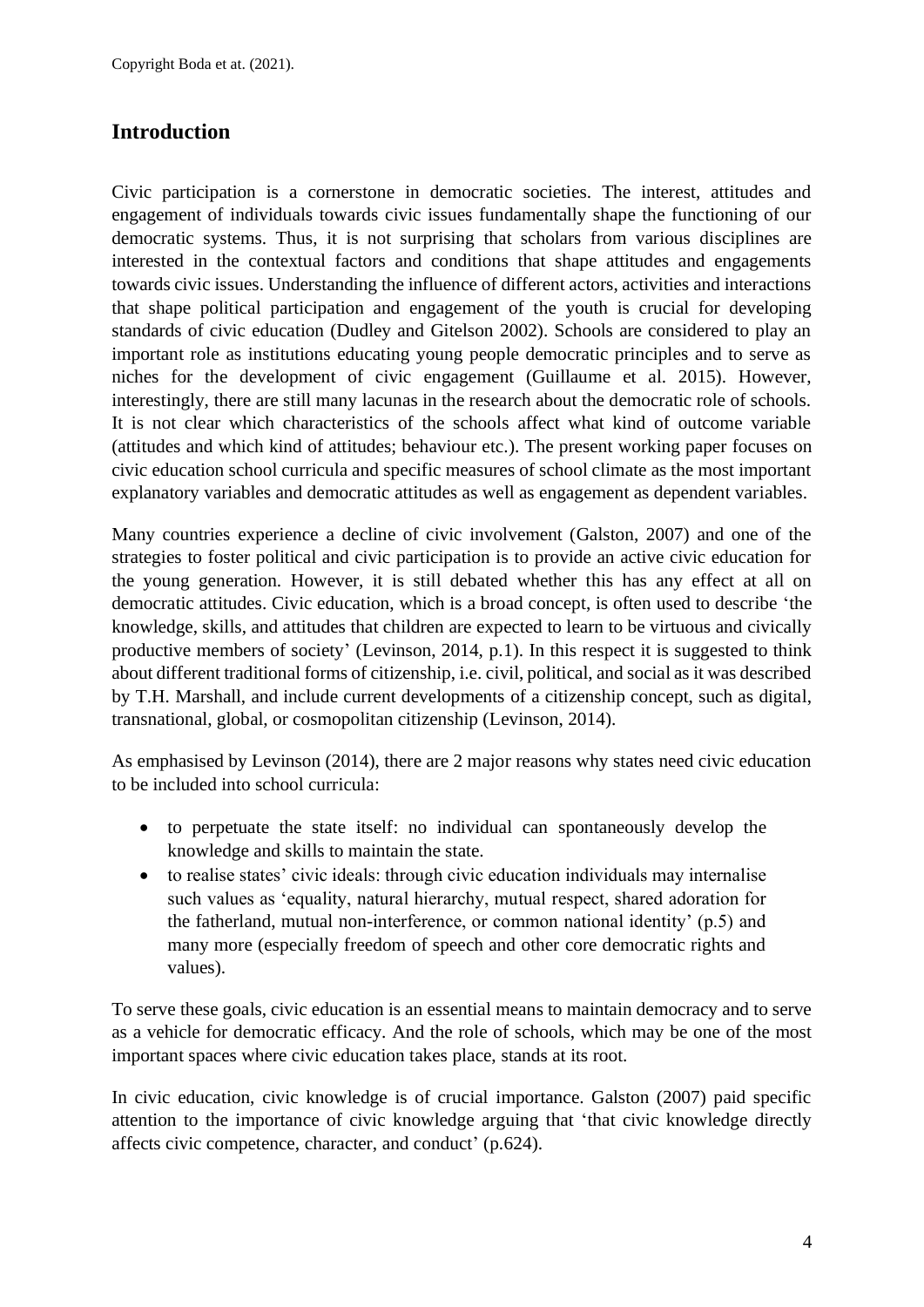Another aspect is a pedagogical approach and methods used. As argued by Levinson (2014), open classroom climate, discussions, simulations may be very helpful to teach democratic principles.

The school subjects through which civic education is taught, might be classified to be (a) indirect or (b) direct. The first includes such subjects as history, and the latter presents civic courses. Thus, civic education might be incorporated into different subjects or presented as a separate course, which exclusively focuses on this topic. Also, a third alternative is possible as well, when citizen education is taught as a cross-curriculum subject. Different countries have different strategies to implement civic education.

Regarding the content, the focus is on different types of skills and knowledge: 1) interacting effectively and constructively with others; 2) thinking critically; 3) acting in a socially responsible manner; and 4) acting democratically (European Commission report 'Citizenship Education at School in Europe', 2017).

According to European Commission report 'Citizenship Education at School in Europe' (2017), 'citizenship education is part of the national curricula for general education in all countries' (p.10). This report indicates that in the majority of European countries curricula are rather broad in scope and cover "most of the competences related to democratic and socially responsible action, critical thinking and inter-personal interactions', however 'nearly half of the countries still have no regulations or recommendations on the development of prospective teachers' citizenship education competences through initial teacher education' (p.10). Data show, that citizenship education is usually integrated into other subjects, however, there are substantial differences between countries in the duration of provision:

'The longest periods of provision can be found in Estonia, France, Slovakia and Finland, where citizenship as a separate subject is taught in each grade for at least seven school years and at most 12. At the other extreme, the compulsory subjects in Croatia, Cyprus, and Turkey are only provided in one grade of general education. These substantial differences are in turn reflected in the recommendations on the average taught time across the whole period of general education, which ranges from six hours in Croatia to 72 hours in France' (p. 12).

Thus, our research question focuses on whether there is an effect of citizenship education (CE) on political interest, younger people who were/are exposed to an education system that provides CE should be more interested and show more internal and external efficacy with respect to the rest of the citizens in their country. Our hypothesis is that the structure of civic education (whether it is a separate course on civic education or some topics that are being integrated into the curricula of other courses) and the duration of citizen education provision have an impact on a person's political interest, political efficacy, political activism, and democratic values.

In the second section of the present working paper, we will dig deeper than studying the curricula themselves: we investigate on the school climate and its role in forming democratic attitudes. The interactions between individual level variables and school-level ones are, of course, complex. It is known that children from families with lower socioeconomic status exhibit less political participation (Castillo et al. 2015). Not only do students' backgrounds affect later engagement, but also interaction with peers. Luengo Kanacri et al. (2017)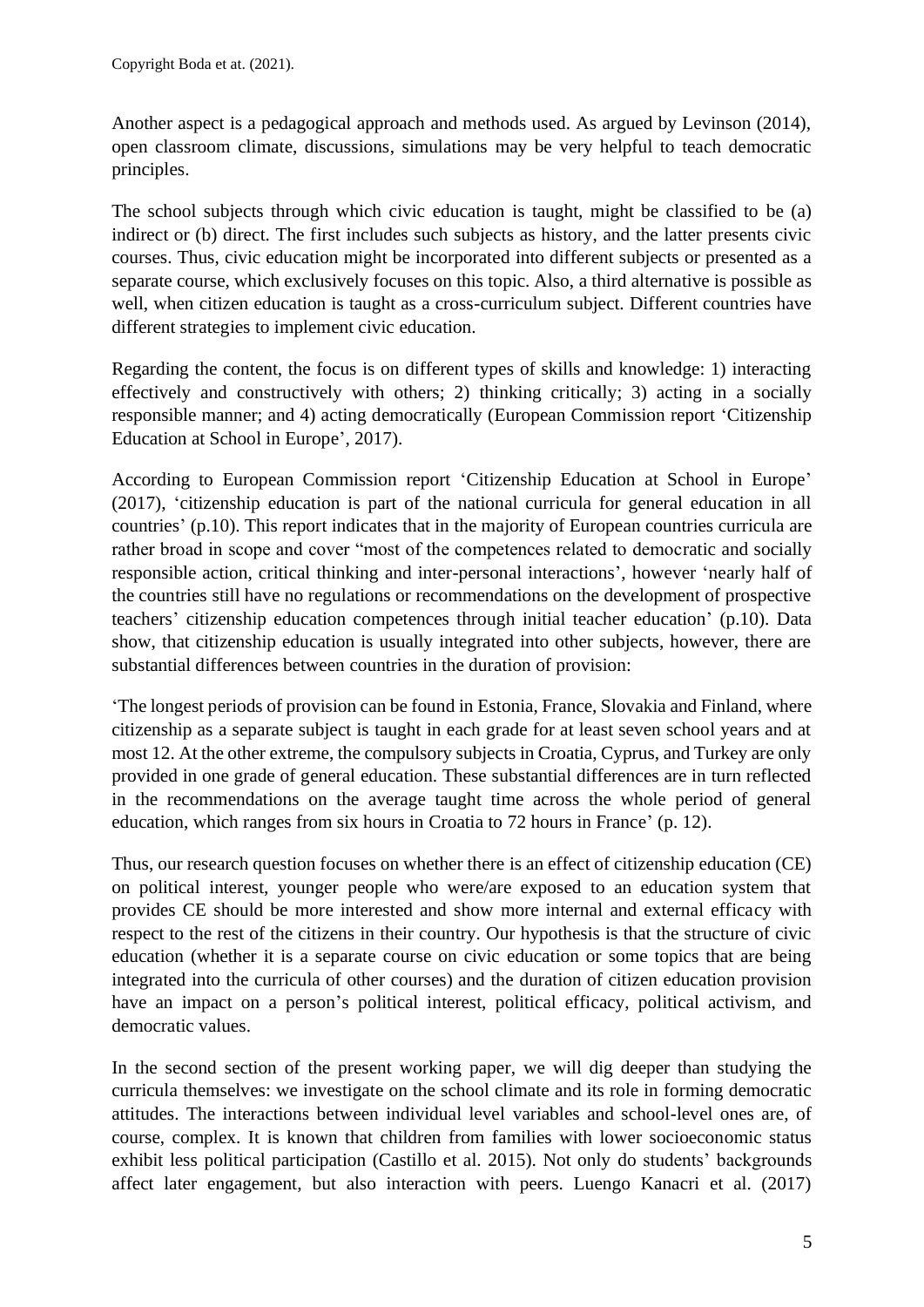demonstrate that students' pro-social behaviours towards close peers constitute foundations for later civic engagement. Moreover, civic engagement has been shown to be more pronounced for students with a stronger sense of belonging to the school and its community (Encina and Berger 2021).

With regard to contextual factors, recent studies find a positive effect of a school's social climate on students' civic behaviour. Castillo et al. (2015) investigate the role of civic knowledge and classroom climate on political participation and find a positive influence. Jagers et al. (2017) also study the role of classroom climate on civic engagement of Black and Latino middle school students. They find that an equitable school climate predicts higher civic attitudes one year later. Moreover, research suggests that a school's climate cannot only directly affect students' civic outcomes, but also act as a moderating factor. In an empirical study with students from middle schools, Guillaume et al. (2015) find that individual positive perceptions of a school's climate are positively related to school connectedness that in turn affects civic engagement. Schulz et al. (2017) find a positive association between classroom climate, which they measure as students' perception of the openness of classroom discussions about political and societal issues, and students' interest in political and societal issues. More recently, Encina and Berger (2021) find that a school's social climate can effectively moderate students' sense of belonging and valuing of the school that in turn fosters their civic behaviour. Understanding these interactions between a school's climate, individual characteristics and their civic engagement is of major interest to develop measures of civic education.

As this previous research suggests, a school's social climate is not clearly defined, and empirical studies came up with conceptual approaches that focus on different components and processes (Encina and Berger 2021). For instance, while Guillaume et al. (2015) and Quin (2017) use students' individual perceptions of teacher-student or student-student relationships, Jagers et al. (2017) use students' perceptions of equitable treatment of racial, socioeconomic, and gender groups. In contrast, Encina and Berger (2021) measure school climate on the teacher- and school-staff level by asking about the schools' disciplinary structure and student support. Their measure rests on authoritative school climate theory.

Our research used one approach in operationalizing school climate. Using data of a major international survey (PISA) we created a scale of student behaviour as well as another on teacher behaviour (as perceived by the principle).

As for the dependent variables, the PISA study builds on the survey items about democratic values that we labelled 'global democratic attitudes', given the weight of intercultural and global issues in the scale. However, the items cover several dimensions of the concept of democratic efficacy, developed by DEMOS (democratic values, democratic skills, democratic knowledge). Although they do not cover exactly the concept of democratic efficacy (the variables of political efficacy are lacking), we believe that the scale can be used as a proxy of it.

# <span id="page-5-0"></span>**Civic education curricula and democratic efficacy**

This section of the working paper studies the connections between civic education (CE) at schools and democratic political efficacy of youth in 14 European countries. We look at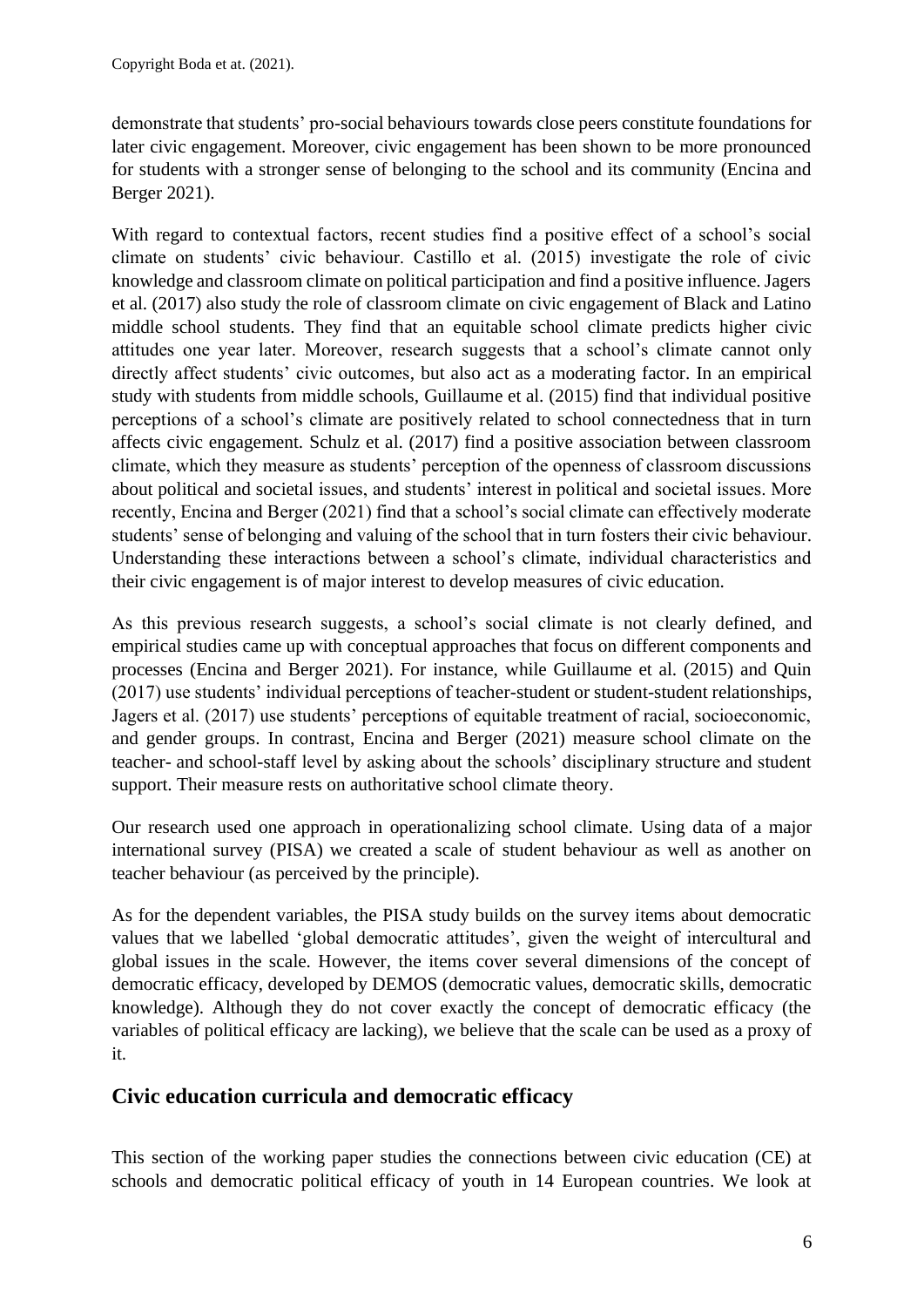whether national level policies related to civic education have an effect on internal and external political efficacy, political interest, political participation and support for democratic values (equality, tolerance and autonomy) of youth. As our explanatory variables at the country level we include five variables identified in the Eurydice Report 'Citizenship at School in Europe Education 2017': compulsory guidelines on classroom assessment in citizenship education, recommended minimum number of hours of compulsory citizenship education as a separate subject, inclusion of competences related to 'knowledge of political processes', 'knowledge of fundamental political and social concepts' and 'knowledge of/participation in civil society' in national citizenship education curricula. As the data source for investigating the relationship on the individual and country level we employ data from the European Social Survey, Round 9. We find that the most consistent effect on youth's democratic political efficacy is exerted by the recommended minimum number of hours of compulsory citizenship education as a separate subject. Also, parental education level is positively associated with different aspects of democratic political efficacy of youth in Europe.

# <span id="page-6-0"></span>**1.1 Data, models, and methods**

In order to test the hypotheses about the effects of different national CE policies on political attitudes and behaviours of young people in Europe we use data from the European Social Survey, Round 9 (2018-2020). As pointed out above, we try to assess whether levels of exposure and contents of CE increase interest in politics, internal and/or external efficacy, as well as support for equality, tolerance and autonomy values that are important for democratic political efficacy.

out of 29 countries where the ESS Round 9 survey was conducted only **14** had information on all the **country** level variables measuring national CE policies: Belgium, Bulgaria, Cyprus, Estonia, Spain, Finland, France, Croatia, Ireland, Lithuania, Montenegro, Poland, Slovenia and Slovakia. The total **size of the sample** including only respondents 22 years of age or younger and countries for which country level data is available equals **1722**.

As our **dependent variables** reflecting various aspects of democratic political efficacy, we employed several individual level variables:

- For measuring **political interest** of young people we used variable "polintr" (How interested in politics, measured on 0-3 scale)
- For measuring **internal political efficacy** we constructed an index from two items (by means of averaging, Cronbach's alpha=0.78):
	- *actrolga* (Able to take active role in political group, measured on 1-5 scale)
	- *cptppola* (Confident in own ability to participate in politics, measured on 1-5 scale)
- For measuring **external political efficacy** we constructed an index from two items (by means of averaging, Cronbach's alpha=0.60):
	- *psppsgva* (Political system allows people to have a say in what government does, measured on 1-5 scale)
	- *psppipla* (Political system allows people to have influence on politics, measured on 1-5 scale)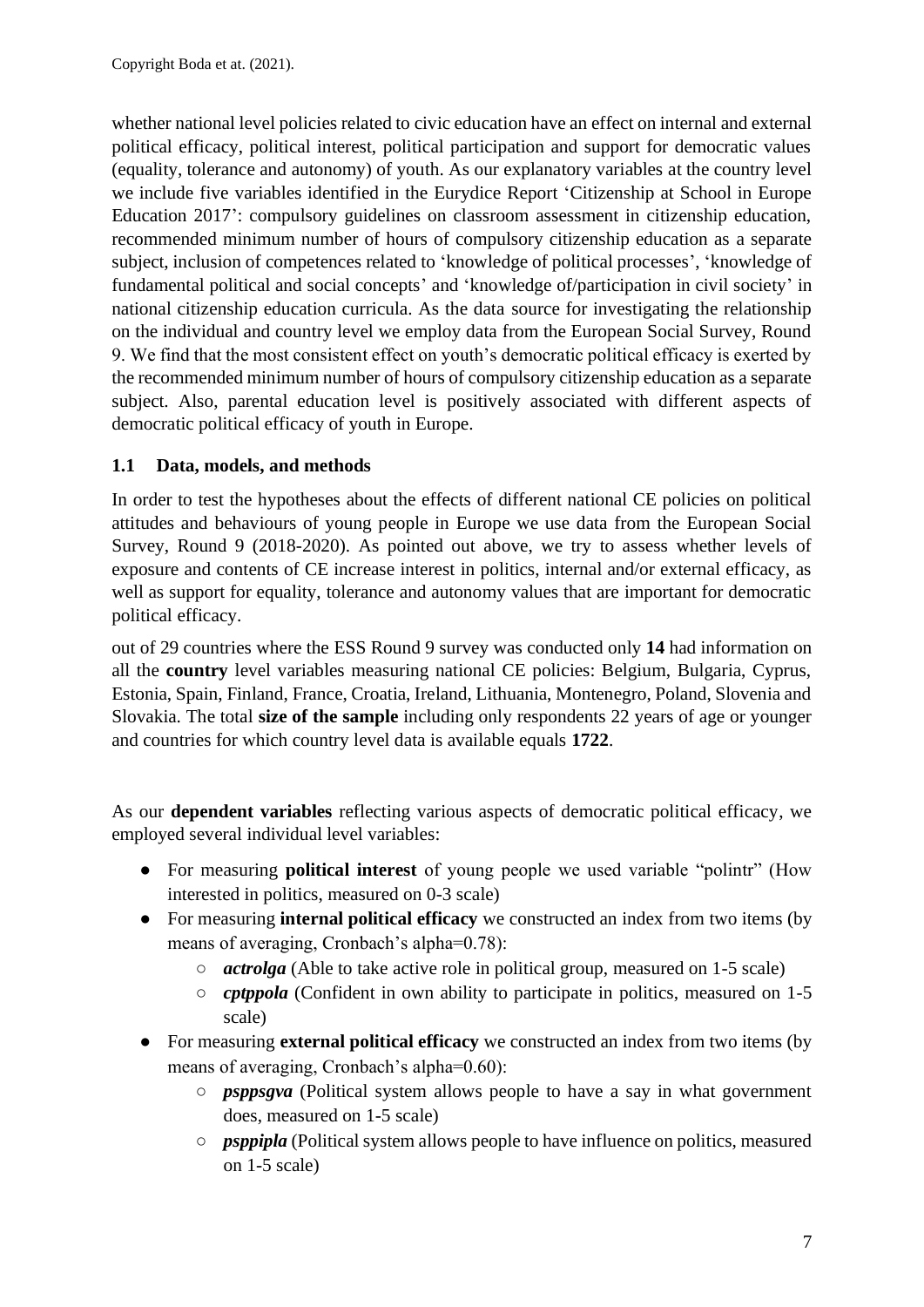- For measuring **political efficacy** we constructed an index from the four items included into internal and external political efficacy indices (by means of averaging, Cronbach's alpha $=0.78$ ).
- For measuring **political activism** we constructed an index from 8 binary items (by means of summing the positive answers):
	- *contplt* (Contacted politician or government official last 12 months, Yes/No)
	- *wrkprty* (Worked in political party or action group last 12 months, Yes/No)
	- "wrkorg" (Worked in another organisation or association last 12 months, Yes/No)
	- *badge* (Worn or displayed campaign badge/sticker last 12 months, Yes/No)
	- *sgnptit* (Signed petition last 12 months, Yes/No)
	- *pbldmn* (Taken part in lawful public demonstration last 12 months, Yes/No)
	- *bctprd* (Boycotted certain products last 12 months, Yes/No)
	- *pstplonl* (Posted or shared anything about politics online last 12 months, Yes/No)
- For measuring **democratic values of equality, tolerance and autonomy** we used three separate items (all other (21 in total) value items are mean centred as advised by Schwartz 2009) from the Schwartz value scale:
	- *ipeqopt* (Important that people are treated equally and have equal opportunities, measured on 1-6 scale)
	- *ipudrst* (Important to understand different people, measured on 1-6 scale)
	- *impfree* (Important to make own decisions and be free, measured on 1-6 scale)

As our main **explanatory** variables we used **five country level variables measuring various aspects of national CE policies** taken from the Eurydice Report 'Citizenship at School in Europe Education 2017' (European Commission/EACEA/Eurydice 2018):

- Nature of guidelines on **classroom assessment** in CE (No guidelines vs. General or specific guidelines)
- Recommended **minimum number of hours of compulsory CE** as a separate subject (mean centred)
- Inclusion of **competences** related to '**knowledge of political processes**' in national CE curricula (Not mentioned vs. Explicitly mentioned)
- Inclusion of **competences** related to "**knowledge of fundamental political and social concepts**' in national CE curricula (Not mentioned vs. Explicitly mentioned)
- Inclusion of **competences** related to "**knowledge of/participation in civil society**' in national CE curricula (Not mentioned vs. Explicitly mentioned)

As **control** variables we also included two individual level socio-demographic items:

- "gndr" (Gender, Male/Female)
- "eiscedf" (Father's education measured on 3 category scale: Low: ES-ISCED I and ES-ISCED II vs. Middle: ES-ISCED IIIa, ES-ISCED IIIb and ES-ISCED IV vs. High: ES-ISCED V1 and ES-ISCED V2)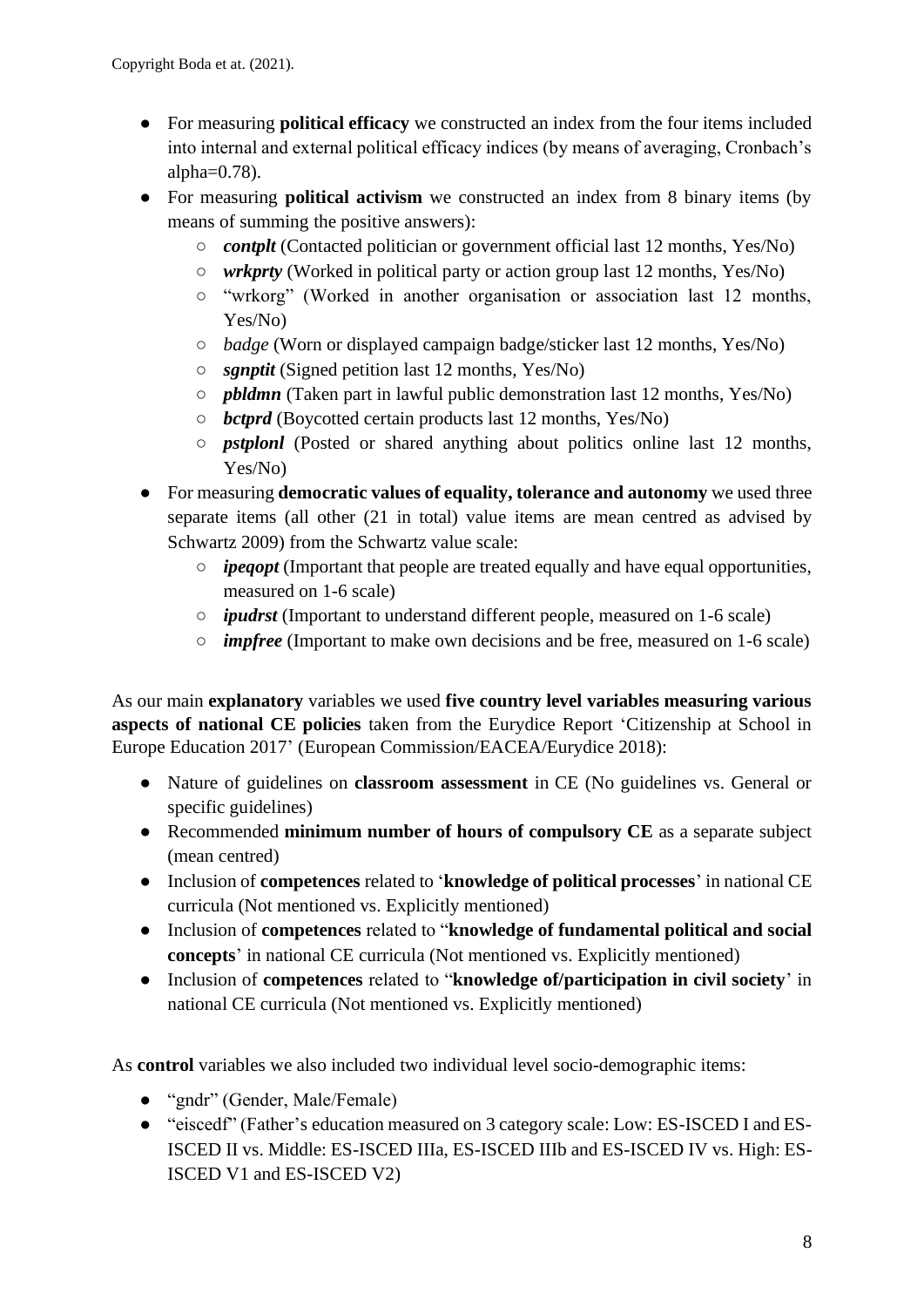We used weighted (country, design and post-stratification) multilevel linear regression for running the **models** with respondents as our first level units and countries as our second level units. Each dependent variable was modelled separately with all the same control variables included into the models. However, due to small sample size on the second level we modelled our second level variables separately.

## <span id="page-8-0"></span>**1.2 Findings**

The results of multilevel linear regression models for predictors of youth's political interest, political efficacy, political activism and support for values of equality, tolerance and autonomy in 14 studied countries are described below. Results in Table 1 indicate that only recommended minimum number of hours of compulsory CE as a separate subject has a rather small positive (see Fig. 1) effect on political interest of young people. All the other variables related to the national CE policies are not significant in explaining the political interest of youth. In this case parental education also has a positive effect on political interest.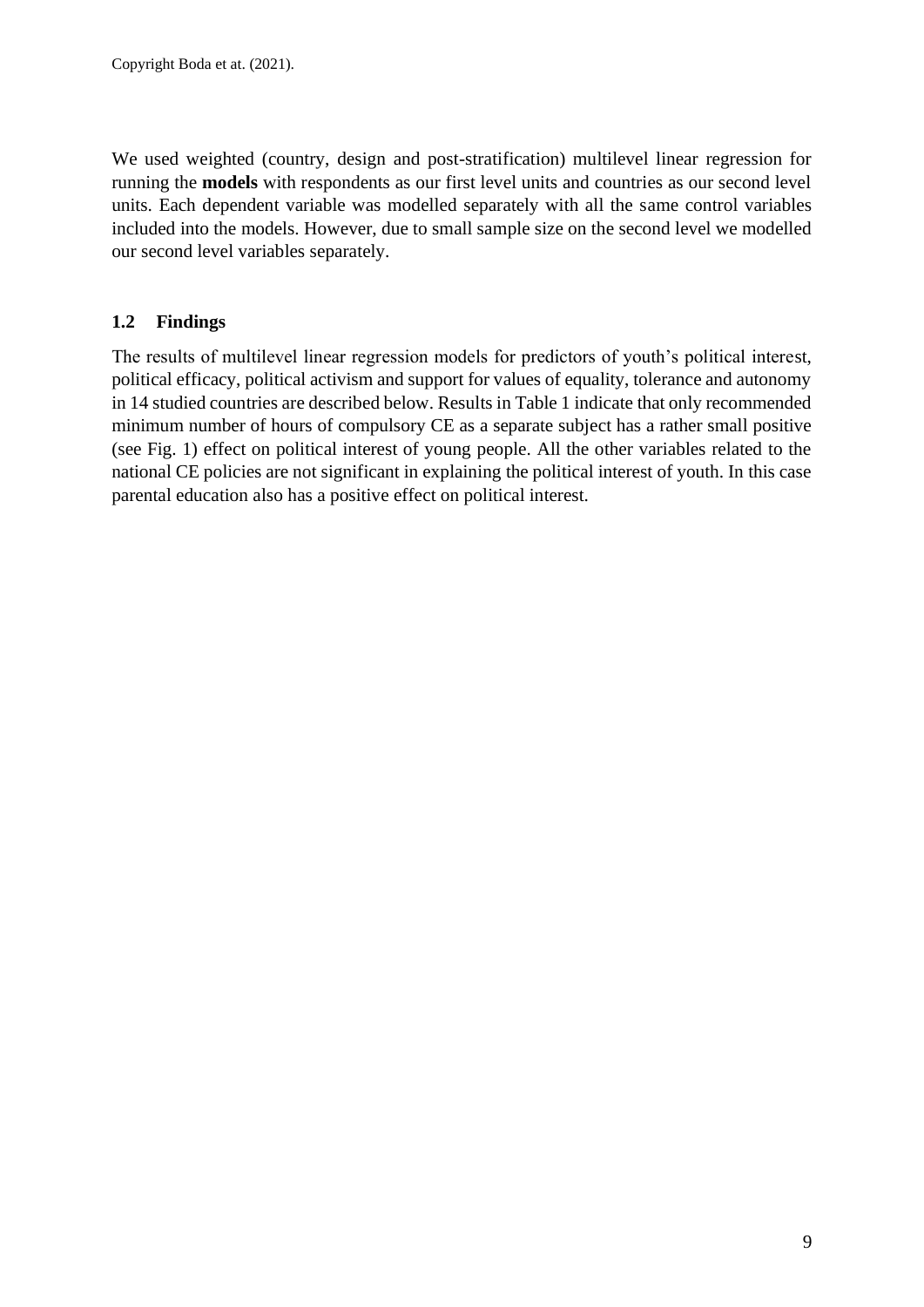|                                                                                                                                                               | Dependent: How interested in politics (scale: 0-3) |                              |                 |                |                 |  |  |  |
|---------------------------------------------------------------------------------------------------------------------------------------------------------------|----------------------------------------------------|------------------------------|-----------------|----------------|-----------------|--|--|--|
|                                                                                                                                                               | M1                                                 | M <sub>2</sub>               | M3              | M <sub>4</sub> | M <sub>5</sub>  |  |  |  |
|                                                                                                                                                               | <b>Fixed effects</b>                               |                              |                 |                |                 |  |  |  |
| (Intercept)                                                                                                                                                   | $0.75(0.00)*$                                      | 0.83(0.00)                   | 0.99(0.00)      | 0.76(0.00)     | 0.91(0.00)      |  |  |  |
|                                                                                                                                                               |                                                    | <b>Country level</b>         |                 |                |                 |  |  |  |
| Guidelines on classroom assessment in citizenship education (2016/17, base: no guidelines)                                                                    |                                                    |                              |                 |                |                 |  |  |  |
| General or specific<br>guidelines                                                                                                                             | 0.08(0.67)                                         |                              |                 | --             |                 |  |  |  |
| <b>Recommended minimum</b><br>number of hours of<br>compulsory citizenship<br>education as a separate<br>subject $(2016/17, \text{mean})$<br>centred)         | $-$                                                | 0.01(0.03)                   | $\sim$          | $-1$           |                 |  |  |  |
| Competences related to 'knowledge of political processes' in national citizenship education curricula (2016/17,<br>base: not mentioned)                       |                                                    |                              |                 |                |                 |  |  |  |
| Explicitly mentioned                                                                                                                                          | $-$                                                | $\overline{a}$               | $-0.21(0.36)$   |                |                 |  |  |  |
| Competences related to 'knowledge of fundamental political and social concepts' in national citizenship<br>education curricula (2016/17, base: not mentioned) |                                                    |                              |                 |                |                 |  |  |  |
| Explicitly mentioned                                                                                                                                          | $-$                                                | --                           |                 | 0.09(0.57)     |                 |  |  |  |
| Competences related to 'knowledge of/participation in civil society' in national citizenship education curricula<br>$(2016/17, \text{base: not mentioned})$   |                                                    |                              |                 |                |                 |  |  |  |
| Explicitly mentioned                                                                                                                                          |                                                    |                              |                 |                | $-0.15(0.36)$   |  |  |  |
|                                                                                                                                                               |                                                    | <b>Individual level</b>      |                 |                |                 |  |  |  |
| Gender (base: male)                                                                                                                                           |                                                    |                              |                 |                |                 |  |  |  |
| Female                                                                                                                                                        | $-0.01(0.86)$                                      | $-0.02(0.85)$                | $-0.01(0.86)$   | $-0.01(0.86)$  | $-0.01(0.86)$   |  |  |  |
| Father's highest level of education, ES - ISCED (base: Low)                                                                                                   |                                                    |                              |                 |                |                 |  |  |  |
| Middle                                                                                                                                                        | 0.08(0.01)                                         | 0.07(0.02)                   | 0.08(0.02)      | 0.08(0.02)     | 0.08(0.02)      |  |  |  |
| High                                                                                                                                                          | 0.50(0.00)                                         | 0.50(0.00)                   | 0.50(0.00)      | 0.50(0.00)     | 0.50(0.00)      |  |  |  |
|                                                                                                                                                               |                                                    | <b>Random effects</b>        |                 |                |                 |  |  |  |
|                                                                                                                                                               | <b>Variance</b>                                    | <b>Variance</b>              | <b>Variance</b> | Variance       | <b>Variance</b> |  |  |  |
| Country                                                                                                                                                       | 0.07                                               | 0.05                         | 0.06            | 0.06           | 0.06            |  |  |  |
| Residual                                                                                                                                                      | 0.72                                               | 0.72                         | 0.72            | 0.72           | 0.72            |  |  |  |
|                                                                                                                                                               |                                                    | <b>Model characteristics</b> |                 |                |                 |  |  |  |
| <b>Individuals</b>                                                                                                                                            |                                                    |                              | 1646            |                |                 |  |  |  |
| <b>Countries</b>                                                                                                                                              |                                                    |                              | 14              |                |                 |  |  |  |

# **Table 1. Results of two-level linear regression models for predictors of political interest.**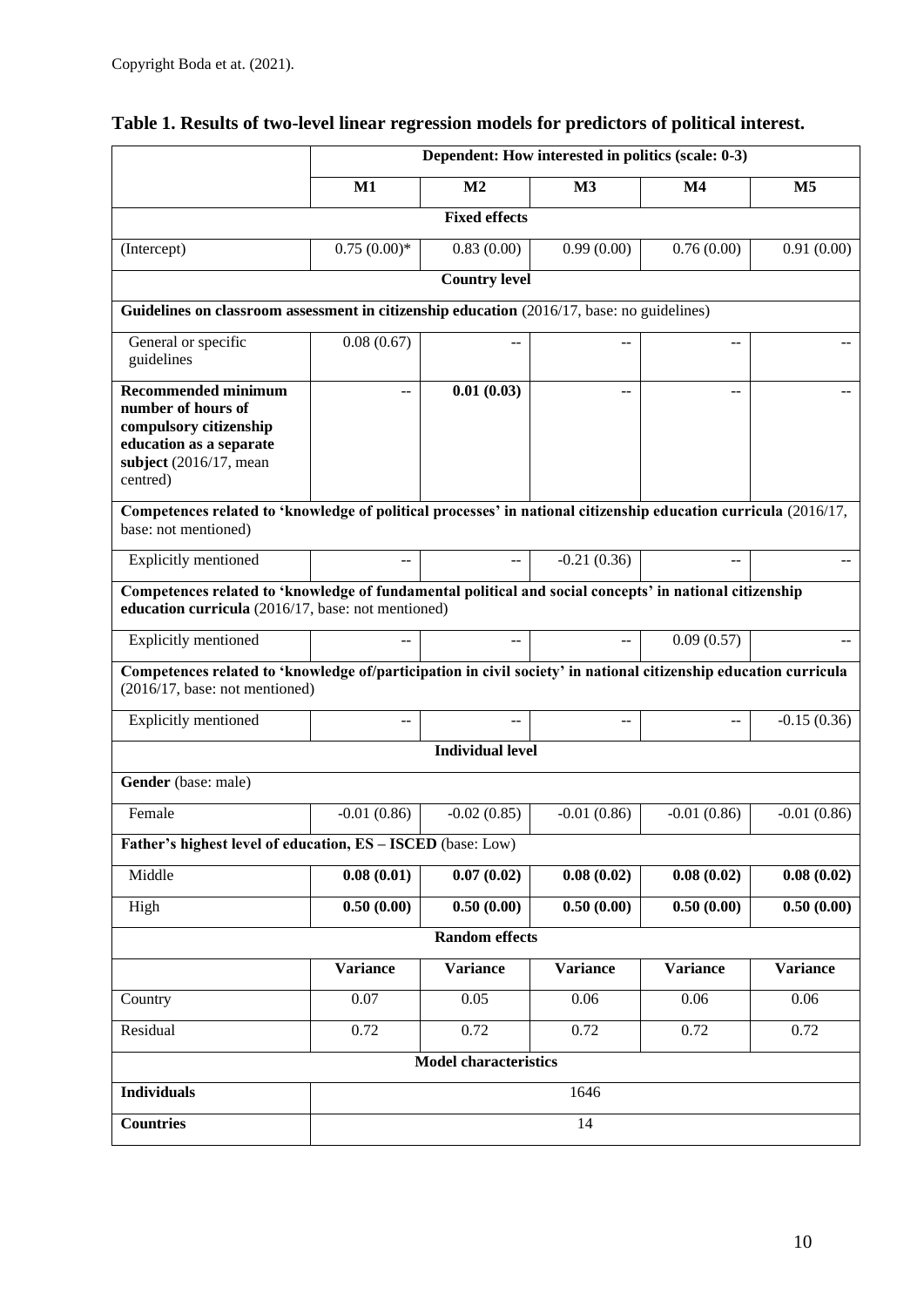#### *Data source:*

#### *European Social Survey, Round 9, ed. 3.0 (sample includes only persons aged 22 or younger and 14 countries for which data on all citizenship education variables are available).*

*Notes:*

*\* Regression coefficients with p-values in parentheses reported for fixed effects.*



**Fig. 1. Marginal predicted means of levels of political interest (in 2018-20) for different values of nationally recommended minimum number of hours of compulsory citizenship education as a separate subject (in 2016-17)**

Results in Table 2 again indicate that only recommended minimum number of hours of compulsory CE as a separate subject has a rather small positive (see Fig. 2) effect on political efficacy of young people. All the other variables related to the national CE policies are not significant in explaining the political efficacy of youth. In this case both parental education and gender have an effect: political efficacy of male young people and those having parents with higher levels of education is higher.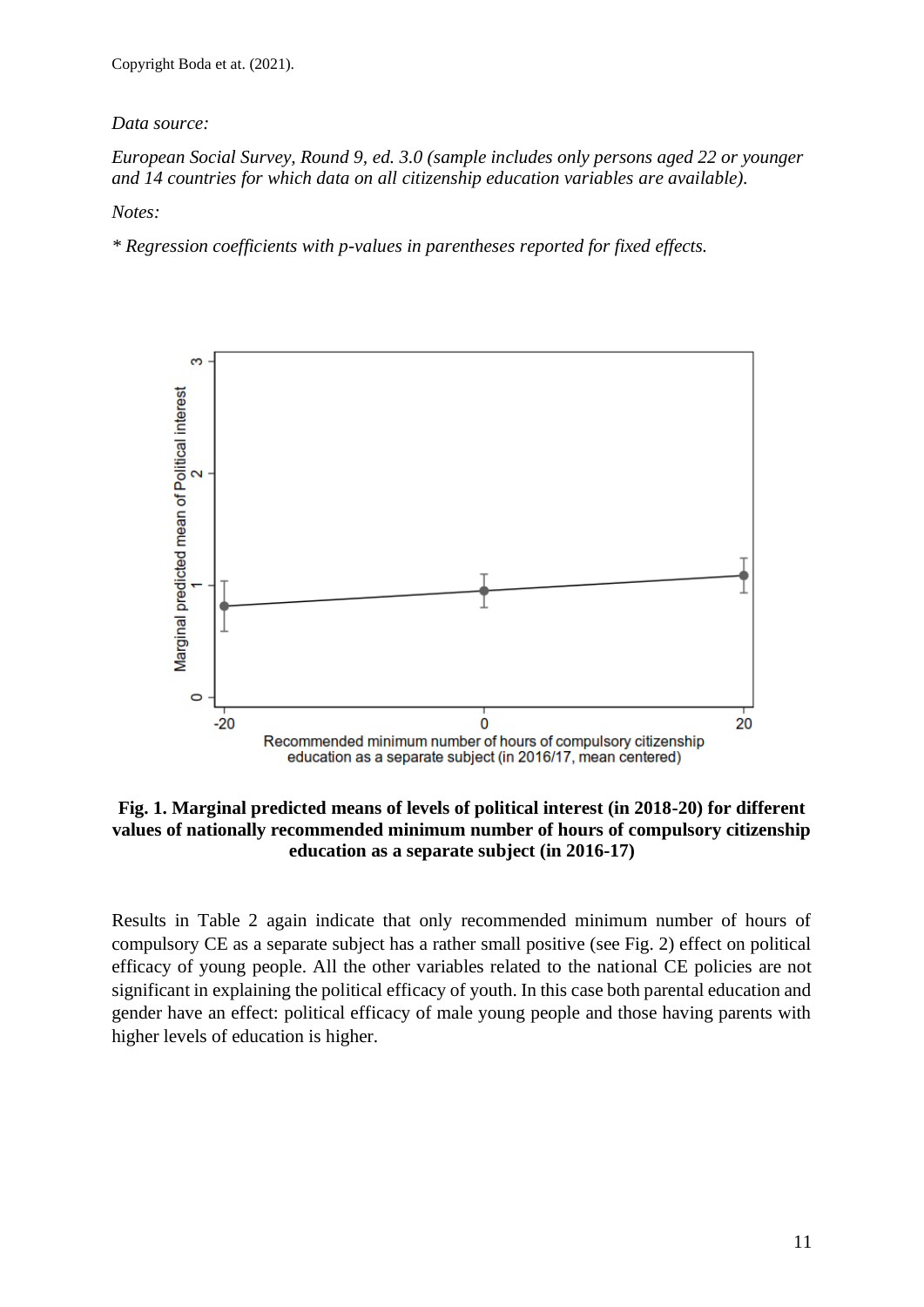|                                                                                                                                                               | Dependent: 4 item political efficacy index (scale: 1-5) |                              |                 |                 |                 |  |
|---------------------------------------------------------------------------------------------------------------------------------------------------------------|---------------------------------------------------------|------------------------------|-----------------|-----------------|-----------------|--|
|                                                                                                                                                               | M1                                                      | M <sub>2</sub>               | M <sub>3</sub>  | M <sub>4</sub>  | M <sub>5</sub>  |  |
|                                                                                                                                                               |                                                         | <b>Fixed effects</b>         |                 |                 |                 |  |
| (Intercept)                                                                                                                                                   | $2.05(0.00)*$                                           | 2.02(0.00)                   | 2.07(0.00)      | 2.03(0.00)      | 2.04(0.00)      |  |
|                                                                                                                                                               |                                                         | <b>Country level</b>         |                 |                 |                 |  |
| Guidelines on classroom assessment in citizenship education (2016/17, base: no guidelines)                                                                    |                                                         |                              |                 |                 |                 |  |
| General or specific<br>guidelines                                                                                                                             | $-0.03(0.85)$                                           |                              |                 |                 |                 |  |
| <b>Recommended minimum</b><br>number of hours of<br>compulsory citizenship<br>education as a separate<br>subject $(2016/17, \text{mean})$<br>centred)         |                                                         | 0.01(0.03)                   |                 |                 |                 |  |
| Competences related to 'knowledge of political processes' in national citizenship education curricula (2016/17,<br>base: not mentioned)                       |                                                         |                              |                 |                 |                 |  |
| <b>Explicitly mentioned</b>                                                                                                                                   | $\overline{a}$                                          | --                           | $-0.06(0.54)$   |                 |                 |  |
| Competences related to 'knowledge of fundamental political and social concepts' in national citizenship<br>education curricula (2016/17, base: not mentioned) |                                                         |                              |                 |                 |                 |  |
| Explicitly mentioned                                                                                                                                          |                                                         | $-$                          | $-$             | $-0.02(0.89)$   |                 |  |
| Competences related to 'knowledge of/participation in civil society' in national citizenship education curricula<br>$(2016/17, \text{base: not mentioned})$   |                                                         |                              |                 |                 |                 |  |
| Explicitly mentioned                                                                                                                                          | $-$                                                     | $-$                          | $-$             | $-$             | $-0.04(0.79)$   |  |
|                                                                                                                                                               |                                                         | <b>Individual level</b>      |                 |                 |                 |  |
| Gender (base: male)                                                                                                                                           |                                                         |                              |                 |                 |                 |  |
| Female                                                                                                                                                        | $-0.06(0.03)$                                           | $-0.06(0.03)$                | $-0.06(0.03)$   | $-0.06(0.03)$   | $-0.06(0.03)$   |  |
| Father's highest level of education, ES - ISCED (base: Low)                                                                                                   |                                                         |                              |                 |                 |                 |  |
| Middle                                                                                                                                                        | 0.15(0.00)                                              | 0.15(0.00)                   | 0.15(0.00)      | 0.15(0.00)      | 0.15(0.00)      |  |
| High                                                                                                                                                          | 0.31(0.00)                                              | 0.30(0.00)                   | 0.31(0.00)      | 0.31(0.00)      | 0.31(0.00)      |  |
|                                                                                                                                                               |                                                         | <b>Random</b> effects        |                 |                 |                 |  |
|                                                                                                                                                               | <b>Variance</b>                                         | <b>Variance</b>              | <b>Variance</b> | <b>Variance</b> | <b>Variance</b> |  |
| Country                                                                                                                                                       | 0.05                                                    | 0.03                         | 0.05            | 0.05            | 0.05            |  |
| Residual                                                                                                                                                      | 0.47                                                    | 0.47                         | 0.47            | 0.47            | 0.47            |  |
|                                                                                                                                                               |                                                         | <b>Model characteristics</b> |                 |                 |                 |  |
| <b>Individuals</b>                                                                                                                                            |                                                         |                              | 1607            |                 |                 |  |
| <b>Countries</b>                                                                                                                                              |                                                         |                              | $\overline{14}$ |                 |                 |  |

# **Table 2. Results of two-level linear regression models for predictors of political efficacy.**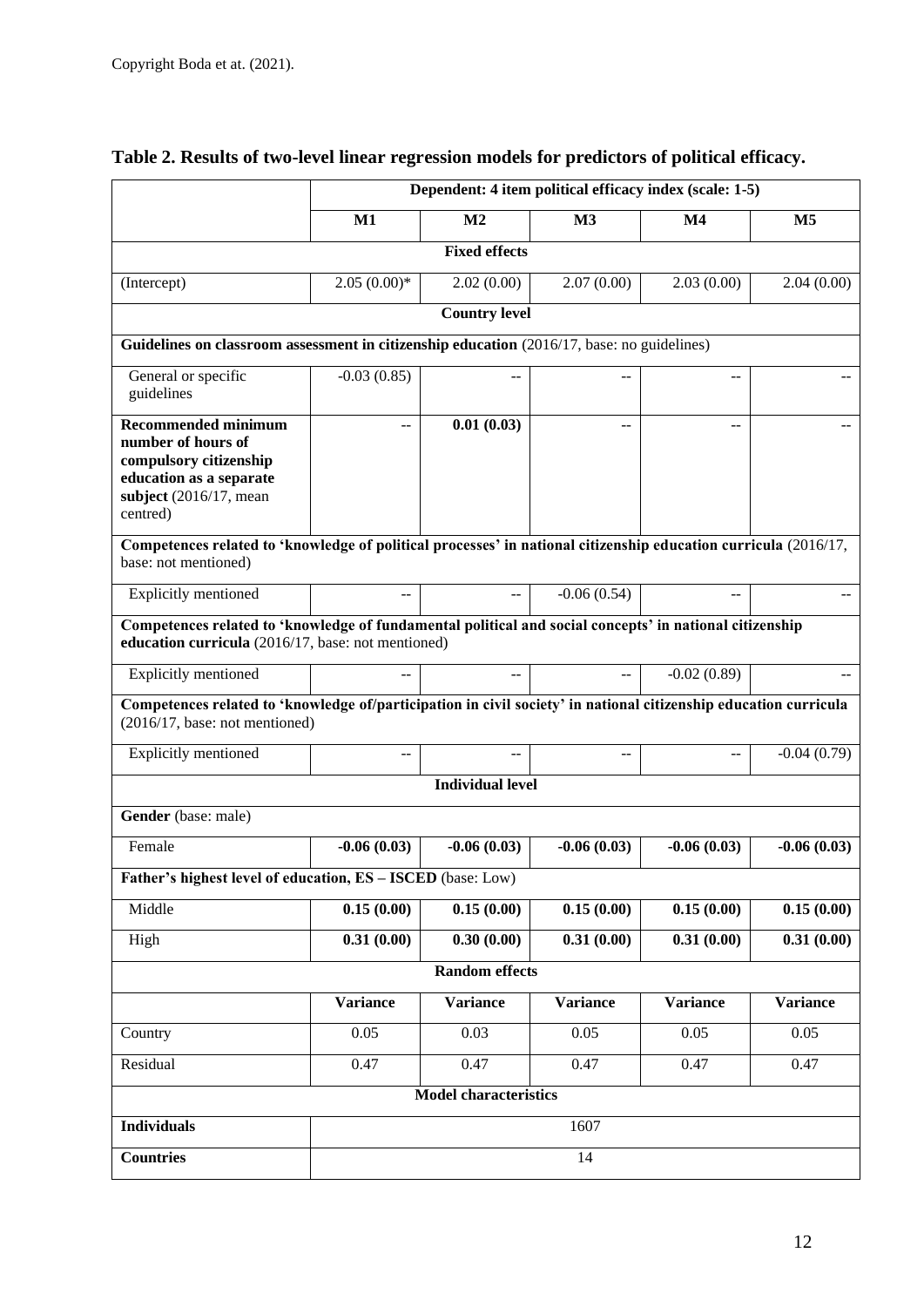#### *Data source:*

*European Social Survey, Round 9, ed. 3.0 (sample includes only persons aged 22 or younger and 14 countries for which data on all citizenship education variables are available).*

*Notes:*

*\* Regression coefficients with p-values in parentheses reported for fixed effects.*



**Fig. 2. Marginal predicted means of levels of political efficacy (in 2018-20) for different values of nationally recommended minimum number of hours of compulsory citizenship education as a separate subject (in 2016-17)**

Results in Table 3 again indicate that only a recommended minimum number of hours of compulsory CE as a separate subject has a rather small positive (see Fig. 3) effect on internal political efficacy of young people. All the other variables related to the national CE policies are not significant in explaining the internal political efficacy of youth. Looking at the control variables we see that only parental education has a positive effect on internal political efficacy.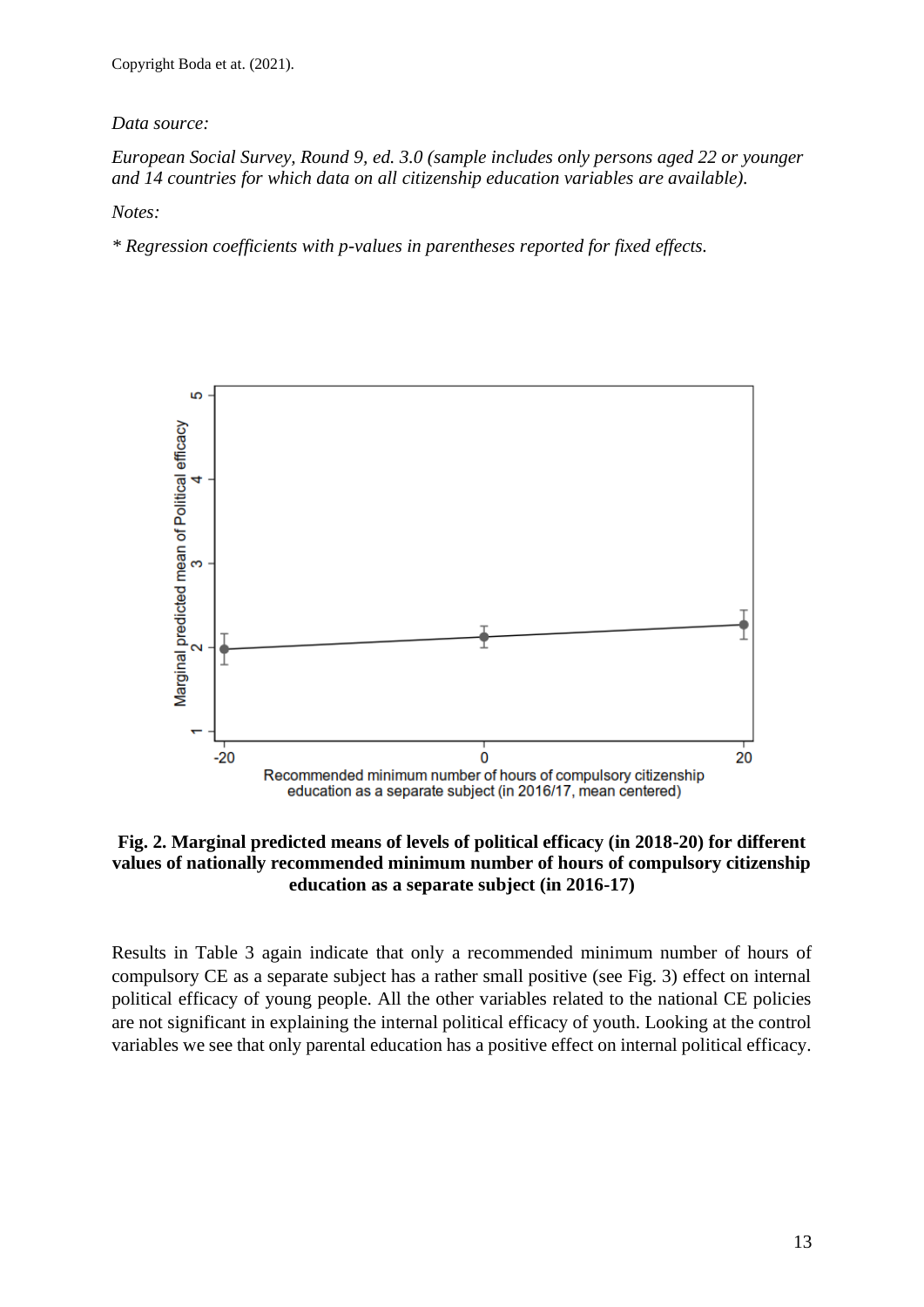|                                                                                                                                                               | Dependent: 2 item internal political efficacy index (scale: 1-5) |                              |                 |                 |                 |  |  |
|---------------------------------------------------------------------------------------------------------------------------------------------------------------|------------------------------------------------------------------|------------------------------|-----------------|-----------------|-----------------|--|--|
|                                                                                                                                                               | $M1$                                                             | M <sub>2</sub>               | M <sub>3</sub>  | $\mathbf{M}4$   | M <sub>5</sub>  |  |  |
| <b>Fixed effects</b>                                                                                                                                          |                                                                  |                              |                 |                 |                 |  |  |
| (Intercept)                                                                                                                                                   | $1.84(0.00)*$                                                    | 1.91(0.00)                   | 1.92(0.00)      | 1.99(0.00)      | 1.97(0.00)      |  |  |
|                                                                                                                                                               |                                                                  | <b>Country level</b>         |                 |                 |                 |  |  |
| Guidelines on classroom assessment in citizenship education (2016/17, base: no guidelines)                                                                    |                                                                  |                              |                 |                 |                 |  |  |
| General or specific<br>guidelines                                                                                                                             | 0.07(0.69)                                                       |                              |                 | --              |                 |  |  |
| <b>Recommended minimum</b>                                                                                                                                    | $\mathbf{u}$                                                     | 0.01(0.02)                   | $\sim$          | $\sim$          |                 |  |  |
| number of hours of<br>compulsory citizenship<br>education as a separate<br>subject $(2016/17, \text{mean})$<br>centred)                                       |                                                                  |                              |                 |                 |                 |  |  |
| Competences related to 'knowledge of political processes' in national citizenship education curricula (2016/17,<br>base: not mentioned)                       |                                                                  |                              |                 |                 |                 |  |  |
| Explicitly mentioned                                                                                                                                          | $-$                                                              | $-$                          | $-0.02(0.85)$   |                 |                 |  |  |
| Competences related to 'knowledge of fundamental political and social concepts' in national citizenship<br>education curricula (2016/17, base: not mentioned) |                                                                  |                              |                 |                 |                 |  |  |
| Explicitly mentioned                                                                                                                                          | $\overline{a}$                                                   | $-$                          |                 | $-0.13(0.34)$   |                 |  |  |
| Competences related to 'knowledge of/participation in civil society' in national citizenship education curricula<br>$(2016/17, \text{base: not mentioned})$   |                                                                  |                              |                 |                 |                 |  |  |
| Explicitly mentioned                                                                                                                                          |                                                                  |                              |                 |                 | $-0.13(0.37)$   |  |  |
|                                                                                                                                                               |                                                                  | <b>Individual level</b>      |                 |                 |                 |  |  |
| Gender (base: male)                                                                                                                                           |                                                                  |                              |                 |                 |                 |  |  |
| Female                                                                                                                                                        | $-0.07(0.15)$                                                    | $-0.07(0.15)$                | $-0.07(0.15)$   | $-0.07(0.15)$   | $-0.07(0.15)$   |  |  |
| Father's highest level of education, ES - ISCED (base: Low)                                                                                                   |                                                                  |                              |                 |                 |                 |  |  |
| Middle                                                                                                                                                        | 0.16(0.07)                                                       | 0.15(0.08)                   | 0.16(0.07)      | 0.16(0.07)      | 0.16(0.07)      |  |  |
| High                                                                                                                                                          | 0.44(0.00)                                                       | 0.44(0.00)                   | 0.44(0.00)      | 0.44(0.00)      | 0.44(0.00)      |  |  |
|                                                                                                                                                               |                                                                  | <b>Random effects</b>        |                 |                 |                 |  |  |
|                                                                                                                                                               | <b>Variance</b>                                                  | <b>Variance</b>              | <b>Variance</b> | <b>Variance</b> | <b>Variance</b> |  |  |
| Country                                                                                                                                                       | 0.05                                                             | 0.04                         | 0.05            | 0.05            | 0.05            |  |  |
| Residual                                                                                                                                                      | 0.72                                                             | 0.72                         | 0.72            | 0.72            | 0.72            |  |  |
|                                                                                                                                                               |                                                                  | <b>Model characteristics</b> |                 |                 |                 |  |  |
| <b>Individuals</b>                                                                                                                                            |                                                                  |                              | 1592            |                 |                 |  |  |
| <b>Countries</b>                                                                                                                                              |                                                                  |                              | 14              |                 |                 |  |  |

# **Table 3. Results of two-level linear regression models for predictors of internal political efficacy.**

*Data source:*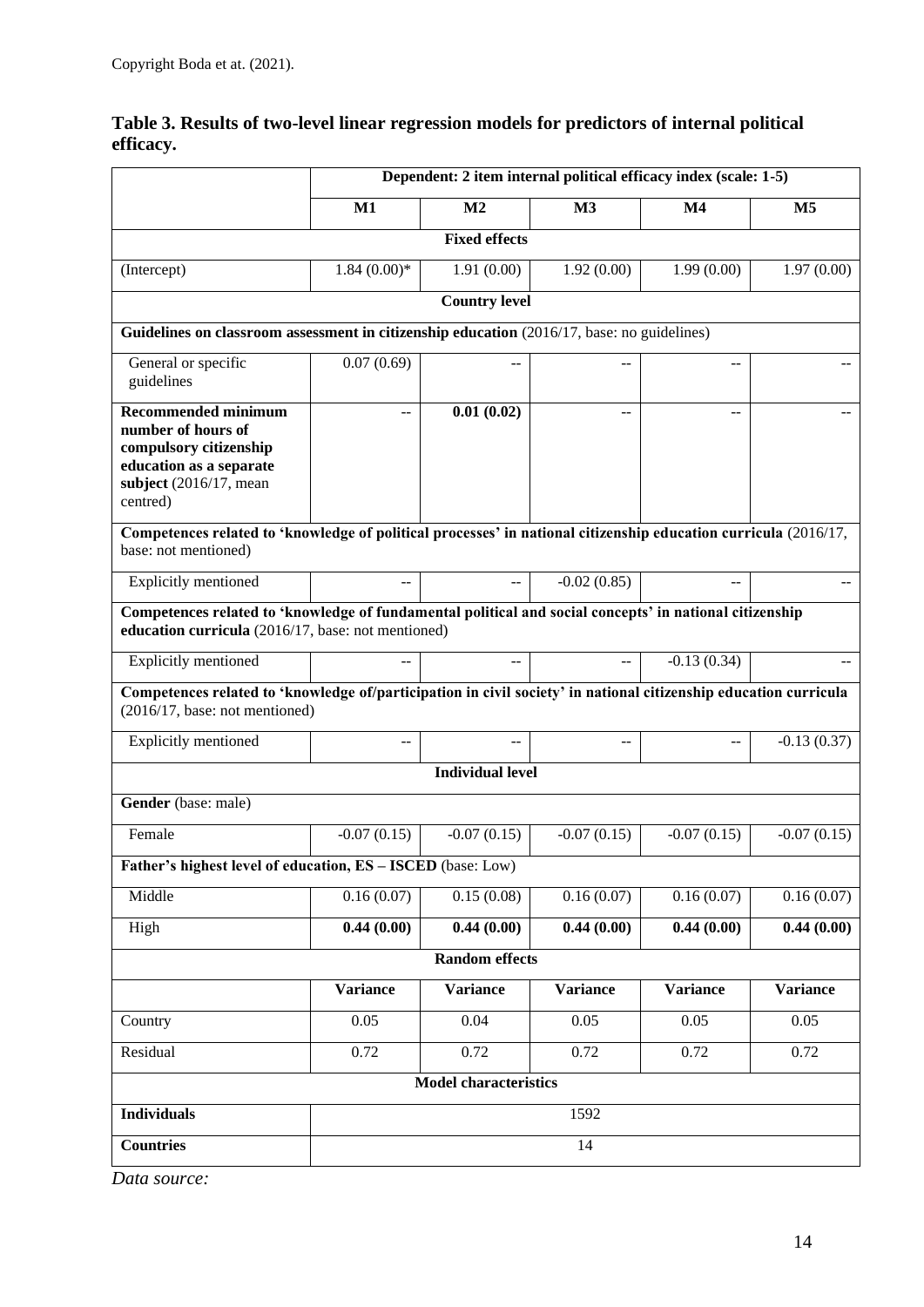*European Social Survey, Round 9, ed. 3.0 (sample includes only persons aged 22 or younger and 14 countries for which data on all citizenship education variables are available).*

*Notes:*

*\* Regression coefficients with p-values in parentheses reported for fixed effects.*



**Fig. 3. Marginal predicted means of levels of internal political efficacy (in 2018-20) for different values of nationally recommended minimum number of hours of compulsory citizenship education as a separate subject (in 2016-17)**

Results in Table 4 indicate that only a recommended minimum number of hours of compulsory CE as a separate subject has a very small positive (see Fig. 4) effect on external political efficacy of young people. Interestingly, we find that national CE policies are more important for internal and not external political efficacy. All the other variables related to the national CE policies are not significant in explaining the external political efficacy of youth. Looking at the control variables we see that parental education has a positive effect on internal political efficacy. Also, male young people express higher levels of external political efficacy.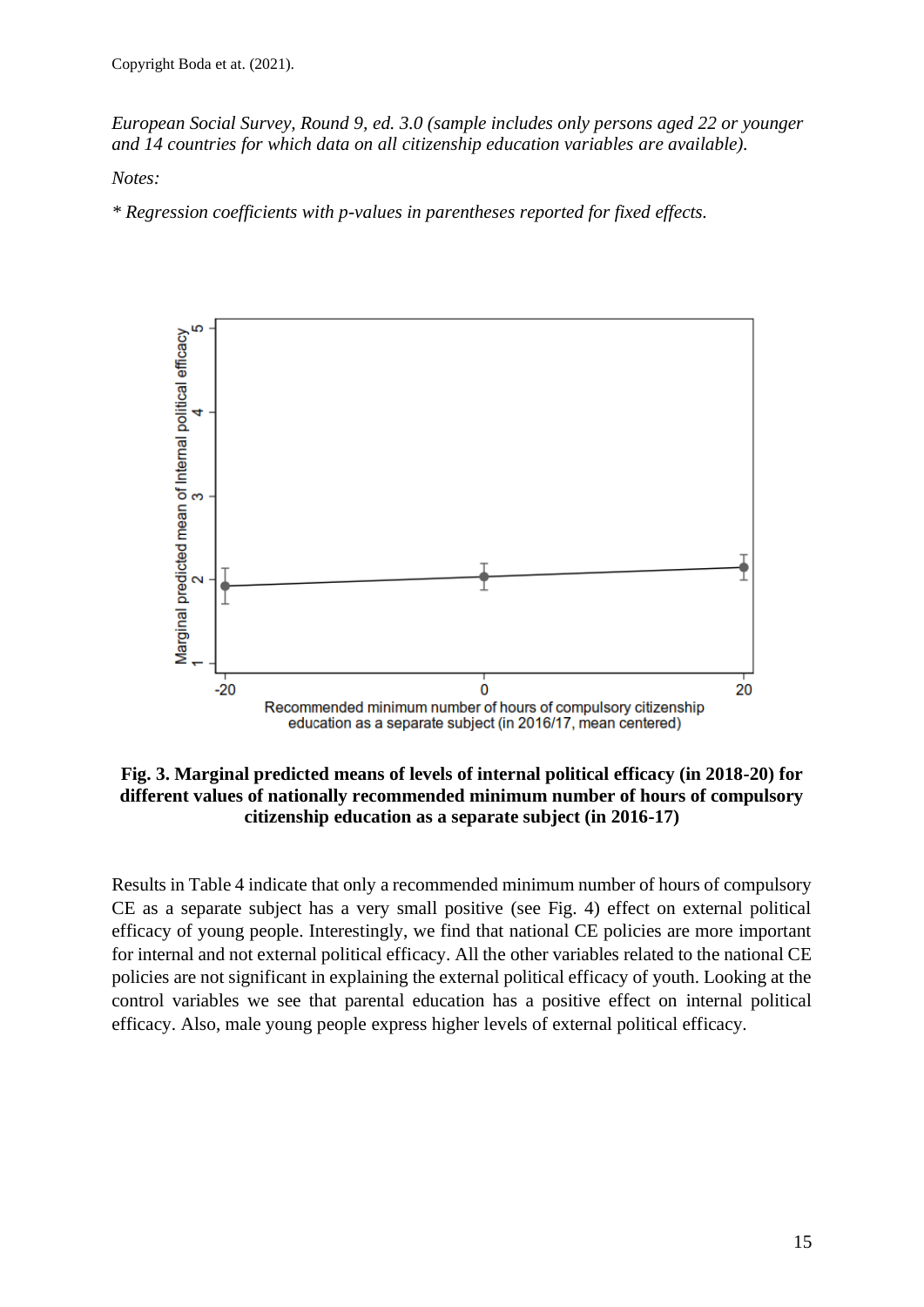|                                                                                                                                                               | Dependent: 2 item external political efficacy index (scale: 1-5) |                              |                 |                 |                 |  |
|---------------------------------------------------------------------------------------------------------------------------------------------------------------|------------------------------------------------------------------|------------------------------|-----------------|-----------------|-----------------|--|
|                                                                                                                                                               | $M1$                                                             | M <sub>2</sub>               | M3              | M <sub>4</sub>  | M <sub>5</sub>  |  |
|                                                                                                                                                               |                                                                  | <b>Fixed effects</b>         |                 |                 |                 |  |
| (Intercept)                                                                                                                                                   | $2.30(0.00)*$                                                    | 2.17(0.00)                   | 2.25(0.00)      | 2.11(0.00)      | 2.14(0.00)      |  |
|                                                                                                                                                               |                                                                  | <b>Country level</b>         |                 |                 |                 |  |
| Guidelines on classroom assessment in citizenship education (2016/17, base: no guidelines)                                                                    |                                                                  |                              |                 |                 |                 |  |
| General or specific<br>guidelines                                                                                                                             | $-0.15(0.35)$                                                    |                              |                 |                 |                 |  |
| <b>Recommended minimum</b><br>number of hours of<br>compulsory citizenship<br>education as a separate<br>subject $(2016/17, \text{mean})$<br>centred)         | $\overline{a}$                                                   | 0.01(0.052)                  | $-$             | $=$             |                 |  |
| Competences related to 'knowledge of political processes' in national citizenship education curricula (2016/17,<br>base: not mentioned)                       |                                                                  |                              |                 |                 |                 |  |
| Explicitly mentioned                                                                                                                                          | $-$                                                              | $-$                          | $-0.11(0.50)$   |                 |                 |  |
| Competences related to 'knowledge of fundamental political and social concepts' in national citizenship<br>education curricula (2016/17, base: not mentioned) |                                                                  |                              |                 |                 |                 |  |
| Explicitly mentioned                                                                                                                                          | $-$                                                              | --                           |                 | 0.07(0.73)      |                 |  |
| Competences related to 'knowledge of/participation in civil society' in national citizenship education curricula<br>$(2016/17, \text{base: not mentioned})$   |                                                                  |                              |                 |                 |                 |  |
| Explicitly mentioned                                                                                                                                          | --                                                               |                              |                 | --              | 0.05(0.77)      |  |
|                                                                                                                                                               |                                                                  | <b>Individual level</b>      |                 |                 |                 |  |
| Gender (base: male)                                                                                                                                           |                                                                  |                              |                 |                 |                 |  |
| Female                                                                                                                                                        | $-0.05(0.00)$                                                    | $-0.05(0.00)$                | $-0.05(0.00)$   | $-0.05(0.00)$   | $-0.05(0.00)$   |  |
| Father's highest level of education, ES - ISCED (base: Low)                                                                                                   |                                                                  |                              |                 |                 |                 |  |
| Middle                                                                                                                                                        | 0.12(0.00)                                                       | 0.12(0.01)                   | 0.12(0.00)      | 0.12(0.01)      | 0.12(0.00)      |  |
| High                                                                                                                                                          | 0.16(0.050)                                                      | 0.16(0.050)                  | 0.16(0.050)     | 0.16(0.052)     | 0.16(0.050)     |  |
|                                                                                                                                                               |                                                                  | <b>Random effects</b>        |                 |                 |                 |  |
|                                                                                                                                                               | <b>Variance</b>                                                  | <b>Variance</b>              | <b>Variance</b> | <b>Variance</b> | <b>Variance</b> |  |
| Country                                                                                                                                                       | 0.08                                                             | 0.05                         | 0.08            | 0.08            | 0.08            |  |
| Residual                                                                                                                                                      | 0.65                                                             | 0.65                         | 0.65            | 0.65            | 0.65            |  |
|                                                                                                                                                               |                                                                  | <b>Model characteristics</b> |                 |                 |                 |  |
| <b>Individuals</b>                                                                                                                                            |                                                                  |                              | 1583            |                 |                 |  |
| <b>Countries</b>                                                                                                                                              |                                                                  |                              | 14              |                 |                 |  |

# **Table 4. Results of two-level linear regression models for predictors of external political efficacy.**

*Data source:*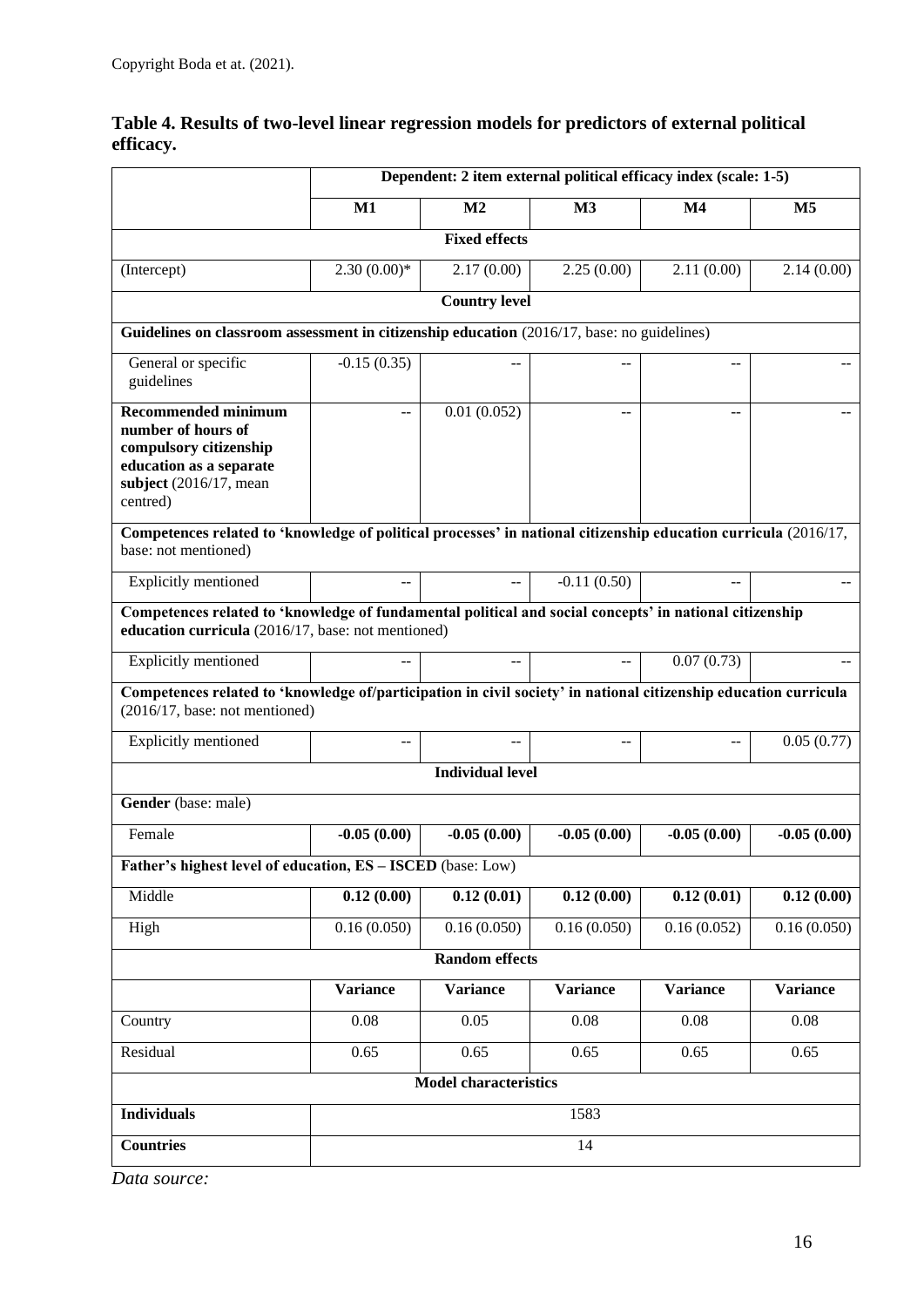*European Social Survey, Round 9, ed. 3.0 (sample includes only persons aged 22 or younger and 14 countries for which data on all citizenship education variables are available).*

*Notes:*

*\* Regression coefficients with p-values in parentheses reported for fixed effects.*



**Fig. 4. Marginal predicted means of levels of external political efficacy (in 2018-20) for different values of nationally recommended minimum number of hours of compulsory citizenship education as a separate subject (in 2016-17)**

Results in Table 5 reveal that only a recommended minimum number of hours of compulsory CE as a separate subject has a rather small positive (see Fig. 5) effect on political activism of young people. All the other variables related to the national CE policies are not significant in explaining the political activism of youth in the studied countries. In this case both parental education and gender have an effect: political activism of female young people and those having parents with higher levels of education is higher.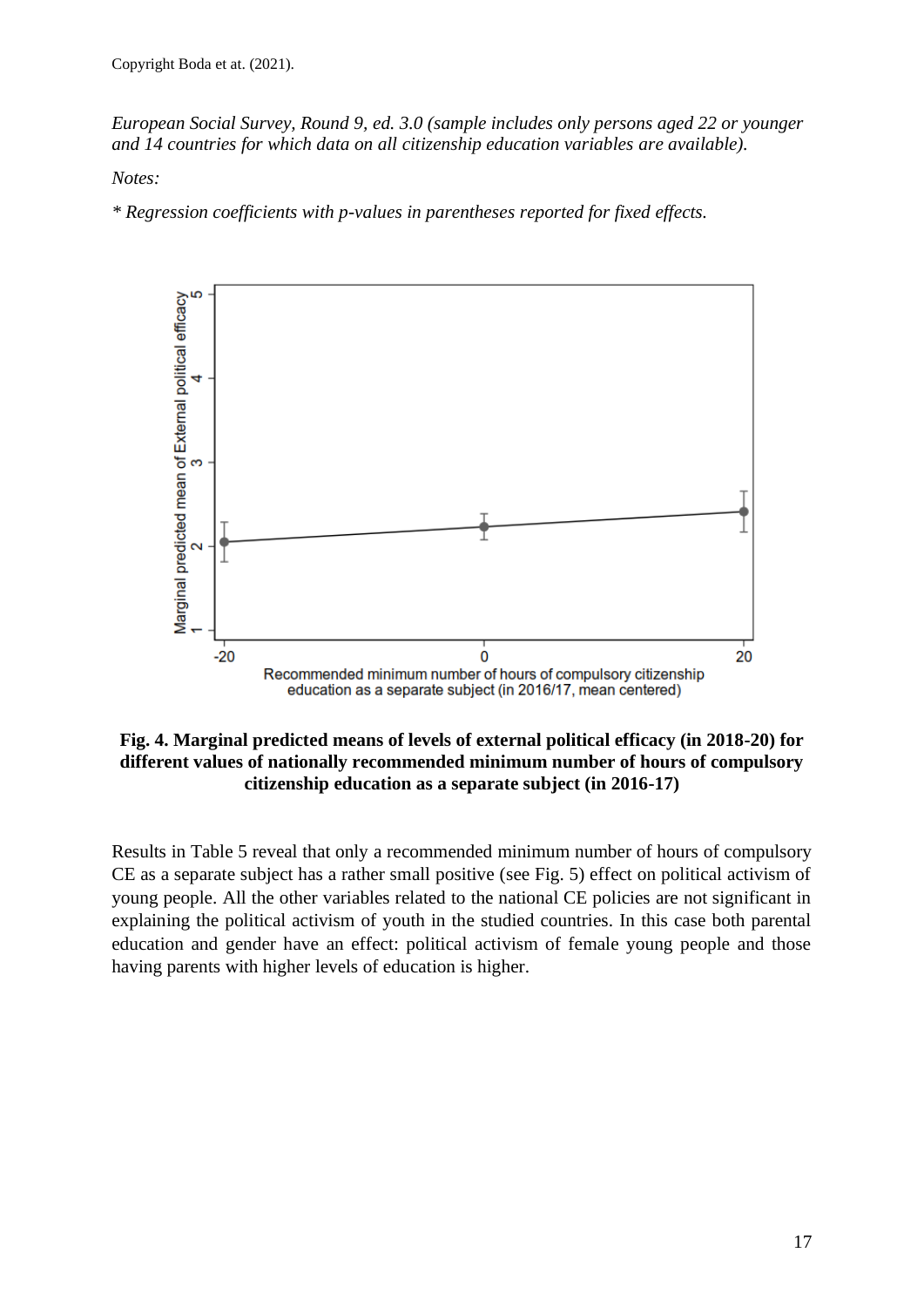|                                                                                                                                                               | Dependent: 8 binary item political activity scale (scale: 0-8) |                              |                 |                 |                 |  |
|---------------------------------------------------------------------------------------------------------------------------------------------------------------|----------------------------------------------------------------|------------------------------|-----------------|-----------------|-----------------|--|
|                                                                                                                                                               | $M1$                                                           | M <sub>2</sub>               | M3              | M <sub>4</sub>  | M <sub>5</sub>  |  |
|                                                                                                                                                               |                                                                | <b>Fixed effects</b>         |                 |                 |                 |  |
| (Intercept)                                                                                                                                                   | $0.01(0.99)*$                                                  | 0.21(0.21)                   | 0.39(0.30)      | 0.17(0.35)      | 0.46(0.02)      |  |
|                                                                                                                                                               |                                                                | <b>Country level</b>         |                 |                 |                 |  |
| Guidelines on classroom assessment in citizenship education (2016/17, base: no guidelines)                                                                    |                                                                |                              |                 |                 |                 |  |
| General or specific<br>guidelines                                                                                                                             | 0.22(0.49)                                                     |                              |                 |                 |                 |  |
| <b>Recommended minimum</b><br>number of hours of<br>compulsory citizenship<br>education as a separate<br>subject $(2016/17, \text{mean})$<br>centred)         | --                                                             | 0.01(0.02)                   | $-$             |                 |                 |  |
| Competences related to 'knowledge of political processes' in national citizenship education curricula (2016/17,<br>base: not mentioned)                       |                                                                |                              |                 |                 |                 |  |
| Explicitly mentioned                                                                                                                                          | $\overline{a}$                                                 | $-$                          | $-0.24(0.54)$   |                 |                 |  |
| Competences related to 'knowledge of fundamental political and social concepts' in national citizenship<br>education curricula (2016/17, base: not mentioned) |                                                                |                              |                 |                 |                 |  |
| Explicitly mentioned                                                                                                                                          | $-$                                                            | --                           |                 | 0.03(0.88)      |                 |  |
| Competences related to 'knowledge of/participation in civil society' in national citizenship education curricula<br>$(2016/17, \text{base: not mentioned})$   |                                                                |                              |                 |                 |                 |  |
| Explicitly mentioned                                                                                                                                          |                                                                |                              | --              | --              | $-0.44(0.09)$   |  |
|                                                                                                                                                               |                                                                | <b>Individual level</b>      |                 |                 |                 |  |
| Gender (base: male)                                                                                                                                           |                                                                |                              |                 |                 |                 |  |
| Female                                                                                                                                                        | 0.43(0.02)                                                     | 0.43(0.02)                   | 0.43(0.02)      | 0.43(0.02)      | 0.43(0.02)      |  |
| Father's highest level of education, ES - ISCED (base: Low)                                                                                                   |                                                                |                              |                 |                 |                 |  |
| Middle                                                                                                                                                        | 0.41(0.00)                                                     | 0.40(0.00)                   | 0.41(0.00)      | 0.41(0.00)      | 0.41(0.00)      |  |
| High                                                                                                                                                          | 1.06(0.00)                                                     | 1.05(0.00)                   | 1.06(0.00)      | 1.06(0.00)      | 1.06(0.00)      |  |
|                                                                                                                                                               |                                                                | <b>Random effects</b>        |                 |                 |                 |  |
|                                                                                                                                                               | <b>Variance</b>                                                | <b>Variance</b>              | <b>Variance</b> | <b>Variance</b> | <b>Variance</b> |  |
| Country                                                                                                                                                       | 0.16                                                           | 0.12                         | 0.15            | 0.16            | 0.11            |  |
| Residual                                                                                                                                                      | 2.09                                                           | 2.09                         | 2.09            | 2.09            | 2.09            |  |
|                                                                                                                                                               |                                                                | <b>Model characteristics</b> |                 |                 |                 |  |
| <b>Individuals</b>                                                                                                                                            |                                                                |                              | 1613            |                 |                 |  |
| <b>Countries</b>                                                                                                                                              |                                                                |                              | 14              |                 |                 |  |

# **Table 5. Results of two-level linear regression models for predictors of being politically active.**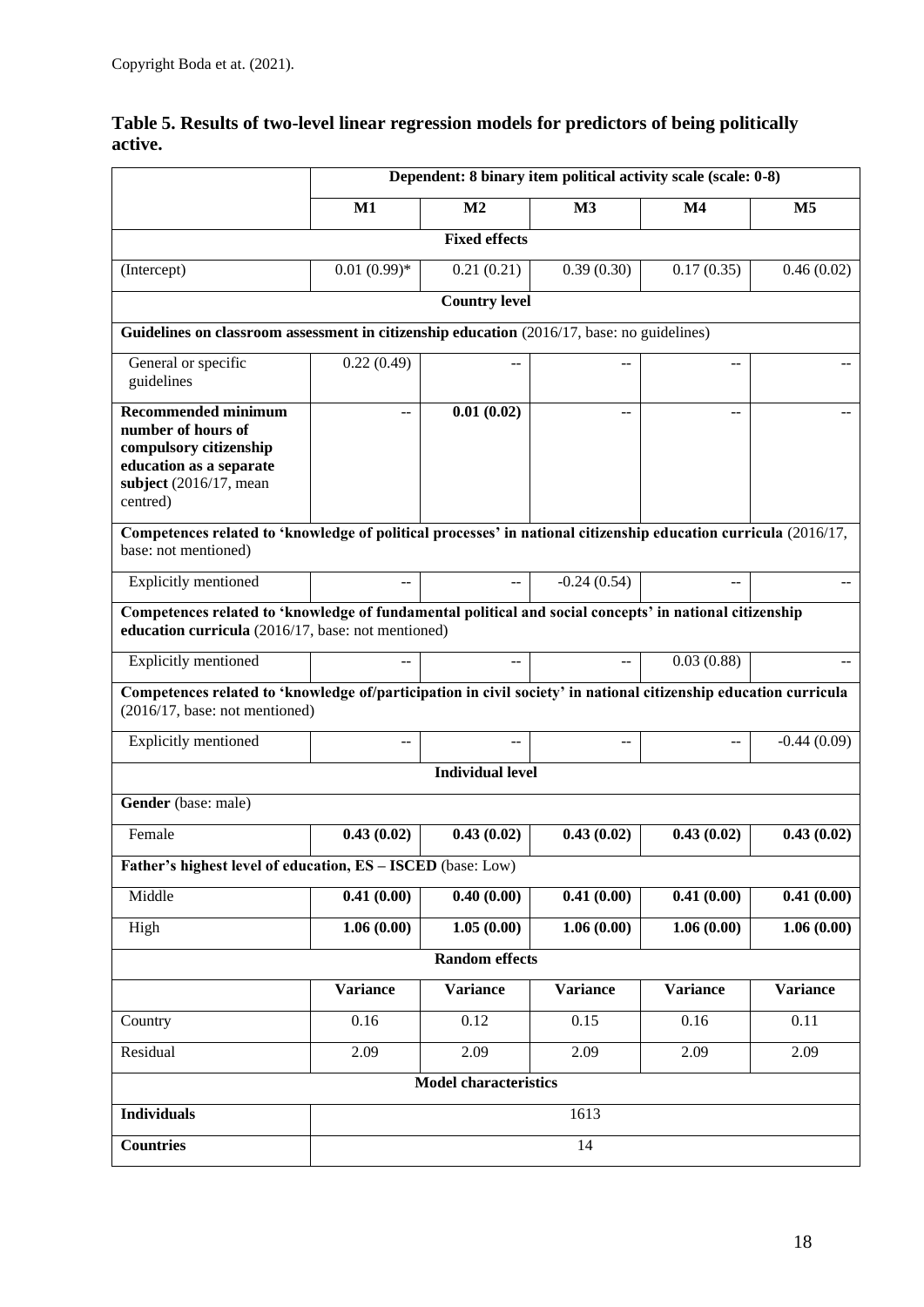#### *Data source:*

*European Social Survey, Round 9, ed. 3.0 (sample includes only persons aged 22 or younger and 14 countries for which data on all citizenship education variables is available).*

*Notes:*

*\* Regression coefficients with p-values in parentheses reported for fixed effects.*



**Fig. 5. Marginal predicted means of levels of being politically active (in 2018-20) for different values of nationally recommended minimum number of hours of compulsory citizenship education as a separate subject (in 2016-17)**

Results in Table 6 show that only a recommended minimum number of hours of compulsory CE as a separate subject has a rather small positive (see Fig. 6) effect on support for equality values of young people. All the other variables related to the national CE policies are not significant in explaining the support for equality values of youth in the studied countries. And in this case only gender has an effect on support for equality values: female young people are more supportive of equality values.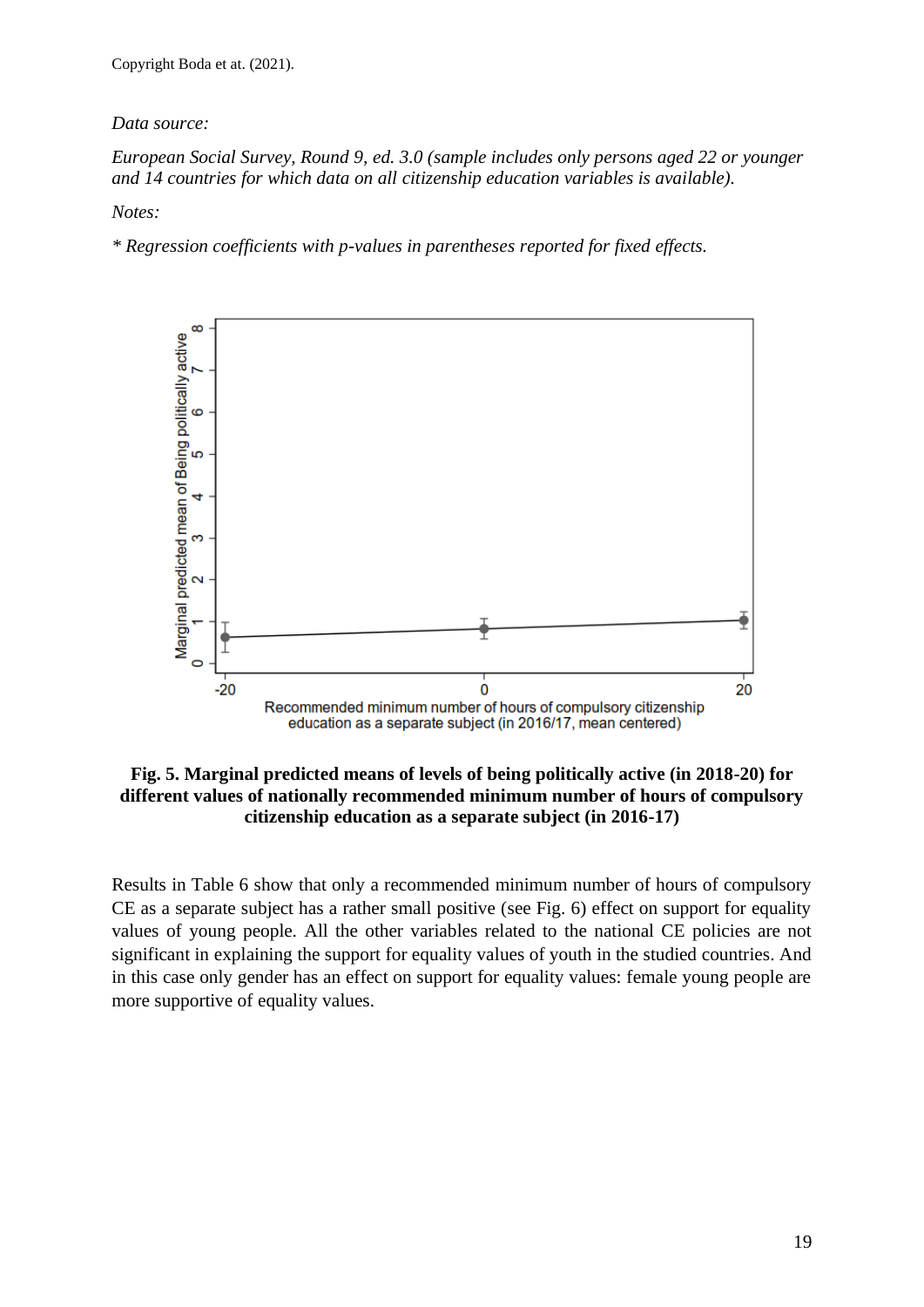|                                                                                                                                                               | Dependent: row mean centred support for equality values<br>$(scale: -5 - 5)$ |                              |                 |                 |                 |
|---------------------------------------------------------------------------------------------------------------------------------------------------------------|------------------------------------------------------------------------------|------------------------------|-----------------|-----------------|-----------------|
|                                                                                                                                                               | $M1$                                                                         | M <sub>2</sub>               | M <sub>3</sub>  | M <sub>4</sub>  | M <sub>5</sub>  |
|                                                                                                                                                               |                                                                              | <b>Fixed effects</b>         |                 |                 |                 |
| (Intercept)                                                                                                                                                   | $0.60(0.01)*$                                                                | 0.50(0.00)                   | 0.42(0.01)      | 0.46(0.00)      | 0.57(0.00)      |
|                                                                                                                                                               |                                                                              | <b>Country level</b>         |                 |                 |                 |
| Guidelines on classroom assessment in citizenship education (2016/17, base: no guidelines)                                                                    |                                                                              |                              |                 |                 |                 |
| General or specific<br>guidelines                                                                                                                             | $-0.12(0.56)$                                                                |                              |                 | --              |                 |
| <b>Recommended minimum</b><br>number of hours of<br>compulsory citizenship<br>education as a separate<br>subject $(2016/17, \text{mean})$<br>centred)         |                                                                              | 0.01(0.00)                   |                 |                 |                 |
| Competences related to 'knowledge of political processes' in national citizenship education curricula (2016/17,<br>base: not mentioned)                       |                                                                              |                              |                 |                 |                 |
| Explicitly mentioned                                                                                                                                          |                                                                              | $-$                          | 0.10(0.57)      |                 |                 |
| Competences related to 'knowledge of fundamental political and social concepts' in national citizenship<br>education curricula (2016/17, base: not mentioned) |                                                                              |                              |                 |                 |                 |
| Explicitly mentioned                                                                                                                                          |                                                                              | $-$                          |                 | 0.05(0.70)      |                 |
| Competences related to 'knowledge of/participation in civil society' in national citizenship education curricula<br>(2016/17, base: not mentioned)            |                                                                              |                              |                 |                 |                 |
| <b>Explicitly mentioned</b>                                                                                                                                   | $-$                                                                          | --                           | $-$             | $-$             | $-0.14(0.39)$   |
|                                                                                                                                                               |                                                                              | <b>Individual level</b>      |                 |                 |                 |
| Gender (base: male)                                                                                                                                           |                                                                              |                              |                 |                 |                 |
| Female                                                                                                                                                        | 0.22(0.00)                                                                   | 0.22(0.00)                   | 0.22(0.00)      | 0.22(0.00)      | 0.22(0.00)      |
| Father's highest level of education, ES - ISCED (base: Low)                                                                                                   |                                                                              |                              |                 |                 |                 |
| Middle                                                                                                                                                        | $-0.07(0.25)$                                                                | $-0.07(0.21)$                | $-0.07(0.24)$   | $-0.07(0.25)$   | $-0.07(0.25)$   |
| High                                                                                                                                                          | 0.02(0.65)                                                                   | 0.01(0.77)                   | 0.02(0.65)      | 0.02(0.66)      | 0.02(0.64)      |
|                                                                                                                                                               |                                                                              | <b>Random effects</b>        |                 |                 |                 |
|                                                                                                                                                               | <b>Variance</b>                                                              | <b>Variance</b>              | <b>Variance</b> | <b>Variance</b> | <b>Variance</b> |
| Country                                                                                                                                                       | 0.08                                                                         | 0.03                         | 0.07            | 0.07            | 0.07            |
| Residual                                                                                                                                                      | 0.66                                                                         | 0.66                         | 0.66            | 0.66            | 0.66            |
|                                                                                                                                                               |                                                                              | <b>Model characteristics</b> |                 |                 |                 |
| <b>Individuals</b>                                                                                                                                            |                                                                              |                              | 1618            |                 |                 |
| <b>Countries</b>                                                                                                                                              |                                                                              |                              | 14              |                 |                 |

# **Table 6. Results of two-level linear regression models for predictors of support for equality values.**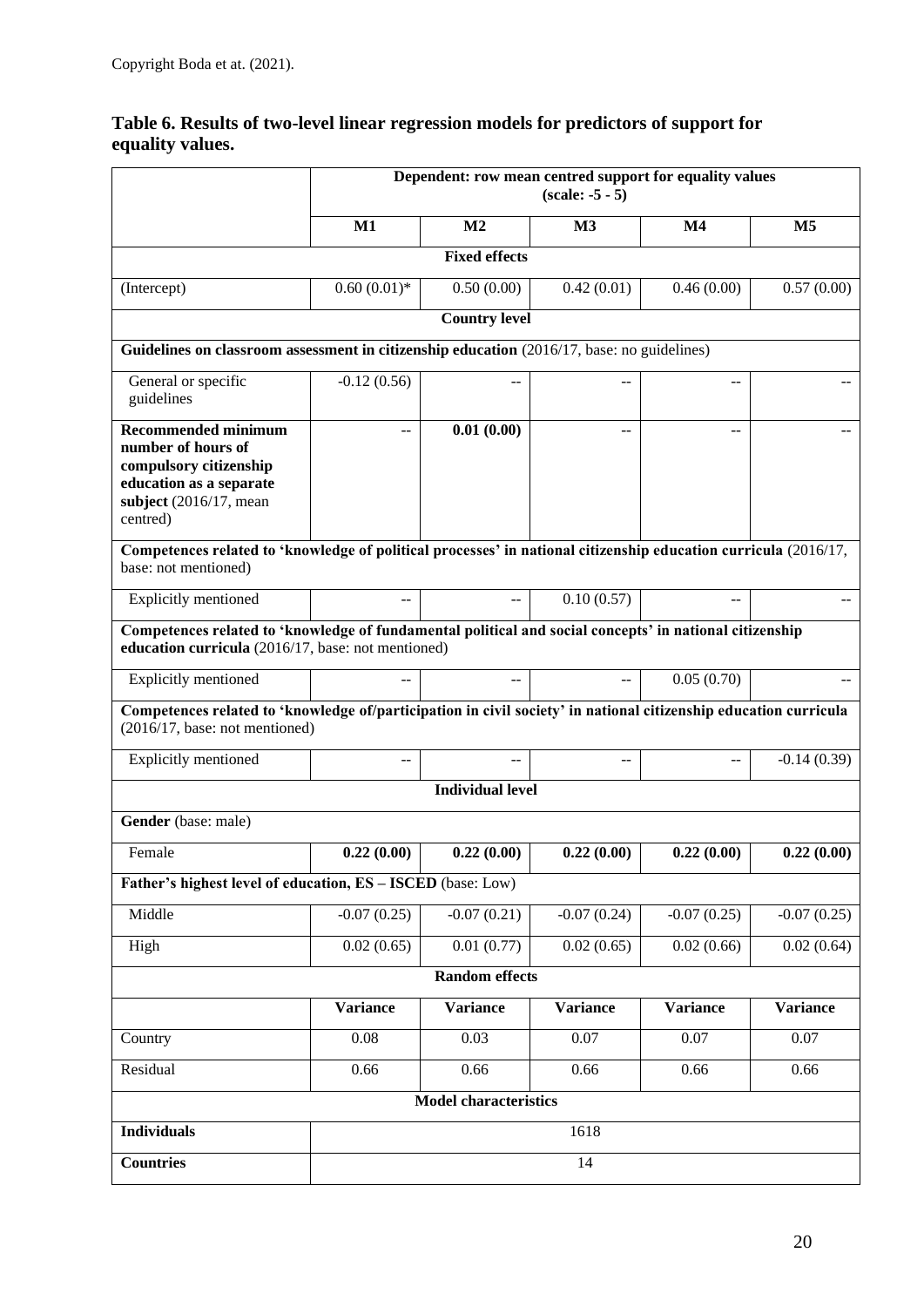#### *Data source:*

#### *European Social Survey, Round 9, ed. 3.0 (sample includes only persons aged 22 or younger and 14 countries for which data on all citizenship education variables are available).*

*Notes:*

*\* Regression coefficients with p-values in parentheses reported for fixed effects.*



#### **Fig. 6. Marginal predicted means of support for equality values (in 2018-20) for different values of nationally recommended minimum number of hours of compulsory citizenship education as a separate subject (in 2016-17)**

Results in Table 7 indicate that only a recommended minimum number of hours of compulsory CE as a separate subject has a rather small positive (see Fig. 7) effect on support for tolerance values of young people. All the other variables related to the national CE policies are not significant in explaining the support for tolerance values of youth in the studied countries. And in this case, none of the control variables is significant.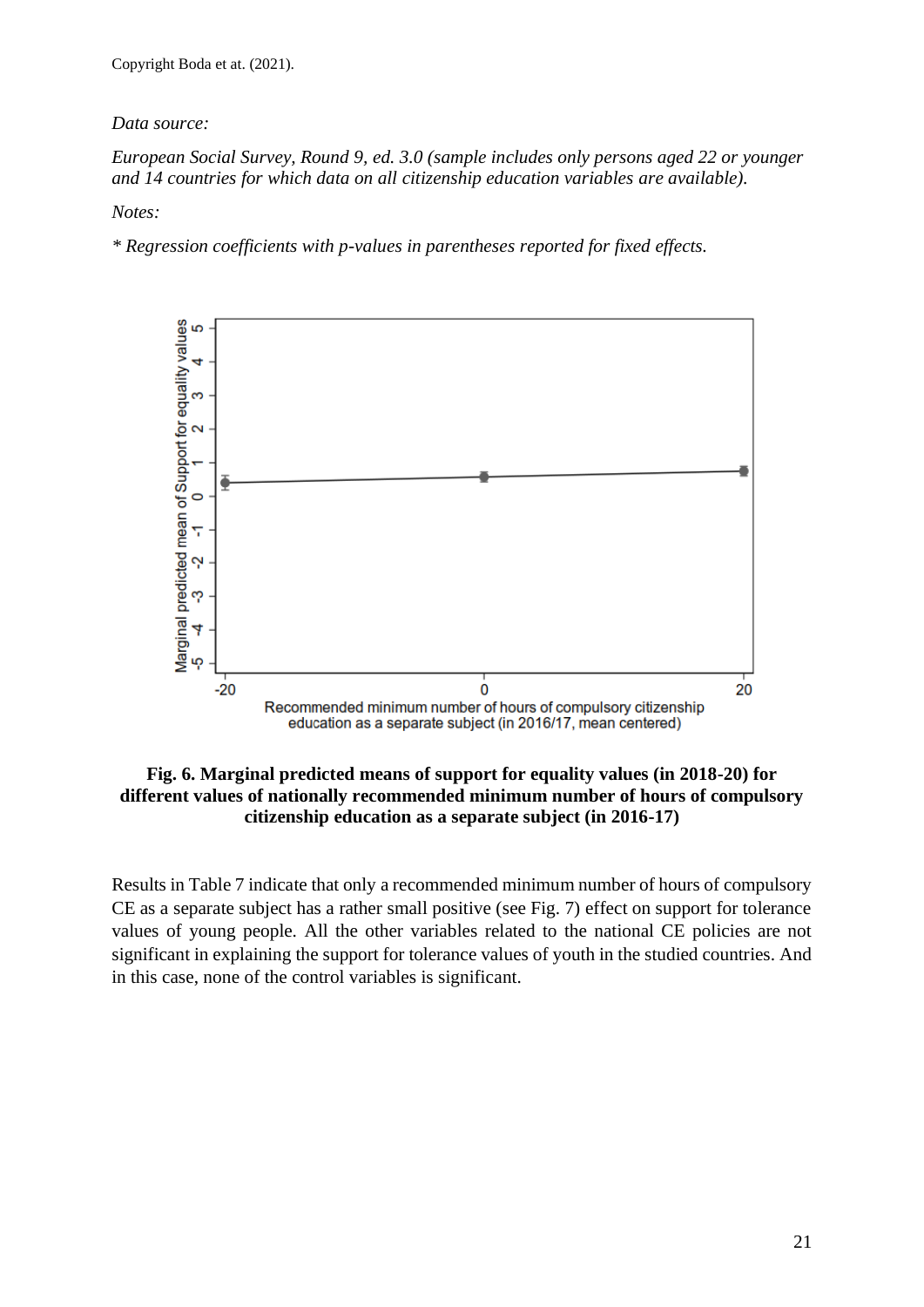|                                                                                                                                                               | Dependent: row mean centred support for tolerance values<br>$(scale: -5 - 5)$ |                              |                 |               |                 |
|---------------------------------------------------------------------------------------------------------------------------------------------------------------|-------------------------------------------------------------------------------|------------------------------|-----------------|---------------|-----------------|
|                                                                                                                                                               | M1                                                                            | M <sub>2</sub>               | $\mathbf{M}3$   | $\mathbf{M}4$ | M5              |
|                                                                                                                                                               |                                                                               | <b>Fixed effects</b>         |                 |               |                 |
| (Intercept)                                                                                                                                                   | *                                                                             |                              |                 |               |                 |
|                                                                                                                                                               |                                                                               | <b>Country level</b>         |                 |               |                 |
| Guidelines on classroom assessment in citizenship education (2016/17, base: no guidelines)                                                                    |                                                                               |                              |                 |               |                 |
| General or specific<br>guidelines                                                                                                                             | $-0.20(0.25)$                                                                 |                              |                 |               |                 |
| <b>Recommended minimum</b><br>number of hours of<br>compulsory citizenship<br>education as a separate<br>subject $(2016/17, \text{mean})$<br>centred)         |                                                                               | 0.01(0.01)                   |                 |               |                 |
| Competences related to 'knowledge of political processes' in national citizenship education curricula (2016/17,<br>base: not mentioned)                       |                                                                               |                              |                 |               |                 |
| Explicitly mentioned                                                                                                                                          | $-$                                                                           | $-$                          | 0.08(0.82)      | $-$           |                 |
| Competences related to 'knowledge of fundamental political and social concepts' in national citizenship<br>education curricula (2016/17, base: not mentioned) |                                                                               |                              |                 |               |                 |
| Explicitly mentioned                                                                                                                                          | $=$                                                                           | $-$                          | $-$             | $-0.26(0.20)$ |                 |
| Competences related to 'knowledge of/participation in civil society' in national citizenship education curricula<br>$(2016/17, \text{base: not mentioned})$   |                                                                               |                              |                 |               |                 |
| Explicitly mentioned                                                                                                                                          | $-$                                                                           | --                           | $-$             | $-$           | $-0.24(0.31)$   |
|                                                                                                                                                               |                                                                               | <b>Individual level</b>      |                 |               |                 |
| Gender (base: male)                                                                                                                                           |                                                                               |                              |                 |               |                 |
| Female                                                                                                                                                        | 0.10(0.28)                                                                    | 0.10(0.28)                   | 0.10(0.28)      | 0.10(0.28)    | 0.10(0.28)      |
| Father's highest level of education, ES - ISCED (base: Low)                                                                                                   |                                                                               |                              |                 |               |                 |
| Middle                                                                                                                                                        | $-0.02(0.85)$                                                                 | $-0.02(0.81)$                | $-0.03(0.84)$   | $-0.02(0.86)$ | $-0.02(0.85)$   |
| High                                                                                                                                                          | 0.13(0.16)                                                                    | 0.12(0.18)                   | 0.13(0.17)      | 0.13(0.16)    | 0.13(0.16)      |
|                                                                                                                                                               |                                                                               | <b>Random effects</b>        |                 |               |                 |
|                                                                                                                                                               | <b>Variance</b>                                                               | <b>Variance</b>              | <b>Variance</b> | Variance      | <b>Variance</b> |
| Country                                                                                                                                                       | 0.14                                                                          | 0.09                         | 0.14            | 0.13          | 0.12            |
| Residual                                                                                                                                                      | 0.95                                                                          | 0.95                         | 0.96            | 0.95          | 0.95            |
|                                                                                                                                                               |                                                                               | <b>Model characteristics</b> |                 |               |                 |
| <b>Individuals</b>                                                                                                                                            |                                                                               |                              | 1622            |               |                 |
| <b>Countries</b>                                                                                                                                              |                                                                               |                              | 14              |               |                 |

#### **Table 7. Results of two-level linear regression models for predictors of support for tolerance values.**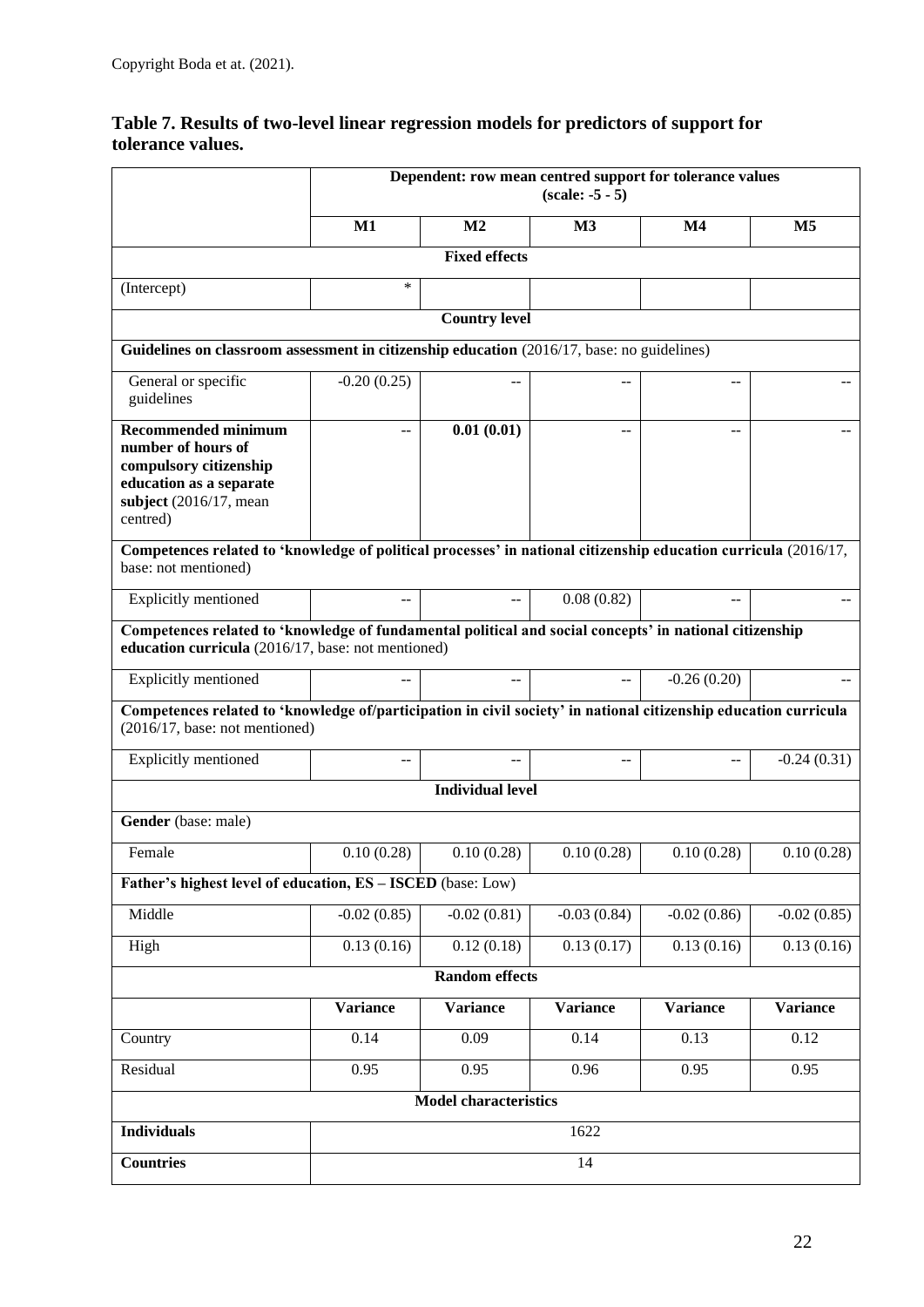#### *Data source:*

#### *European Social Survey, Round 9, ed. 3.0 (sample includes only persons aged 22 or younger and 14 countries for which data on all citizenship education variables are available).*

*Notes:*

*\* Regression coefficients with p-values in parentheses reported for fixed effects.*



#### **Fig. 7. Marginal predicted means of support for tolerance values (in 2018-20) for different values of nationally recommended minimum number of hours of compulsory citizenship education as a separate subject (in 2016-17)**

Results in Table 8 show at least three variables related to national CE policies have an effect on support for autonomy values. A recommended minimum number of hours of compulsory CE as a separate subject has a rather small positive (see Fig. 8). However, inclusion of competences related to "knowledge of political processes" and 'knowledge of/participation in civil society" in national CE curricula has a surprising negative effect of support for autonomy values of youth in the studied countries. Out of the control variables only parental education has a positive effect on support for autonomy values.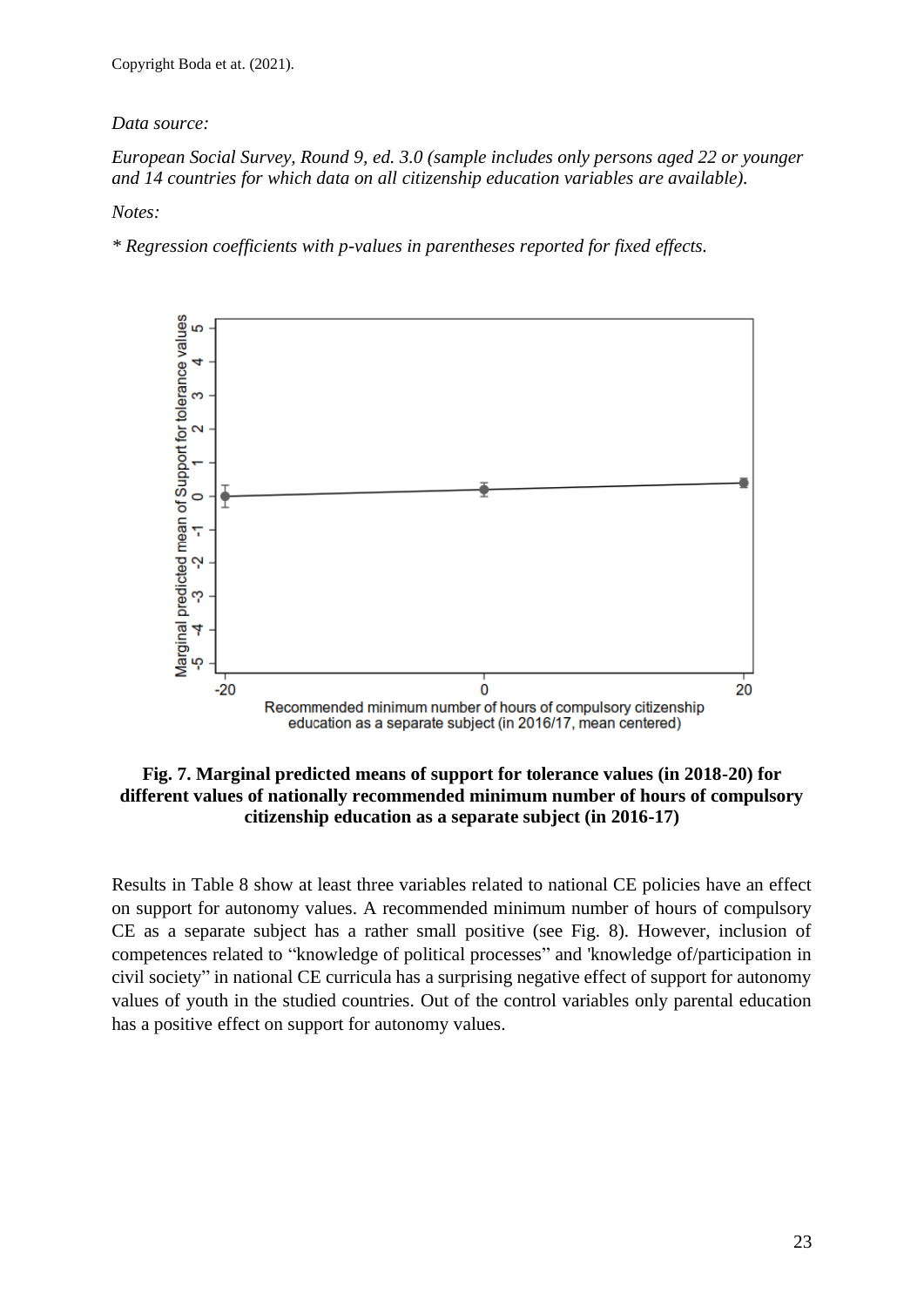|                  | Table 8. Results of two-level linear regression models for predictors of support for |
|------------------|--------------------------------------------------------------------------------------|
| autonomy values. |                                                                                      |

|                                                                                                                                                               | Dependent: row mean centred support for autonomy values<br>$(scale: -5 - 5)$ |                              |                 |                 |                 |  |
|---------------------------------------------------------------------------------------------------------------------------------------------------------------|------------------------------------------------------------------------------|------------------------------|-----------------|-----------------|-----------------|--|
|                                                                                                                                                               | M1                                                                           | M <sub>2</sub>               | M <sub>3</sub>  | $\mathbf{M}4$   | M <sub>5</sub>  |  |
|                                                                                                                                                               |                                                                              | <b>Fixed effects</b>         |                 |                 |                 |  |
| (Intercept)                                                                                                                                                   | $0.33(0.00)*$                                                                | 0.38(0.00)                   | 0.58(0.00)      | 0.31(0.00)      | 0.55(0.00)      |  |
|                                                                                                                                                               |                                                                              | <b>Country level</b>         |                 |                 |                 |  |
| Guidelines on classroom assessment in citizenship education (2016/17, base: no guidelines)                                                                    |                                                                              |                              |                 |                 |                 |  |
| General or specific<br>guidelines                                                                                                                             | 0.05(0.39)                                                                   | --                           |                 | --              |                 |  |
| <b>Recommended minimum</b><br>number of hours of<br>compulsory citizenship<br>education as a separate<br>subject $(2016/17, \text{mean})$<br>centred)         | --                                                                           | 0.00(0.03)                   | --              | --              |                 |  |
| Competences related to 'knowledge of political processes' in national citizenship education curricula (2016/17,<br>base: not mentioned)                       |                                                                              |                              |                 |                 |                 |  |
| Explicitly mentioned                                                                                                                                          | $-$                                                                          |                              | $-0.25(0.00)$   |                 |                 |  |
| Competences related to 'knowledge of fundamental political and social concepts' in national citizenship<br>education curricula (2016/17, base: not mentioned) |                                                                              |                              |                 |                 |                 |  |
| Explicitly mentioned                                                                                                                                          |                                                                              |                              |                 | 0.11(0.25)      |                 |  |
| Competences related to 'knowledge of/participation in civil society' in national citizenship education curricula<br>$(2016/17, \text{base: not mentioned})$   |                                                                              |                              |                 |                 |                 |  |
| Explicitly mentioned                                                                                                                                          |                                                                              |                              |                 | --              | $-0.23(0.00)$   |  |
|                                                                                                                                                               |                                                                              | <b>Individual level</b>      |                 |                 |                 |  |
| Gender (base: male)                                                                                                                                           |                                                                              |                              |                 |                 |                 |  |
| Female                                                                                                                                                        | 0.11(0.17)                                                                   | 0.11(0.17)                   | 0.11(0.16)      | 0.11(0.17)      | 0.11(0.17)      |  |
| Father's highest level of education, ES - ISCED (base: Low)                                                                                                   |                                                                              |                              |                 |                 |                 |  |
| Middle                                                                                                                                                        | 0.09(0.39)                                                                   | 0.08(0.42)                   | 0.10(0.29)      | 0.08(0.42)      | 0.06(0.52)      |  |
| High                                                                                                                                                          | 0.37(0.01)                                                                   | 0.36(0.01)                   | 0.37(0.00)      | 0.36(0.01)      | 0.35(0.00)      |  |
|                                                                                                                                                               |                                                                              | <b>Random</b> effects        |                 |                 |                 |  |
|                                                                                                                                                               | <b>Variance</b>                                                              | <b>Variance</b>              | <b>Variance</b> | <b>Variance</b> | <b>Variance</b> |  |
| Country                                                                                                                                                       | 0.01                                                                         | 0.01                         | 0.01            | 0.01            | 0.00            |  |
| Residual                                                                                                                                                      | 0.86                                                                         | 0.85                         | 0.85            | 0.86            | 0.86            |  |
|                                                                                                                                                               |                                                                              | <b>Model characteristics</b> |                 |                 |                 |  |
| <b>Individuals</b>                                                                                                                                            |                                                                              |                              | 1628            |                 |                 |  |
| <b>Countries</b>                                                                                                                                              |                                                                              |                              | 14              |                 |                 |  |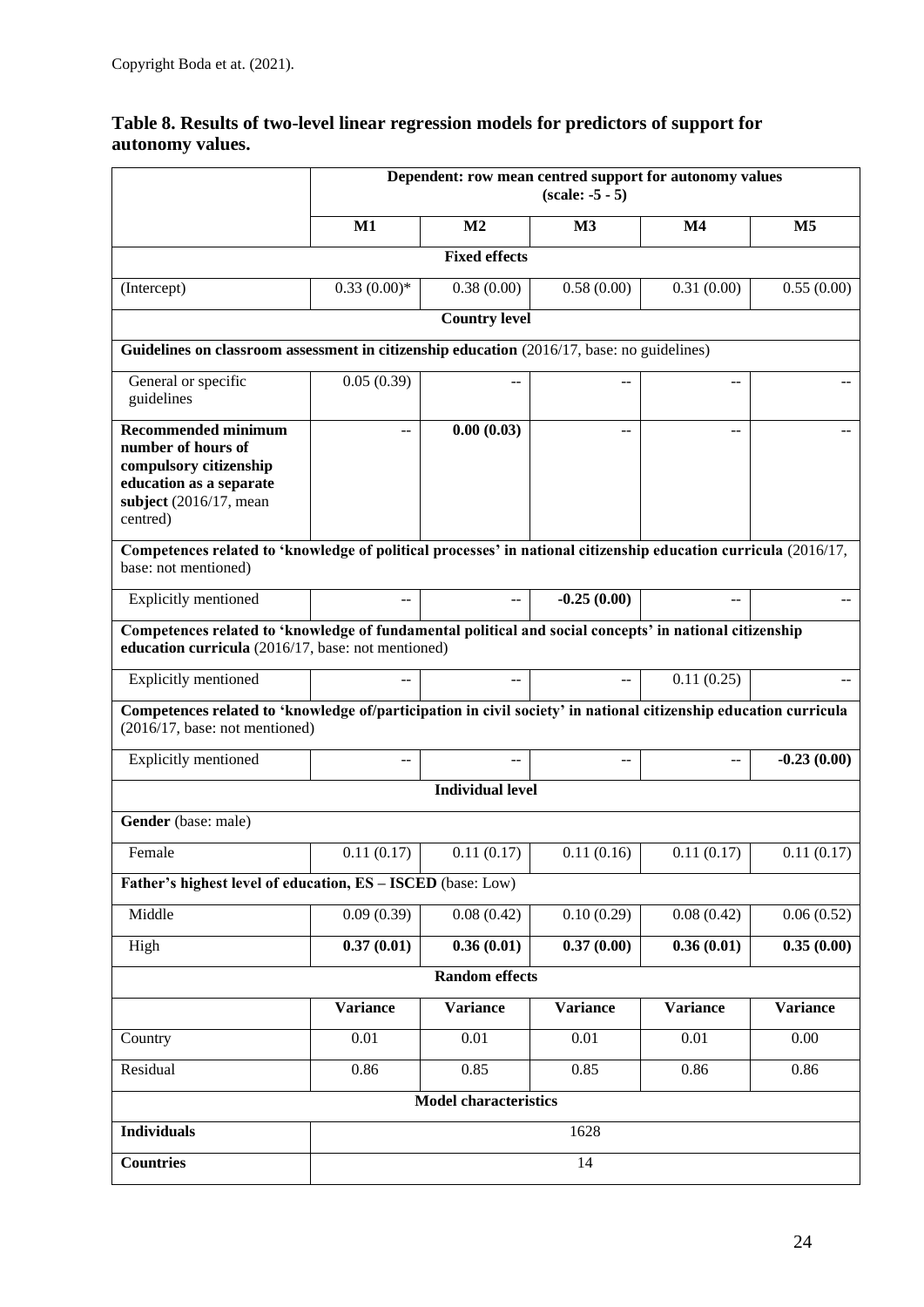#### *Data source:*

#### *European Social Survey, Round 9, ed. 3.0 (sample includes only persons aged 22 or younger and 14 countries for which data on all citizenship education variables are available).*

*Notes:*

*\* Regression coefficients with p-values in parentheses reported for fixed effects.*



#### **Fig. 8. Marginal predicted means of support for autonomy values (in 2018-20) for different values of nationally recommended minimum number of hours of compulsory citizenship education as a separate subject (in 2016-17)**

#### <span id="page-24-0"></span>**1.3 Conclusions**

We find that the most consistent (though rather small) effect on youth's democratic political efficacy is exerted by a recommended minimum number of hours of compulsory citizenship education as a separate subject. Interestingly, we find that national CE policies are more important for internal and not for external political efficacy of young people in the 14 studied countries. All the other variables related to the national CE policies are not significant in explaining different aspects of democratic political efficacy studied in this working paper. Finally, in most cases parental education level is positively associated with different aspects of democratic political efficacy of youth in Europe.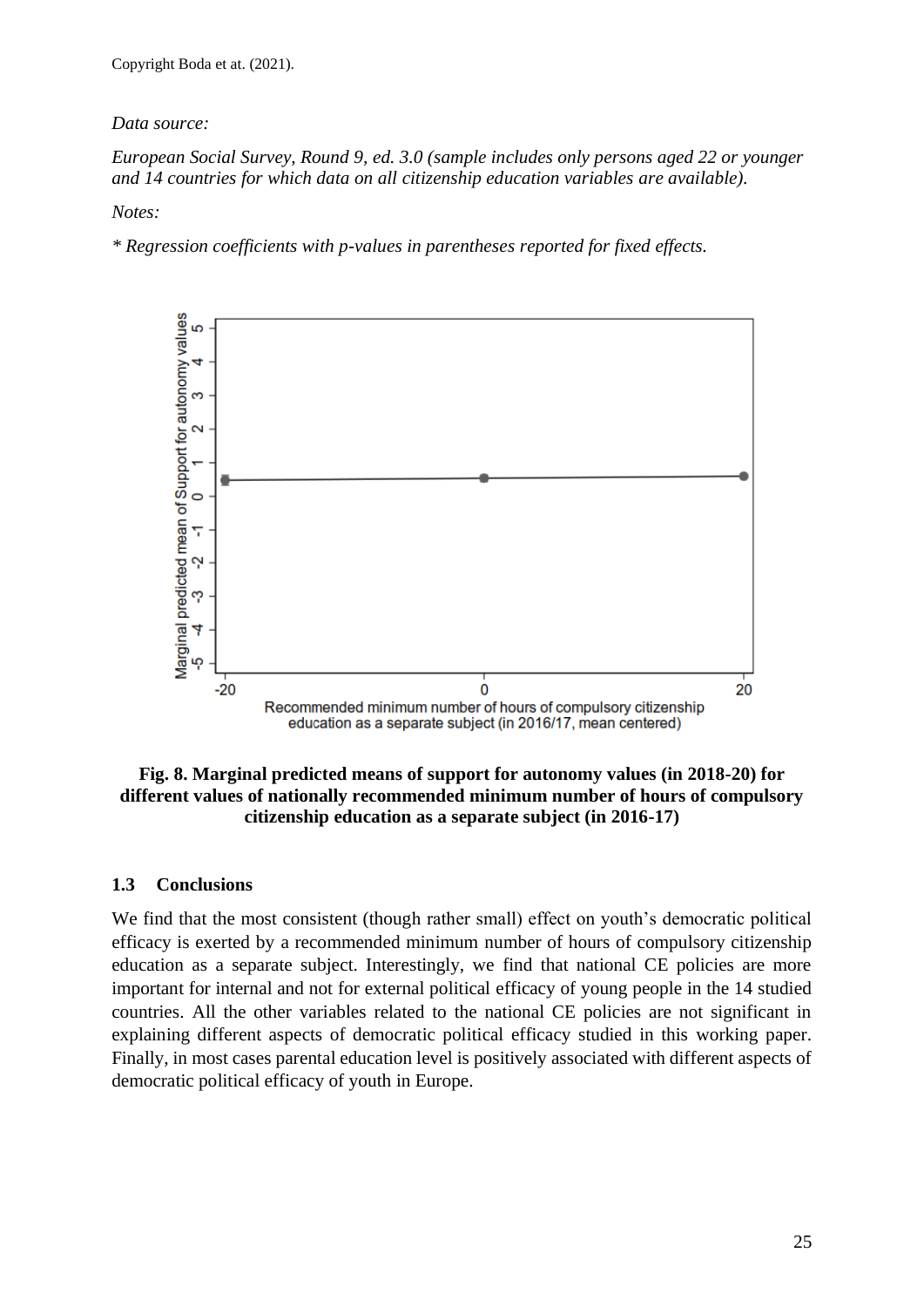# <span id="page-25-0"></span>**Students' Democratic Attitudes and School Culture: An Empirical Analysis**

# **Using PISA2018 Assessment Data**

In this section, we aim at corroborating the hypothesis on the role of school climate and values on student democratic attitudes using international data from the 2018 PISA survey. It is important to emphasise that the survey itself is primarily concerned with students' academic performance, while our secondary analysis is an attempt to operationalise the concepts under investigation and to explore generalisable relationships. In short, although the original objective of the PISA surveys is to examine school performance, they also allow to analyse how school characteristics may be related to democratic attitudes and values. Moreover, as this survey covers more than 70 countries, the questions we ask can be examined globally and regionally.

Our initial model was that certain characteristics of the school and school activities, the social context, as well as the students' family background and values, affect students' democratic attitudes, the focus being on school characteristics. For the analysis, we reviewed the student and school questionnaires used in the PISA measurement and the derived variables, using items from the question blocks of the questionnaire used in PISA. Democratic attitudes were interpreted in terms of openness, acceptance and respect for other cultures, reflection and awareness of global-social processes. In operationalising it, we have therefore considered the variables/questions that express this habitus and, since – due to the specificity of the PISA questionnaires – these opinions mainly relate to global issues, we have created a so-called 'global democratic attitudes' variable by data reduction on the basis of the identified variables. This data reduction was carried out using principal component analysis.

We tried to explain the democratic attitudes thus created by the students' school-related attitudes, other general values (students' attitudes, values) and the school's internal characteristics, which were derived from the school questionnaire (filled in by the headteachers). And, of course, we cannot ignore the contextual variables of schools and the socio-demographic background of the students, so we included them in the analysis.

## <span id="page-25-1"></span>**1.4 Description of the variables included in the analysis1**

In our analysis, we aggregated the student-level data at the institutional level, then merged the student and school databases and ran the analysis on the school database. Both original databases already contained indices (derived variables) that we can use in our explanatory model. We are also aware that the PISA databases are analysed using a wide range of statistical weights, but as we did not use variables for the competency scores in the model and only

<sup>1</sup> For a detailed description of the derived variables see:

**[https://www.oecd.org/pisa/data/pisa2018technicalreport/PISA2018\\_Technical-Report-Chapter-16-](https://www.oecd.org/pisa/data/pisa2018technicalreport/PISA2018_Technical-Report-Chapter-16-Background-Questionnaires.pdf) [Background-Questionnaires.pdf](https://www.oecd.org/pisa/data/pisa2018technicalreport/PISA2018_Technical-Report-Chapter-16-Background-Questionnaires.pdf)**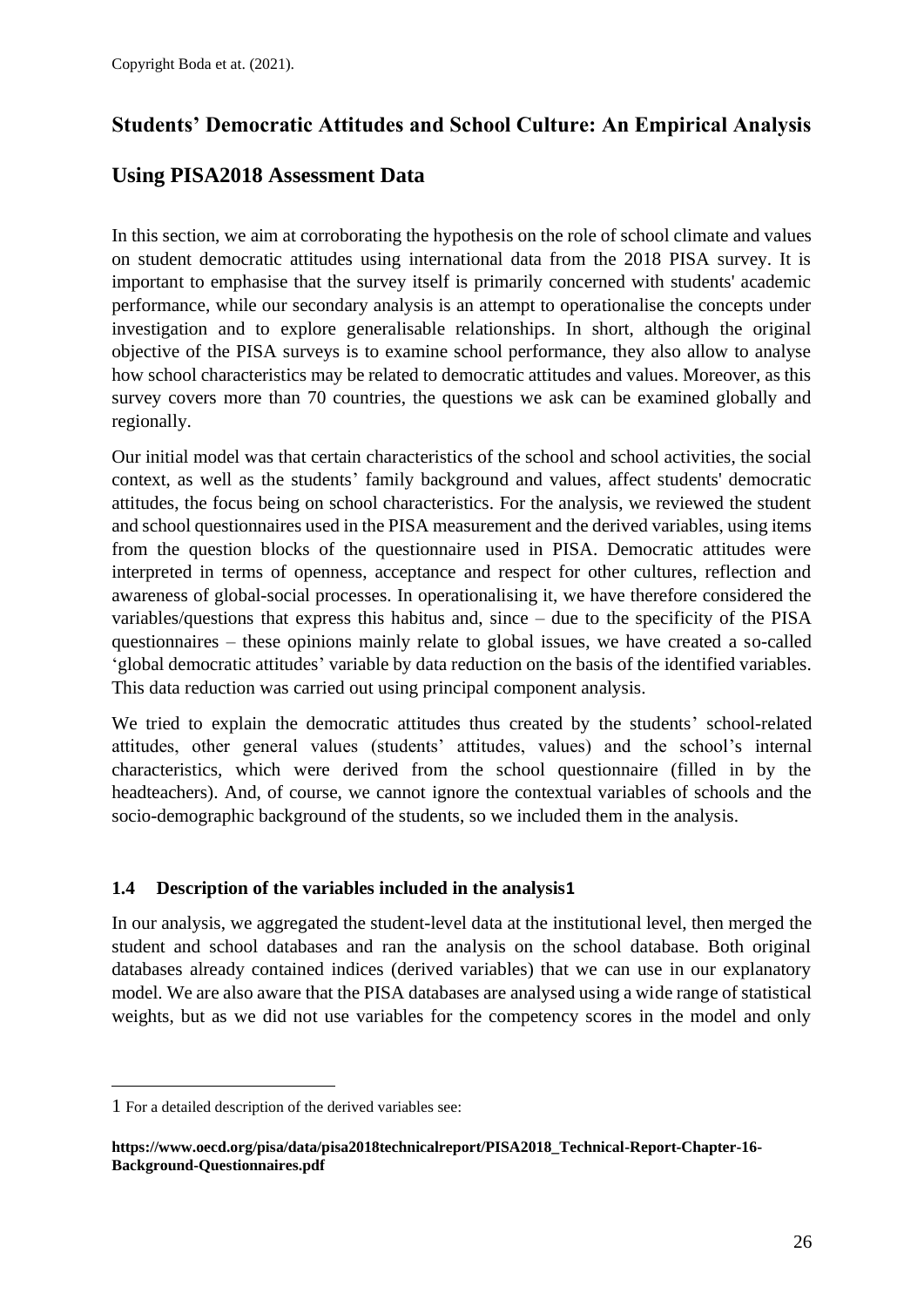analysed data from the student and institutional background questionnaire, we only used the so-called senate weight.

#### <span id="page-26-0"></span>**1.5 Dependent variable: Global democratic attitudes**

The dependent variable was composed by principal component (PC) analysis, the input variables are listed in Table 9. These initial indices were integrated in the public PISA2018 student database, and their descriptions could be found in the Technical Report. Here we will mention only the basic characteristics of these variables. It is worthy to mention that the direction of the scales used in questionnaire in some cases were reversed in order to assure the unique interpretation: the higher the value of an index, the higher the presence of the attitude.

# **Table 9. Input variables**

|                                | <b>NAME OF THE</b><br><b>VARIABLE</b> | <b>LABEL OF THE VARIABLE</b>                        | Nr. of the question<br>in the questionnaire |
|--------------------------------|---------------------------------------|-----------------------------------------------------|---------------------------------------------|
| Global democratic<br>attitudes | <b>INTCULT</b>                        | Student's interest in learning about other cultures | ST <sub>214</sub>                           |
|                                | <b>PERSPECT</b>                       | Perspective taking                                  | ST <sub>215</sub>                           |
|                                | <b>COGFLEX</b>                        | Cognitive flexibility/adaptability                  | ST <sub>216</sub>                           |
|                                | <b>RESPECT</b>                        | Respect for people from other cultures              | ST <sub>217</sub>                           |
|                                | <b>AWACOM</b>                         | Awareness of intercultural communication            | ST <sub>218</sub>                           |
|                                | <b>GLOBMIND</b>                       | Global-mindedness                                   | ST <sub>219</sub>                           |
|                                | <b>GCAWARE</b>                        | Student's awareness of global issues                | ST <sub>197</sub>                           |
|                                | <b>ATTIMM</b>                         | Student's attitudes towards immigrants              | ST <sub>204</sub>                           |

*Student's interest in learning about other cultures:* the questions behind this variable (ST214) query the student interest in learning about other cultures, and it was compiled by using these items:

*I want to learn more about the religions of the world.*

*I am interested in how people from various cultures see the world.*

*I am interested in finding out about the traditions of other cultures.*

*Perspective taking*: the index assesses how far a person takes the perspective of other people, the initial items were:

*I try to look at everybody's side of a disagreement before I make a decision.*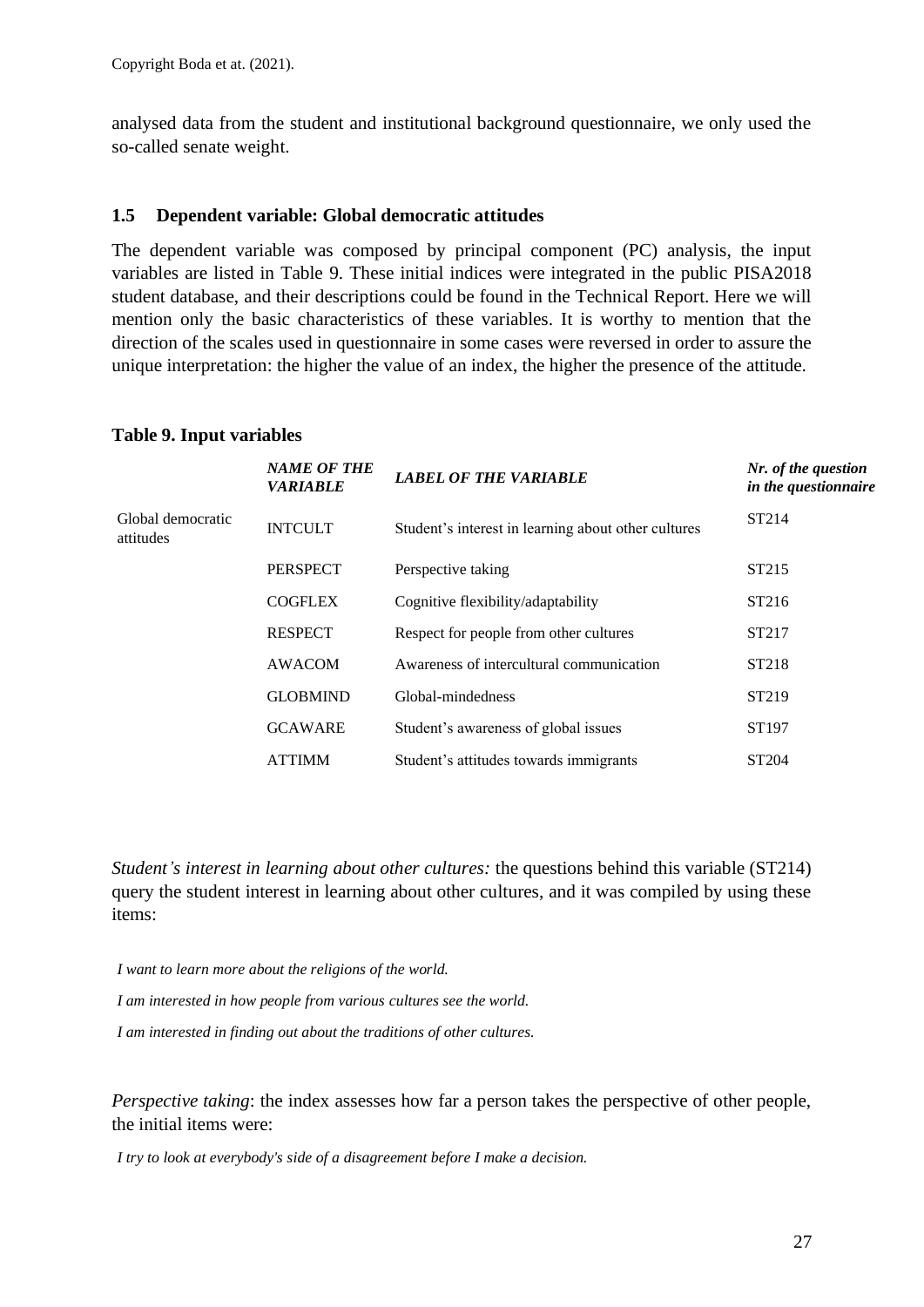*I believe that there are two sides to every question and try to look at them both.*

*I sometimes try to understand my friends better by imagining how things look from their perspective. Before criticising somebody, I try to imagine how I would feel if I were in their place.*

*Cognitive flexibility/adaptability*: this variable measures the student's flexibility in dealing with challenging or problematic situations, which may include intercultural aspects. The initial items were:

*I can deal with unusual situations.*

*I can change my behaviour to meet the needs of new situations.*

*I can adapt to different situations even when under stress or pressure.*

*When encountering difficult situations with other people, I can think of a way to resolve the situation.*

*I am capable of overcoming my difficulties in interacting with people from other cultures.*

*Respect for people from other cultures*: it means 'having positive regard and esteem for those people because they are perceived to have an intrinsic importance, worth or value which stems from their inherent dignity as human beings (cf. the preamble to the Universal Declaration of Human Rights).' (Technical Report p.21). The items used were:

*I respect people from other cultures as equal human beings I treat all people with respect regardless of their cultural background I give space to people from other cultures to express themselves I respect the values of people from different cultures*

*Awareness of intercultural communication*: this index measures a student's intercultural communication awareness, and has three facets: observing and monitoring communication, careful expression of own meanings, and managing communication breakdowns. The initial items were:

*I carefully observe their reactions.*

*I frequently check that we are understanding each other correctly.*

*I listen carefully to what they say.*

*I choose my words carefully.*

*I give concrete examples to explain my ideas.*

*I explain things very carefully.*

*If there is a problem with communication, I find ways around it (e.g. by using gestures, re-explaining, writing etc.).*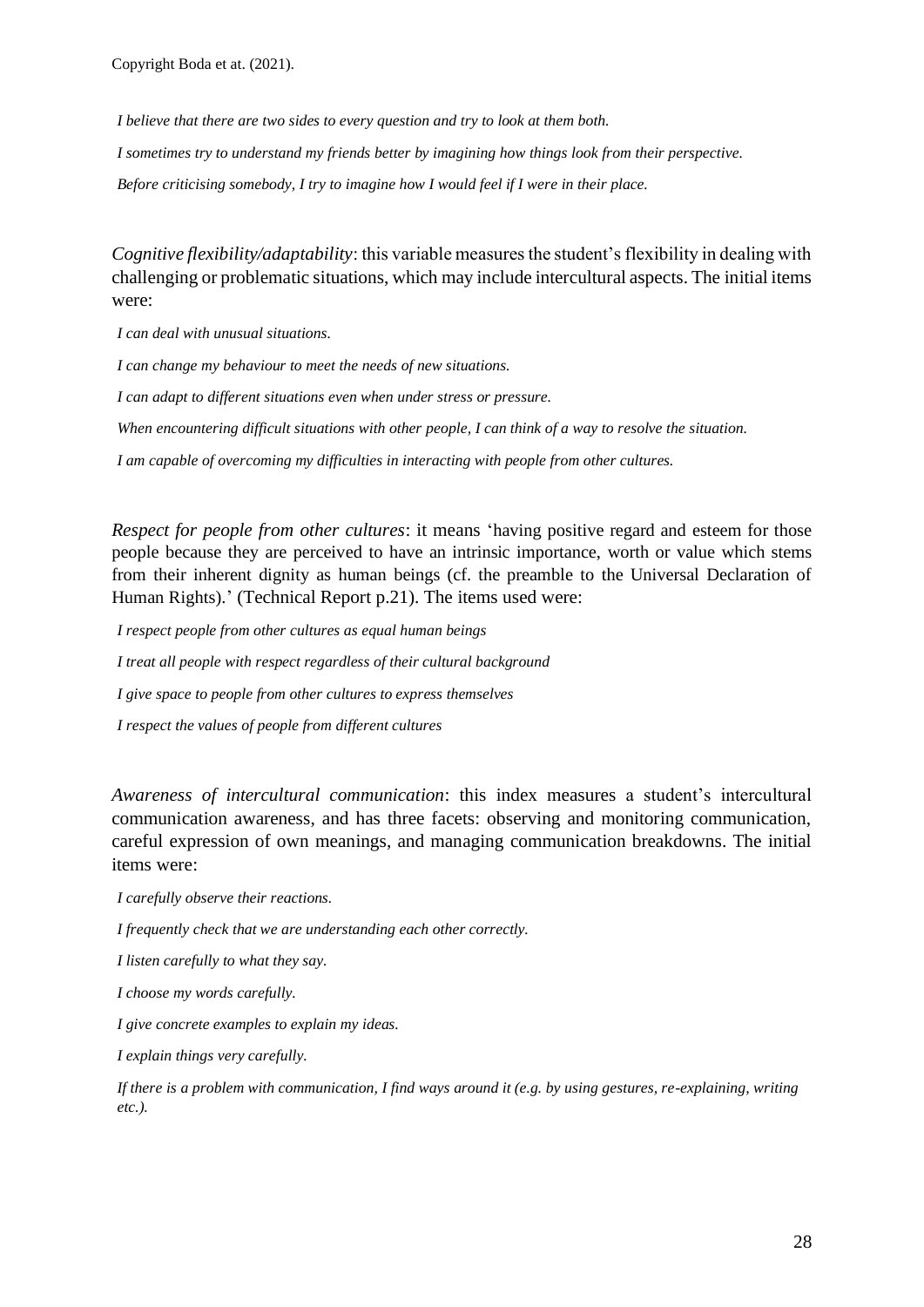*Global-mindedness*: assesses a student's sense of global mindedness. In this context this sense of global mindedness 'is a worldview in which one sees oneself as connected to the world community and feels a sense of responsibility towards its members. A globally-minded person has concerns for other people in all parts of the world and feelings of responsibility to try to improve their conditions and the global environment irrespective of distance and cultural differences.' (Technical Report p. 22) The initial items were:

#### *I think of myself as a citizen of the world.*

*When I see the poor conditions that some people in the world live under, I feel a responsibility to do something about it.* 

*I think my behaviour can impact people in other countries.* 

*It is right to boycott companies that are known to provide poor workplace conditions for their employees.* 

*I can do something about the problems of the world.*

*Looking after the global environment is important to me.*

*Student's awareness of global issues*: the items behind the indices are:

*Climate change and global warming Global health (e.g. epidemics) Migration (movement of people) International conflicts Hunger or malnutrition in different parts of the world Causes of poverty Equality between men and women in different parts of the world.*

Student's attitudes towards immigrants: 'It queries the student's attitudes toward equal rights for immigrants (ATTIMM) and has been taken from the International Civic and Citizenship Education Study (ICCS)' (Technical Report p.20-21). The items used were:

*Immigrant children should have the same opportunities for education that other children in the country have. Immigrants who live in a country for several years should have the opportunity to vote in elections. Immigrants should have the opportunity to continue their own customs and lifestyle. Immigrants should have all the same rights that everyone else in the country has.*

#### 1.5.1.1 Explanatory (independent) variables

We have three types of independent variables: 1. some of them represent student attitudes related to the inner life of the school; 2. variables which represent student individual values; 3.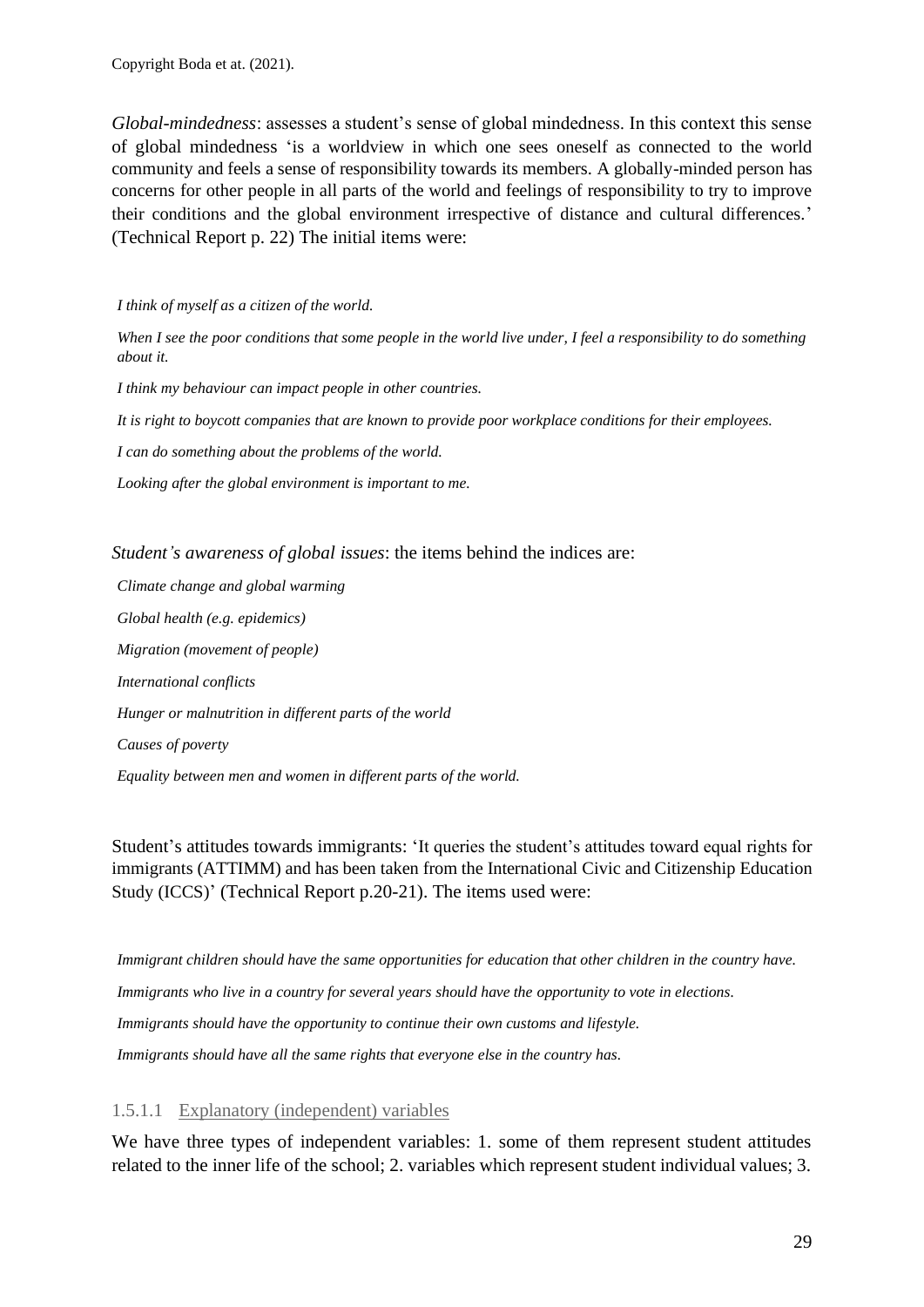variables which represent the school principal point of view about the inner characteristics of the school. Shortly, we assume that global democratic attitudes are framed by student's value and school characteristics. However, as the latter aspects can be valued both by student and teachers, we use information from the student and school questionaries, too.

Variables which represent the inner life of the school from the student perspective are the followings: Subjective well-being (sense of belonging to school), student's experience of being bullied, disciplinary climate in test language classes, perception of competitiveness at school

Perception of cooperation at school, Discriminating school climate, Adaptation of instruction, and Perceived teacher's interest.

The questions for the sense of belonging to school are:

- I feel like an outsider (or left out of things) at school.
- I make friends easily at school.
- I feel like I belong at school.
- I feel awkward and out of place in my school.
- Other students seem to like me.
- I feel lonely at school.

The student's experience of being bullied is measured by the following items:

Other students left me out of things on purpose.

- Other students made fun of me.
- I was threatened by other students.

#### Disciplinary climate in test language classes consist of 5 items

Students don't listen to what the teacher says.

There is noise and disorder.

The teacher has to wait a long time for students to quiet down.

Students cannot work well.

Students don't start working for a long time after the lesson begins.

#### Perception of competitiveness at school is a PISA scale which consists of the following three items:

I enjoy working in situations involving competition with others.

It is important for me to perform better than other people on a task.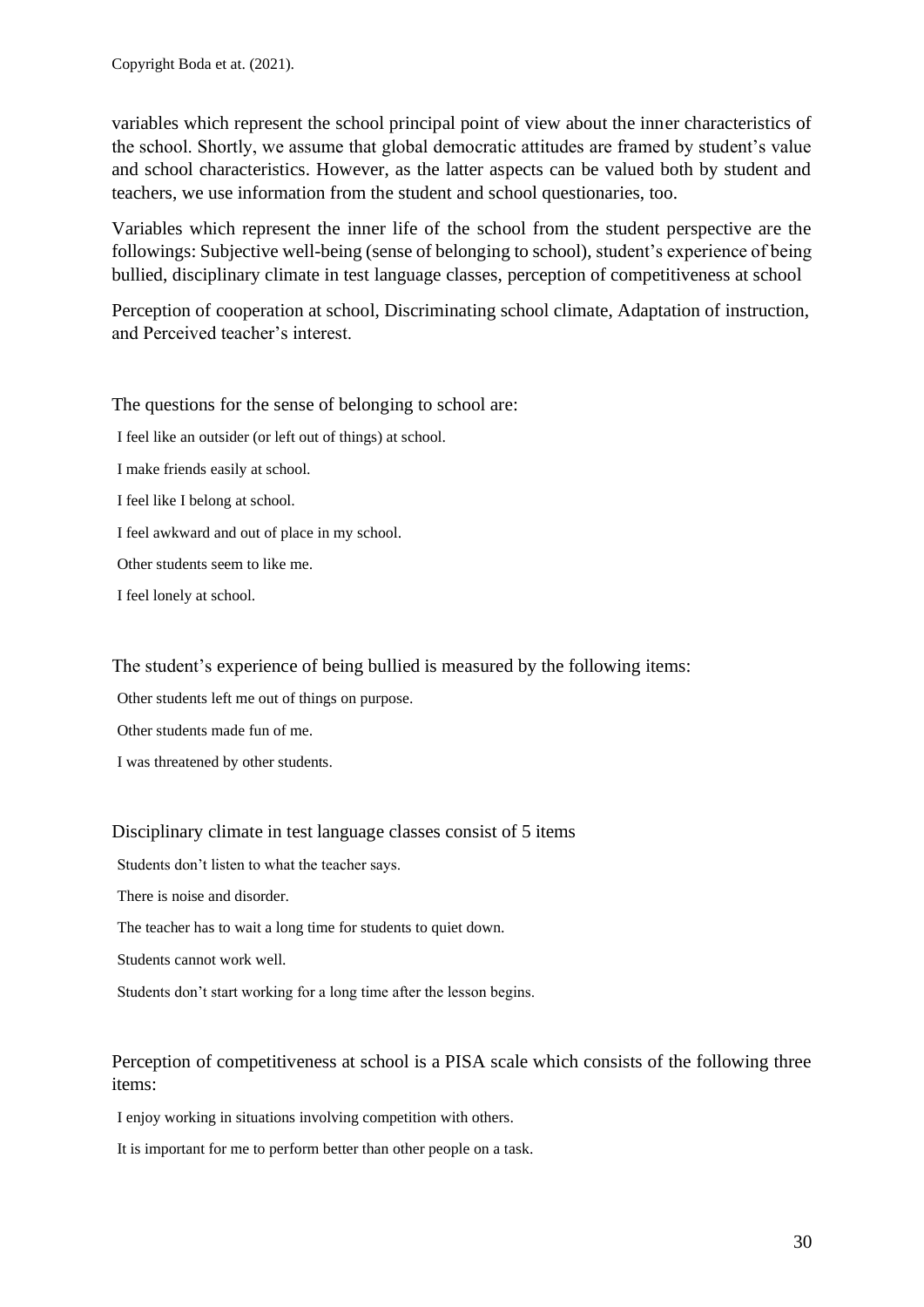I try harder when I'm in competition with other people.

#### Perception of cooperation at school is measured by these items:

Students seem to value cooperation.

It seems that students are cooperating with each other.

Students seem to share the feeling that cooperating with each other is important.

#### Discriminating school climate is measured by items which asks students whether their teachers treat equally students from all cultural groups.

They have misconceptions about the history of some cultural groups.

They say negative things about people of some cultural groups.

They blame people of some cultural groups for problems faced by  $\langle$  country of test $\rangle$ .

They have lower academic expectations for students of some cultural groups.

Adaptation of instruction is measured in the test language context by items which address the adaptivity of the test language lessons (ADAPTIVITY). The used items were:

The teacher adapts the lesson to my class's needs and knowledge.

The teacher provides individual help when a student has difficulties understanding a topic or task.

The teacher changes the structure of the lesson on a topic that most students find difficult to understand.

Perceived teacher's interest is a complex variable which indicates the student's perception of the teacher's interest in teaching. The items are:

It was clear to me that the teacher liked teaching us.

The enthusiasm of the teacher inspired me.

It was clear that the teacher likes to deal with the topic of the lesson.

The teacher showed enjoyment in teaching.

The second branch of independent variables consist of students' individual values, i.e. work mastery, general fear of failure, meaning in life, subjective well-being, and resilience. Due to lack of information about these values in some countries, in our explanatory models we used only the general fear of failure and resilience.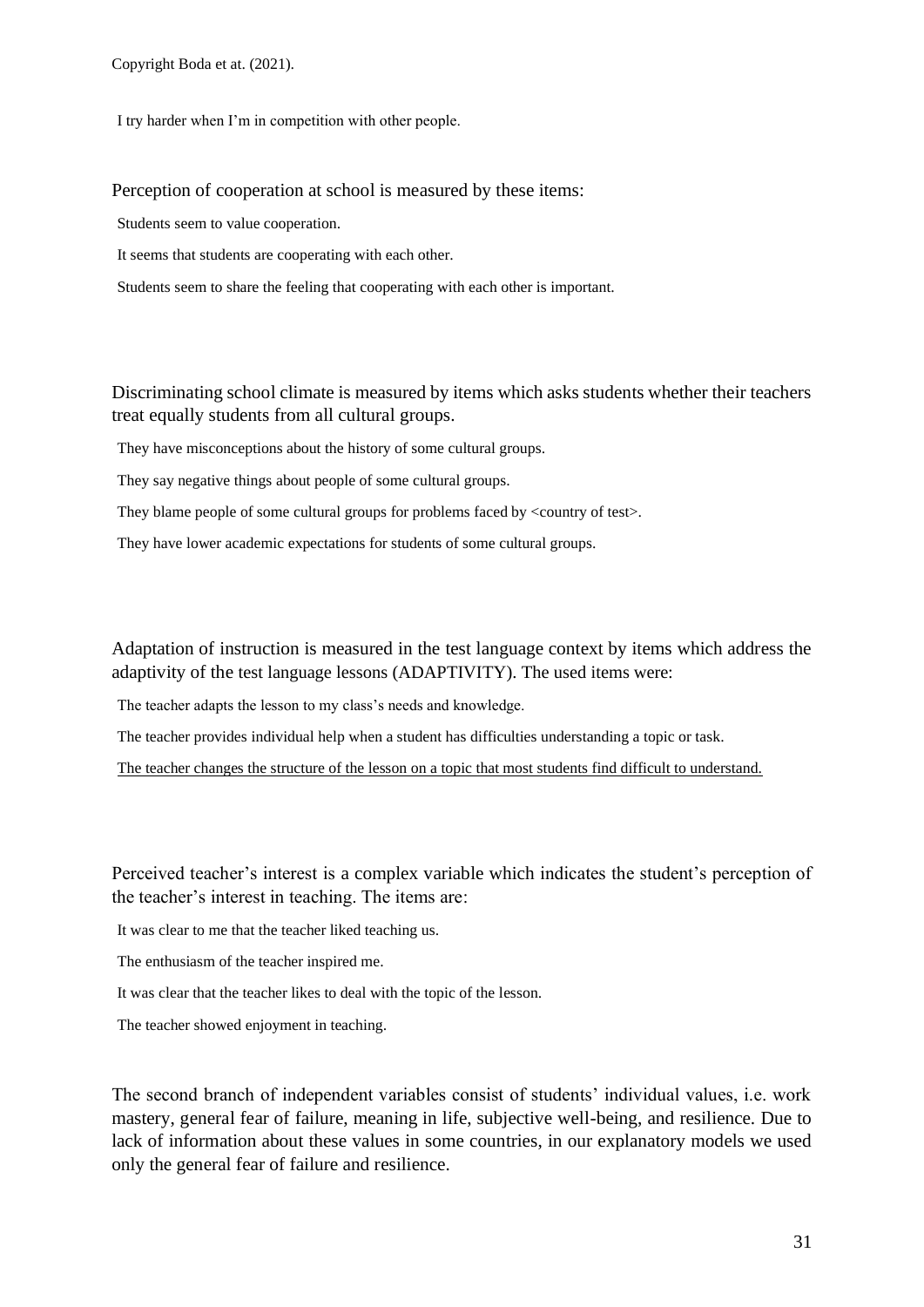The students' general fear of failure consists of three items:

When I am failing, I worry about what others think of me.

When I am failing, I am afraid that I might not have enough talent.

When I am failing, this makes me doubt my plans for the future.

The resilience variable can be interpret as a dispositional one, and as such is a 'result of a lifetime of socialisation from parents, teachers, coaches and one's cultural surroundings, and it captures how behaviour is energised over time.' (Technical Report p. 18.). This type of variable is influenced by both students' view and the particular situation in which he/she finds him/herself.

The scale on students' resilience consist of the following items:

I usually manage one way or another.

I feel proud that I have accomplished things.

I feel that I can handle many things at a time.

My belief in myself gets me through hard times.

When I'm in a difficult situation, I can usually find my way out of it.

The third type independent/explanatory variables represent the school principals' point of view about some inner characteristics of the school. In our explanatory model we particularly use: creative extra-curricular activities, student behaviour hindering learning, teacher behaviour hindering learning, school principal's view on teachers' multicultural and egalitarian beliefs.

According to the PISA Technical Report the index of creative extra-curricular activities at school 'was computed as the total number of the following activities that occurred at school: i) band, orchestra or choir; ii) school play or school musical; and iii) art club or art activities.' (p.24.)

The student and teacher behaviour hindering learning variables measured the school principals' view on school climate. The first one concentrates on factors related to students, and consist of four items:

Student truancy Students skipping classes Students lacking respect for teachers Student use of alcohol or illegal drugs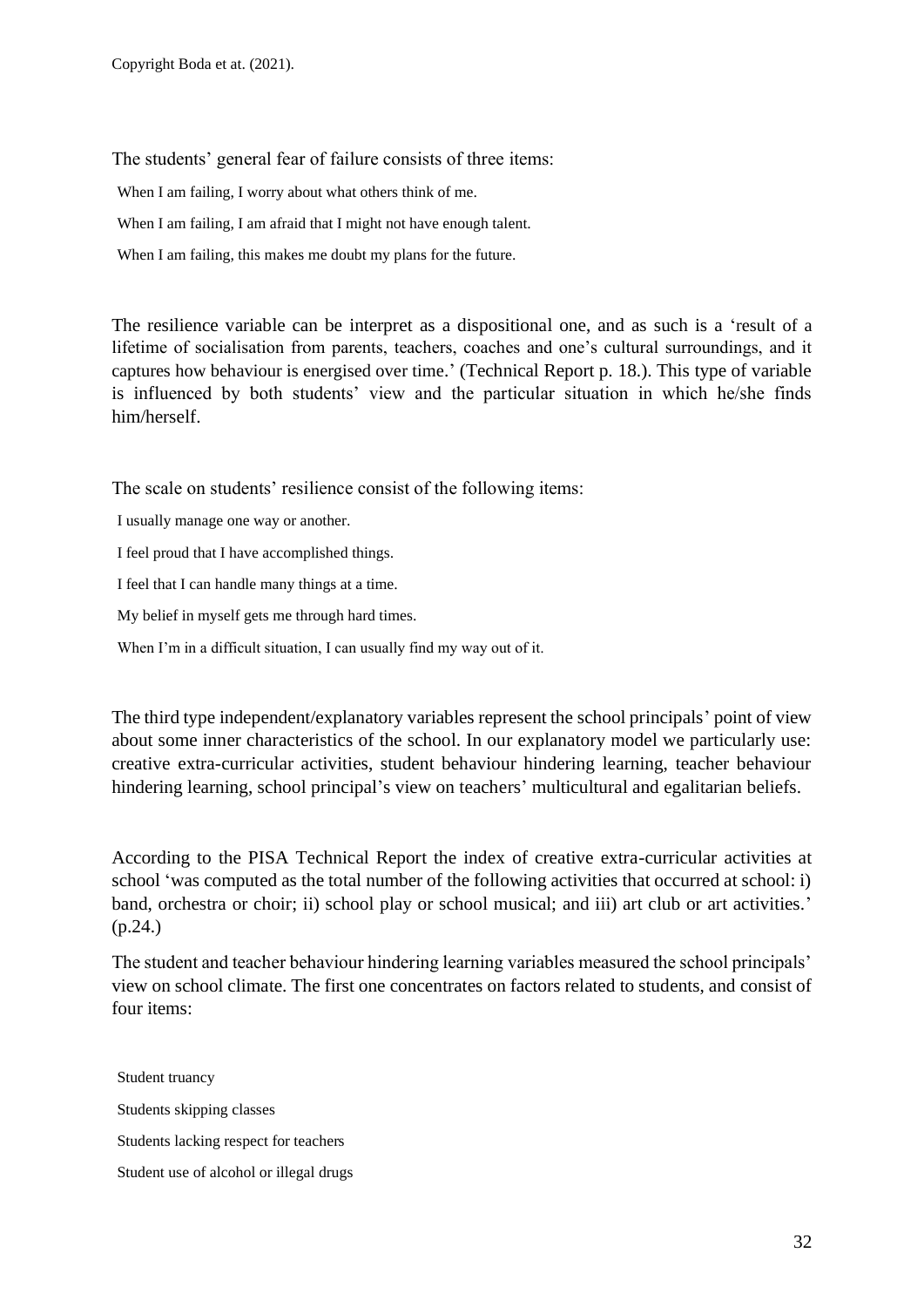Students intimidating or bullying other students

Students not being attentive

The other school climate variable (teacher behaviour hindering learning) concerns factors related to teacher characteristics perceived by school principal. It consists of five items, such as:

Teachers not meeting individual students' needs Teacher absenteeism Staff resisting change Teachers being too strict with students Teachers not being well prepared for classes

Besides the students' and teachers' related factors in the explanatory model described above we use some school context variables, such as the settlement type where the school is functioning, the school type (public or private/religious), percentage of girls in the school, school-size, student-teacher ratio, and the social and economic background of the students (aggregated at school level). Among the context variable we enlisted two other variables representing school principals' view on shortage of educational material and educational staff.

## <span id="page-32-0"></span>**1.6 Findings**

We attempt to explain global democratic attitudes using linear regression models with the combination of independent variables detailed above. Table 2 shows the beta-coefficients, which express the pure effect of the explanatory variables. The analysis was run for all countries, for OECD members only, and for the so-called partner countries (with the results for the DEMOS countries also shown in the Appendix).

Our initial question was therefore to what extent and how do contextual and other school characteristics influence democratic attitudes? We can see that the explanatory variables included explain more than 50 percent of the variance of the dependent variable across the three country groups. We also find that the effect of the variables changes only slightly depending on which country group is considered, which could be interpreted as a generalisable validity of the relationship between democratic attitudes and the explanatory factors.

The contextual school variables suggest that school size, or where the number of students per teacher is small, significantly increases democratic attitudes, and that this is also reinforced by the composition of the student body: the more affluent the parental background of the students, the more open to global challenges and other democratic ideas the students are. Moreover, this parental effect is more pronounced in poorer – that is, non-OECD – countries, presumably because of the more selective school systems in these countries. It is also striking that a greater proportion of girls increases the democratic habitus, and this is true within all three groups of countries.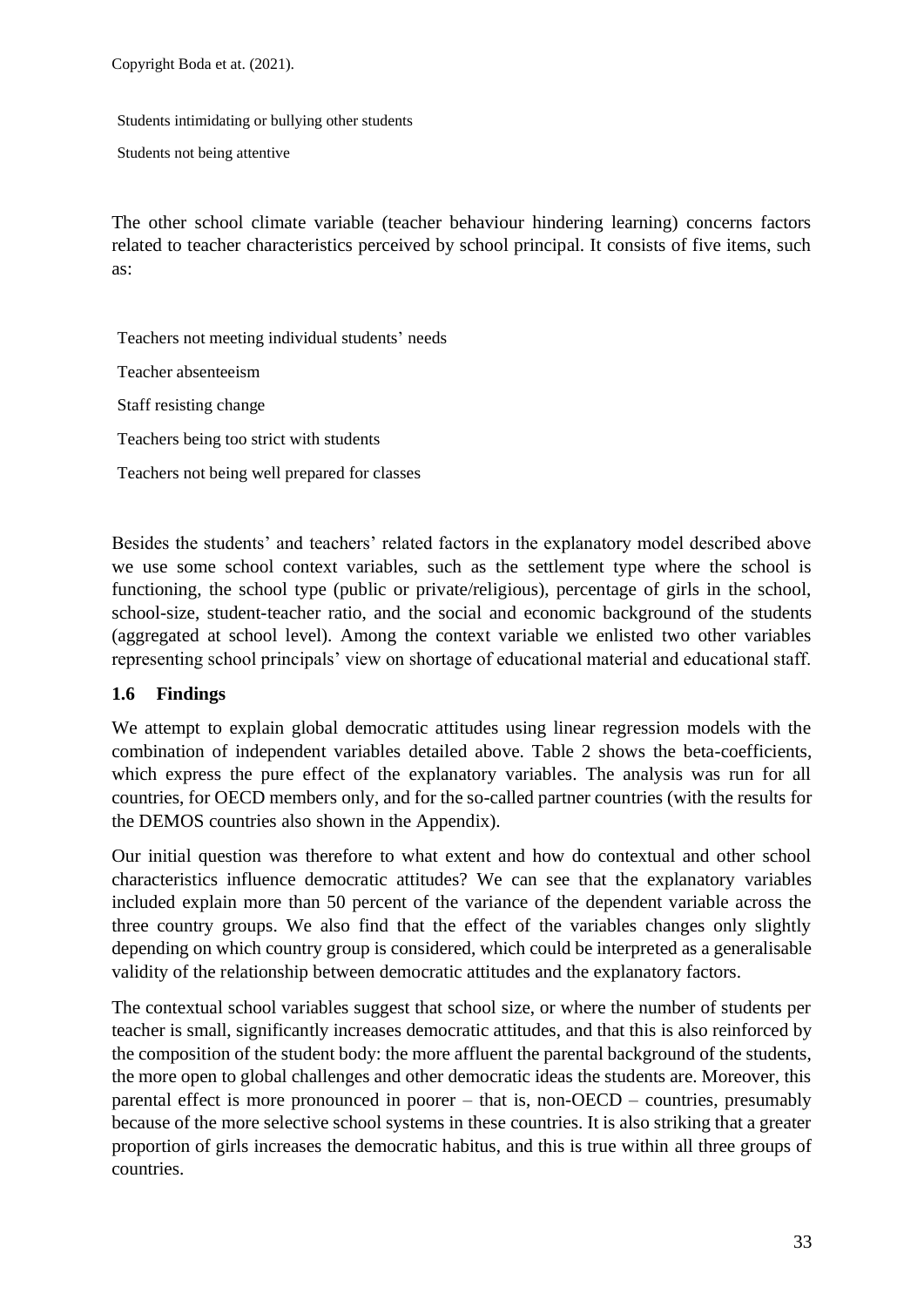Among the contextual variables, the settlement type should definitely be mentioned, as it seems that, controlling for other variables, those living in larger settlements are  $-$  to a small but significant extent – more likely to be characterised by openness and democratic attitudes. This characteristic is maintained within OECD countries, but not among partner countries. We also included the type of school in the model and found that only in partner countries is it the case that public schools have a more democratic habitus (or, conversely: young people attending church schools seem to be less sensitive to social and global challenges).

Let's examine how student values and other school characteristics influence democratic attitudes. The sense of belonging to school, the perception of competitiveness at school, the perception of cooperation at school and the perception of teacher commitment by students increase the chances of democratic thinking. At the same time, if the school climate is characterised by bullying and discrimination, this hinders the consolidation of democratic habits. To a lesser extent, it also hinders the consolidation of critical, democratic thinking when there is indiscipline in the classroom. These correlations are general since they apply to all types of countries.

We also examined the impact of two other factors on students' values<sup>2</sup>: the general fear of failing at school or of having to solve problems is interestingly associated with a small reinforcement of democratic attitudes. This can perhaps be interpreted as a compensatory effect of the perception of failure, which makes students – beyond school – more open to social and global issues and more supportive of different disadvantaged groups. However, the clearest positive impact of students' values on democratic attitudes is their perceived resilience in their own activities: confidence in their own abilities and a positive self-image clearly contribute to the consolidation of critical thinking.

In our explanatory model, we also attempted to measure the impact of school characteristics, identified from information provided by teachers rather than pupils, on pupils' democratic thinking. We hypothesised that if the school provided extra-curricular creative activities, this might influence pupils' habitus, but our data did not confirm this. Two variables in the school database also referred to hindering learning. In one, this type of error attribution was related to learners and, in the other, to teachers. Both error attributions have a slight effect on students' democratic efficacy, but subtle differences can be identified: when teachers blame students for their failure to learn, a kind of Pygmalion effect is observed in the partner countries, which works against the development of students' critical, democratic thinking. If teachers (that is, school leaders) blame themselves, the teachers, for students' underachievement, this selfcritical attitude will reflects on the students, who will be more likely to develop a critical attitude (which in turn can strengthen their democratic habitus). This latter correlation can also be said to be general (for all countries) and, as can be seen, is significantly stronger for the partner countries.

It is also generally the case that if the school staff is perceived by the headteacher as being committed to multiculturalism and social equality, then students will also be more likely to

<sup>&</sup>lt;sup>2</sup> We originally wanted to look at the impact of several value variables, but it turned out that some variables were missing for several countries, so in order to include as many countries as possible in the analysis, we dropped some variables.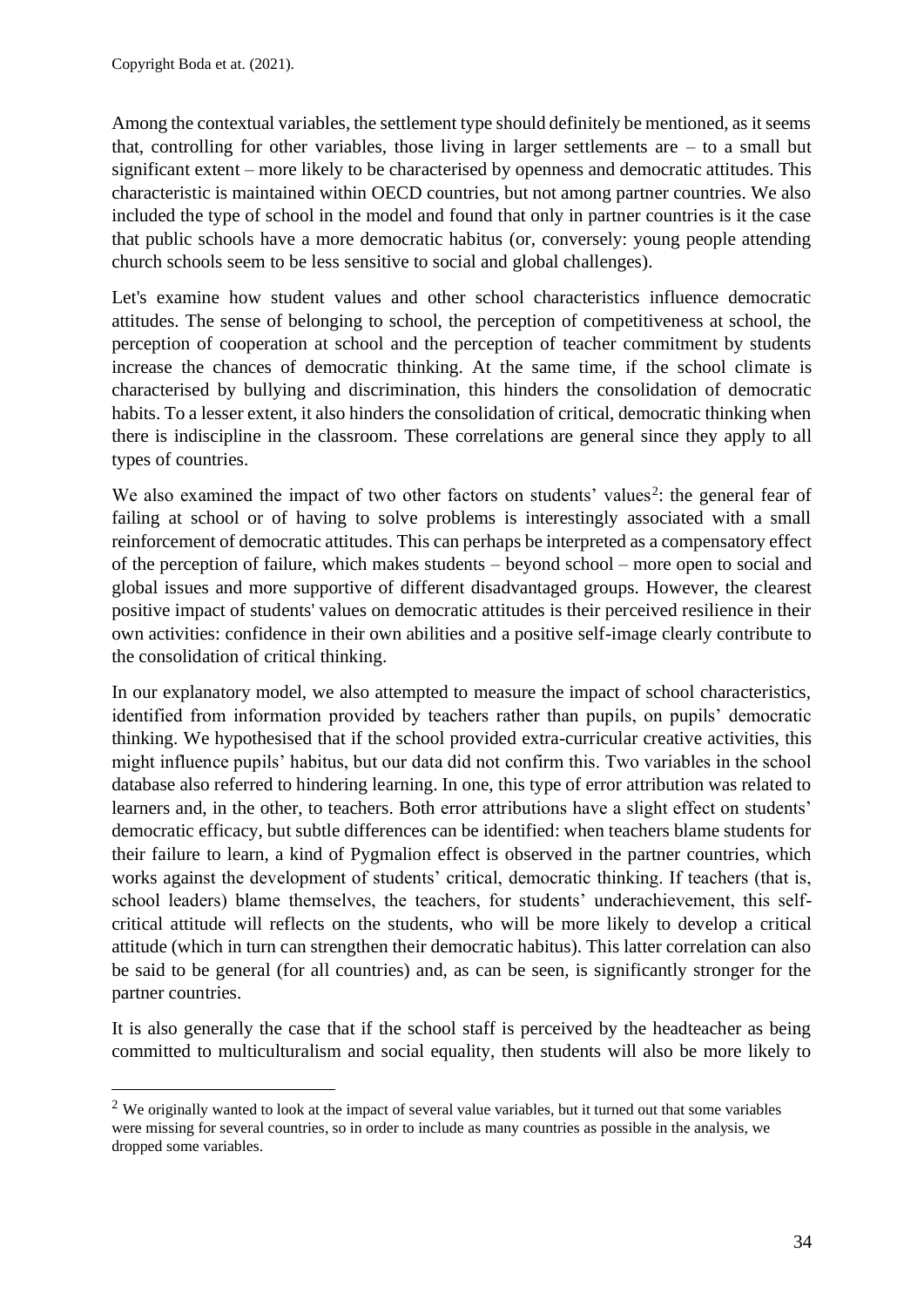share similar values. In many ways, the values of teachers translate into a model for students. Note that, according to our data, this is mostly the case at the level of OECD countries, with no significant relationship being found for partner countries.

Finally, we can mention the impact of two other factors on the internal characteristics of the school. The lack of teaching resources or teacher turnover also has a small impact on students' democratic attitudes: the lack of teaching resources in OECD countries reduces students' critical reflection on social issues, while the perceived lack of teachers/jobs, which is associated with their turnover, increases students' democratic, multicultural attitudes.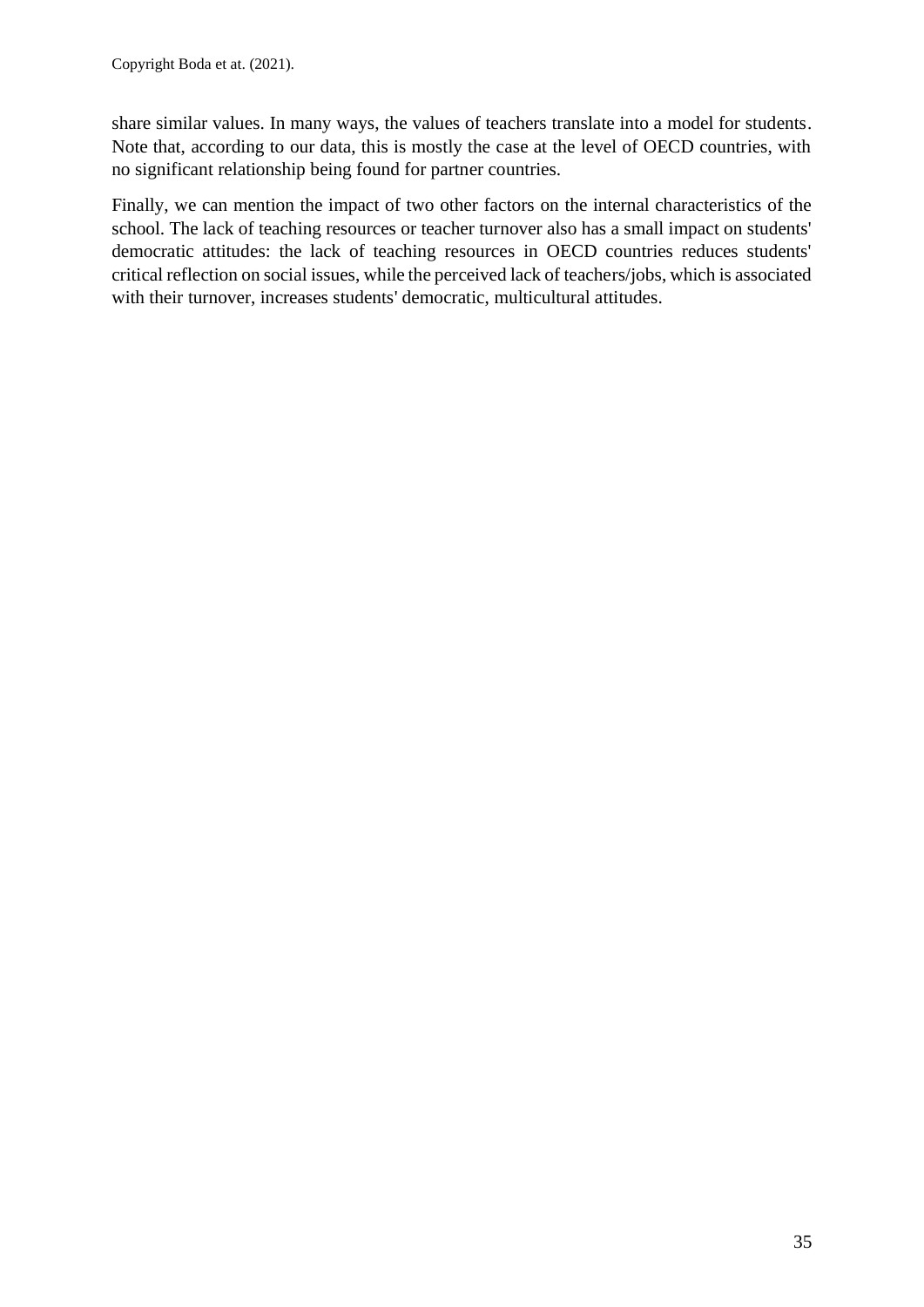|  |                                                            | Table 10. The effects of students' and schools' characteristics on students' global |  |
|--|------------------------------------------------------------|-------------------------------------------------------------------------------------|--|
|  | democratic efficacy (linear regression, beta-coefficients) |                                                                                     |  |

|                                                                                                                | All        | <b>OECD</b> | <b>Partner</b> |
|----------------------------------------------------------------------------------------------------------------|------------|-------------|----------------|
|                                                                                                                | countries  | countries   | countries      |
| Subjective well-being: Sense of belonging to school (mean)                                                     | $0.186**$  | $0.189**$   | $0.207**$      |
| Student's experience of being bullied (mean)                                                                   | $-0.051**$ | $-0.074**$  | $-0.030**$     |
| Disciplinary climate in test language classes (mean)                                                           | $-0.024**$ | $-0.059**$  | $-0.046**$     |
| Perception of competitiveness at school (mean)                                                                 | $0.148**$  | $0.131**$   | $0.160**$      |
| Perception of cooperation at school (mean)                                                                     | $0.114**$  | $0.115**$   | $0.109**$      |
| Discriminating school climate (mean)                                                                           | $-0.181**$ | $-0.168**$  | $-0.193**$     |
| Adaptation of instruction (mean)                                                                               | $0.025**$  | 0.010       | $0.038**$      |
| Perceived teacher's interest (mean)                                                                            | $0.111**$  | $0.101**$   | $0.087**$      |
| General fear of failure (mean)                                                                                 | $0.071**$  | $0.097**$   | $0.065**$      |
| Resilience (mean)                                                                                              | $0.275**$  | $0.264**$   | $0.286**$      |
| Creative extra-curricular activities (Sum)                                                                     | $-0.002$   | $-0.002$    | 0.008          |
| Student behaviour hindering learning (WLE)                                                                     | $-0.011$   | 0.005       | $-0.038**$     |
| Teacher behaviour hindering learning (WLE)                                                                     | $0.039**$  | 0.018       | $0.047**$      |
| School principal's view on teachers' multicultural and egalitarian beliefs<br>(WLE)                            | $0.027**$  | $0.033**$   | 0.012          |
| Student-teacher ratio                                                                                          | $0.046**$  | $0.024**$   | $0.056**$      |
| School size                                                                                                    | $0.039**$  | $0.062**$   | 0.016          |
| Index of economic, social and cultural status                                                                  | $0.163**$  | $0.122**$   | $0.236**$      |
| percentage of girls in school                                                                                  | $0.122**$  | $0.131**$   | $0.119**$      |
| CITY_Dummy $(0 - \text{village}, \text{small town (up to 15000 inhab.) } 1 - \text{city}, \text{big}$<br>city) | $0.054**$  | $0.067**$   | 0.016          |
| Is your school a public or a private school? $(1 - \text{public } 2 - \text{private})$                         | $-0.008$   | $-0.005$    | $-0.019**$     |
| Shortage of educational material (WLE)                                                                         | $-0.006$   | $-0.024**$  | $-0.006$       |
| Shortage of educational staff (WLE)                                                                            | $0.022**$  | $0.046**$   | 0.019          |
| <b>R-square</b>                                                                                                | 0.536      | 0.518       | 0.586          |

*Dependent Variable: global democratic efficacy*

*\*\*sig. p<0.05*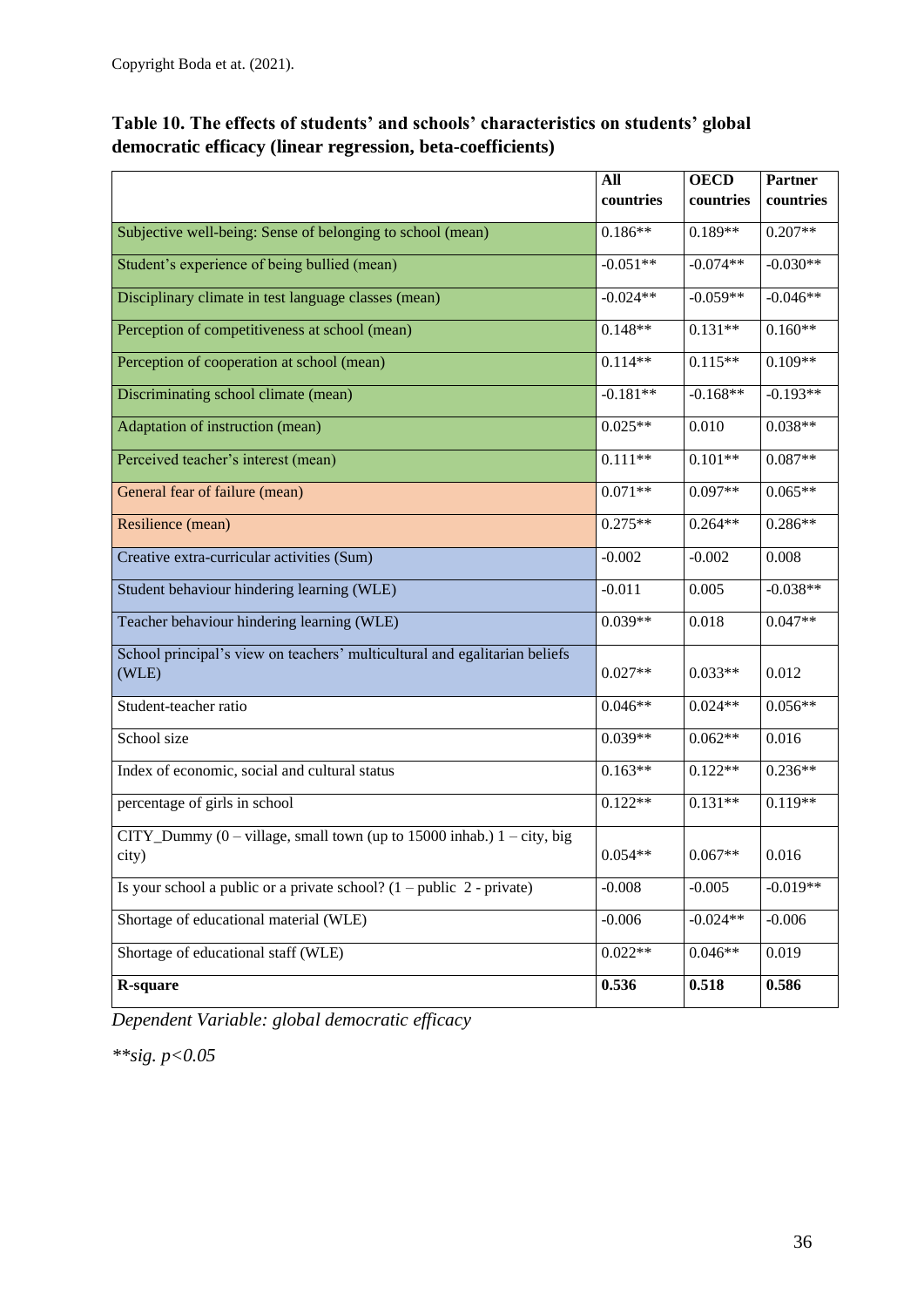## <span id="page-36-0"></span>**1.7 Conclusions**

Summing up the effects of the used contextual and other variables on the democratic efficacy one might observe that certain students' values are most effective, while school-related factors have influence to a lesser degree or they have no significant effects. Students' resilience, sense of belonging to school, perceived competitiveness and cooperation, and students' socialeconomic background have decisive positive effect on formation of democratic, critical thinking. At the same time the discriminatory climate of the school has a negative effect on democratic attitudes.

Not all the used variables have significant effect at country level. During the analysis we run the general explanatory model at some countries participating in DEMOS project. The majority of the contextual variables have the same effect on critical thinking in the case of Italy and Spain: the student background and the ratio of the girls increases the formation of critical thinking, and also it seems that public schools are more open towards the formation of democratic attitudes. One could also observe that the effect of the students' background is the highest in Hungary and Slovakia, and the school size tends to have positive effect only in the case of the UK.

School-related student values in certain countries has the same effect, however we can observe some opposite effects: for example, in the case of Germany, students' experience of being bullied has a positive effect on democratic attitudes. Presumably this can be explained by the student heterogeneity and the ratio of students with migrant background in German schools. Also, it could be mentioned that in Greece, competitiveness has negative effect on democratic attitudes, while in other countries this variable increases it. Another controversial effect has the adaptation of instruction, which in Bosnia and Herzegovina, in Greece and in Poland has a negative effect, while in Hungary and to a lesser degree also in Italy it has a positive effect. Finally, it is worth mentioning that the student resilience has a strong positive effect on democratic attitudes in almost all countries. While school-related factors seem to rarely have effect on formation of critical thinking in the analysed DEMOS countries, however the creative extra-curricular activities in Greece and Spain have a decisive positive effect on the formation of democratic thinking.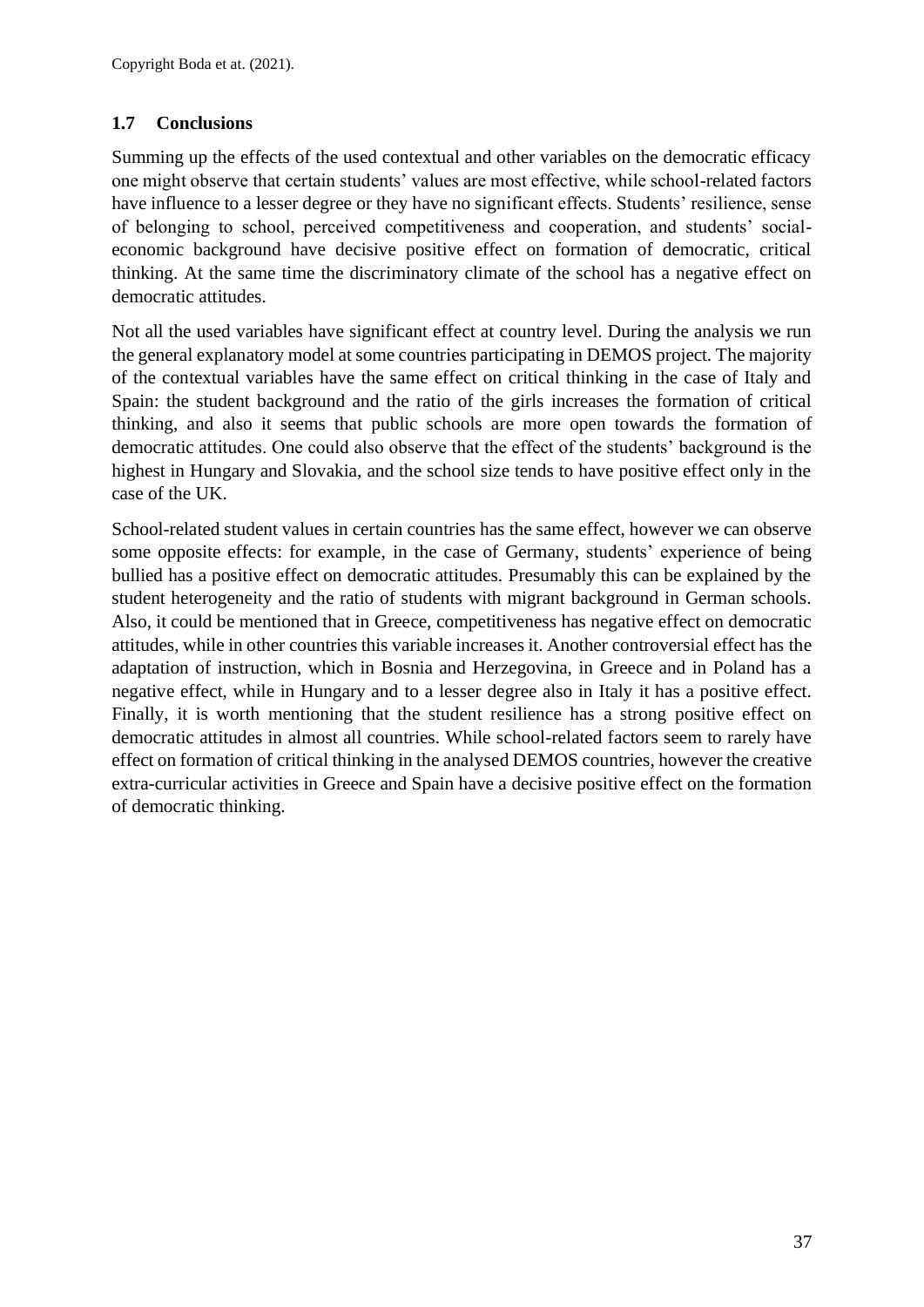#### <span id="page-37-0"></span>**References**

- Castillo, J. C., Miranda, D., Bonhomme, M., Cox, C., & Bascopé, M. (2015). Mitigating the political participation gap from the school: the roles of civic knowledge and classroom climate. *Journal of Youth Studies, 18*(1), 16–35. https://doi.org/10.1080/13676261.2014.933199
- Dudley, R. L., & Gitelson, A. R. (2002). Political literacy, civic education, and civic engagement: A return to political socialization? *Applied Developmental Science, 6*(4), 175–182. https://doi.org/10.1207/S1532480XADS0604\_3
- Encina, Y., & Berger, C. (2021). Civic behavior and sense of belonging at school: The moderating role of school climate. Child Indicators Research.
- European Commission/EACEA/Eurydice (2017). *Citizenship education at school in Europe – 2017*. Eurydice Report. Luxembourg: Publications Office of the European Union. https://doi:10.2797/536166
- Galston, W. A. (2007) Civic knowledge, civic education, and civic engagement: A summary of recent research. *International Journal of Public Administration*, *30*(6–7), 623–642. https://doi.org/10.1080/01900690701215888
- Guillaume, C., R. J. Jagers, and D. Rivas-Drake (2015). Middle school as a developmental niche for civic engagement. *American Journal of Community Psychology, 56*, 321– 331. https://doi.org/10.1007/s10464-015-9759-2
- Jagers, R. J., Lozada, F. T., Rivas-Drake, D., & Guillaume, C. (2017). Classroom and school predictors of civic engagement among black and Latino middle school youth. *Child Development*, *88*(4), 1125–1138.
- Levinson, M. (2014). Citizenship and civic education. In D. C. Phillips (Ed.), *Encyclopedia of Educational Theory and Philosophy*. Thousand Oaks, CA: Sage. Available at: http://nrs.harvard.edu/urn-3:HUL.InstRepos:12701475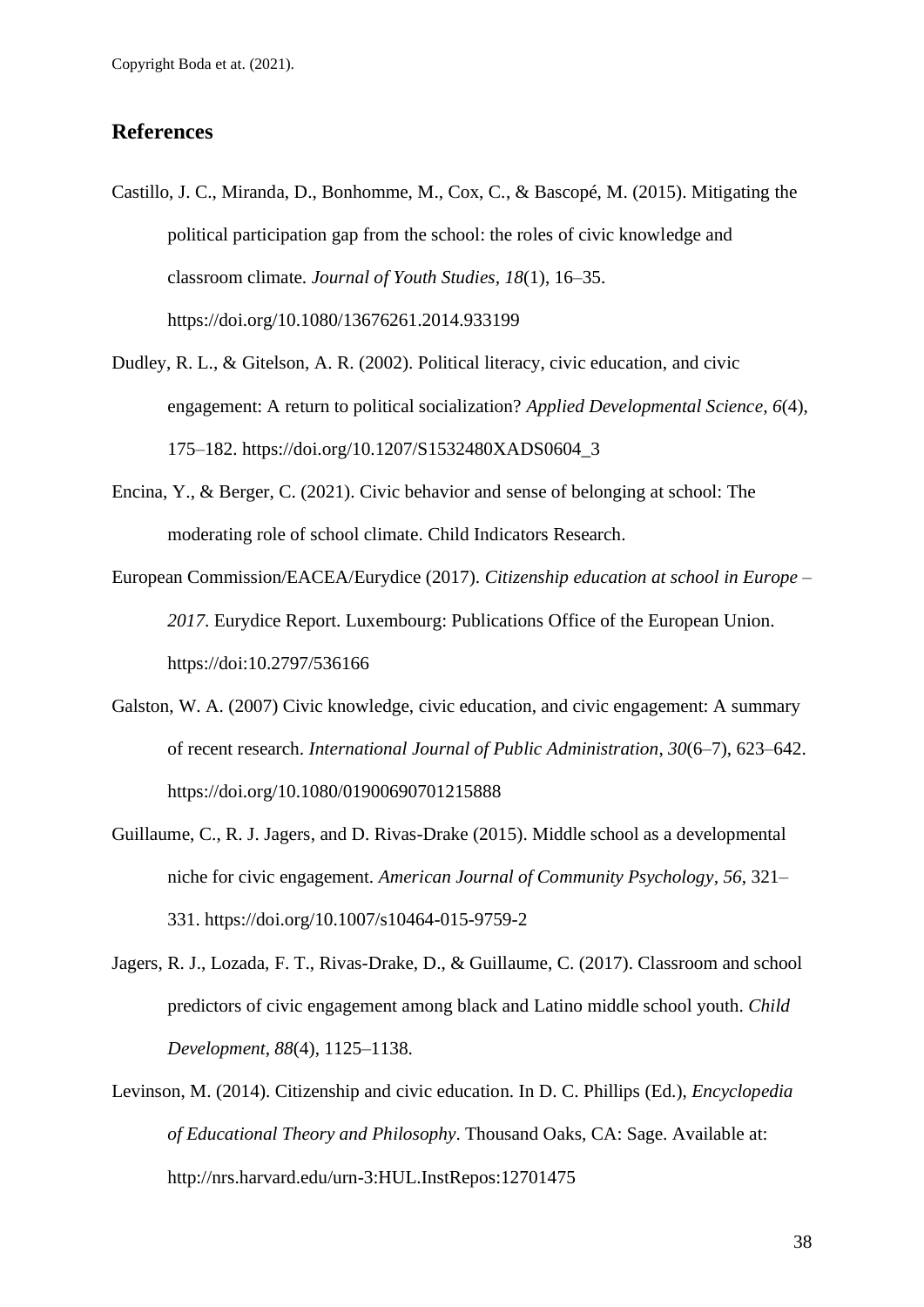- Luengo Kanacri, B. P., Eisenberg, N., Thartori, E., Pastorelli, C., Uribe Tirado, L. M., Gerbino, M., & Caprara, G. V. (2017). Longitudinal relations among positivity, perceived positive school climate, and prosocial behavior in Colombian adolescents. *Child Development, 88*(4), 1100–1114. https://doi.org/10.1111/cdev.12863
- Quin, D. (2017). Longitudinal and contextual associations between teacher-student relationships and student engagement: A systematic review. *Review of Educational Research*, *87*(2), 345–387. https://doi.org/10.3102/0034654316669434
- Schulz, W., Ainley, J., Fraillon, J., Losito, B., Agrusti, G., & Friedman, T. (2017). *Becoming citizens in a changing world*. Amsterdam: International Association for the Evaluation of Educational Achievement (IEA).